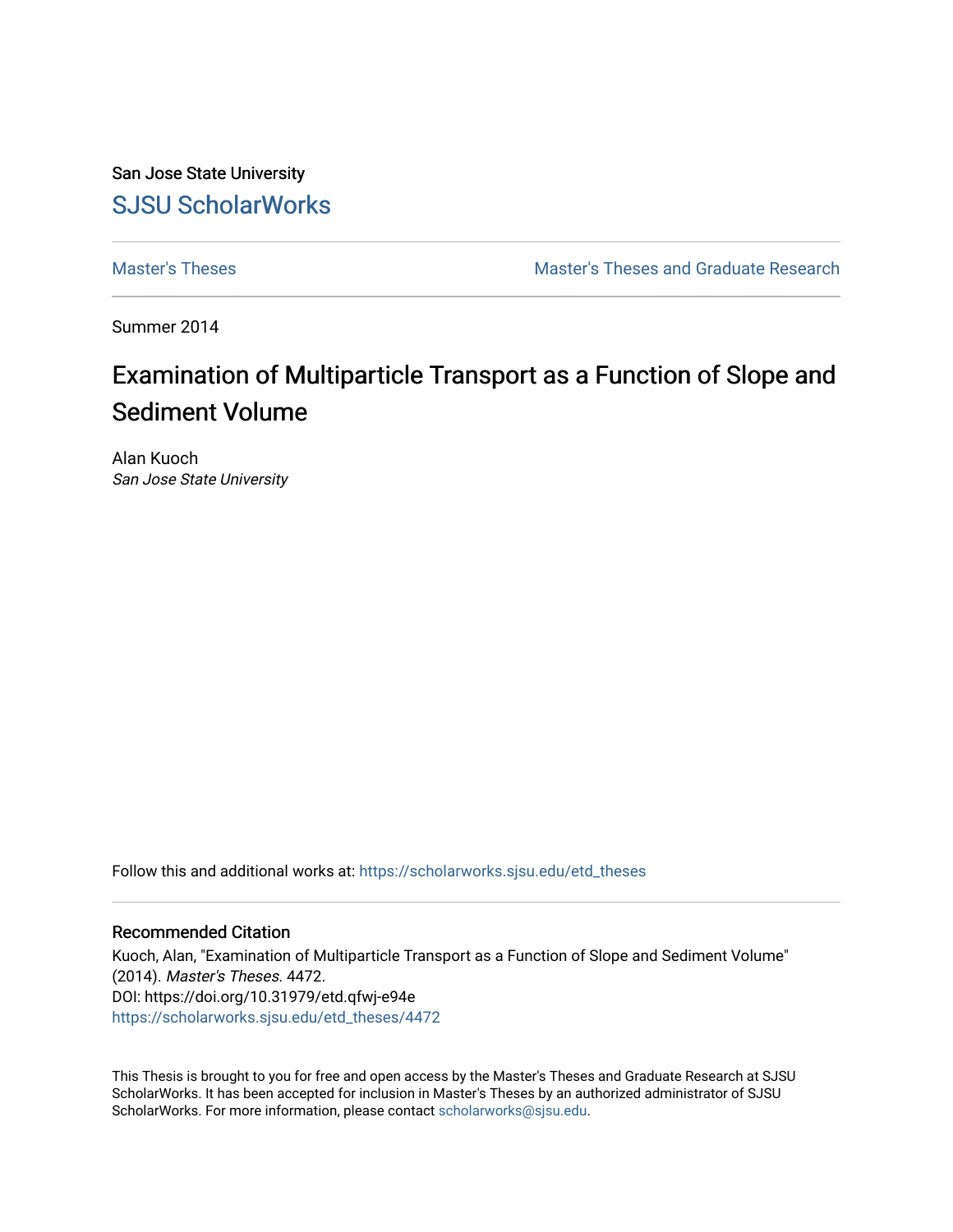# EXAMINATION OF MULTIPARTICLE TRANSPORT AS A FUNCTION OF SLOPE AND SEDIMENT VOLUME

A Thesis

Presented to

The Faculty of the Department of Geology

San José State University

In Partial Fulfillment

of the Requirements for the Degree

Master of Science

by

Alan Kuoch

August 2014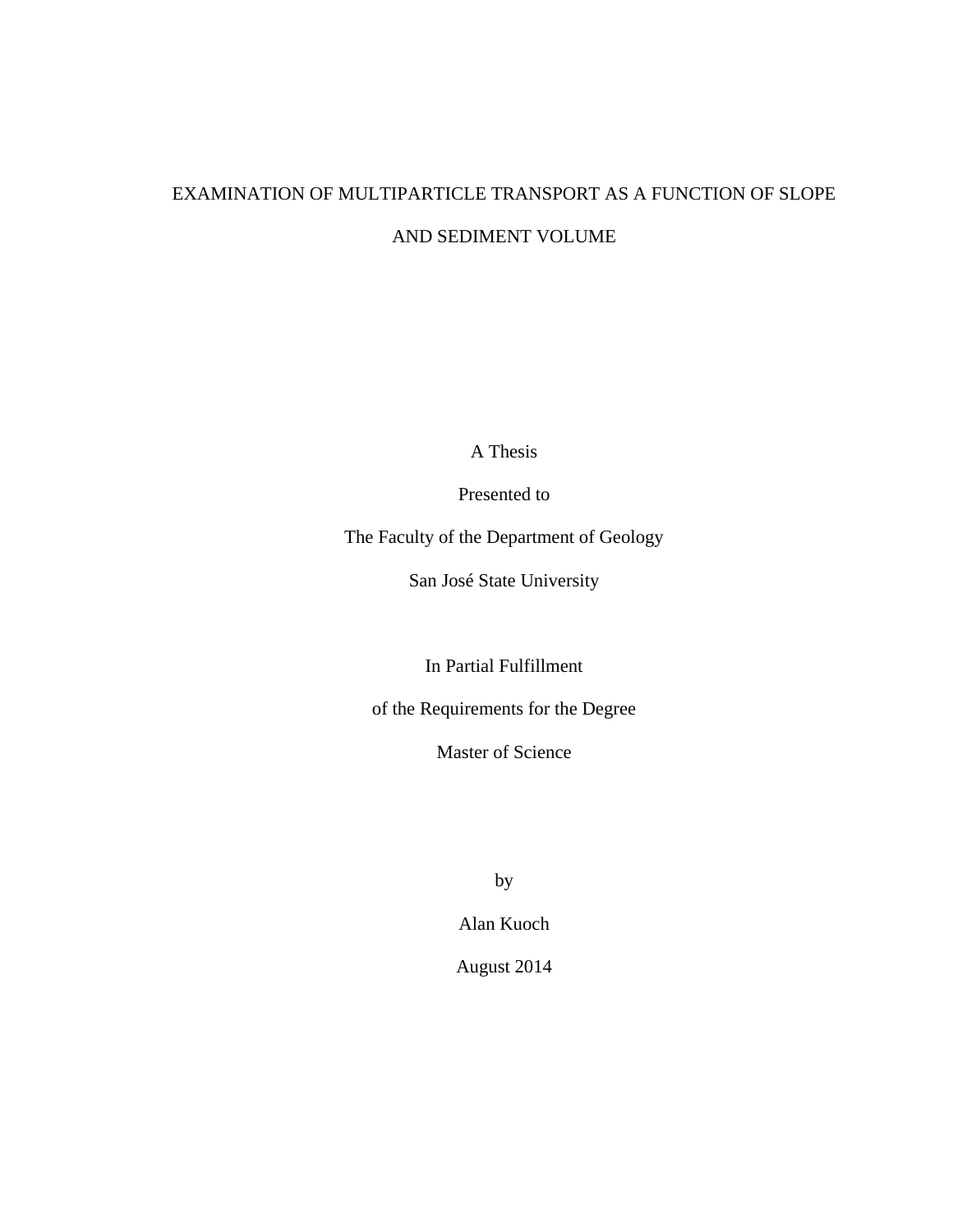© 1993

### Alan Kuoch

### ALL RIGHTS RESERVED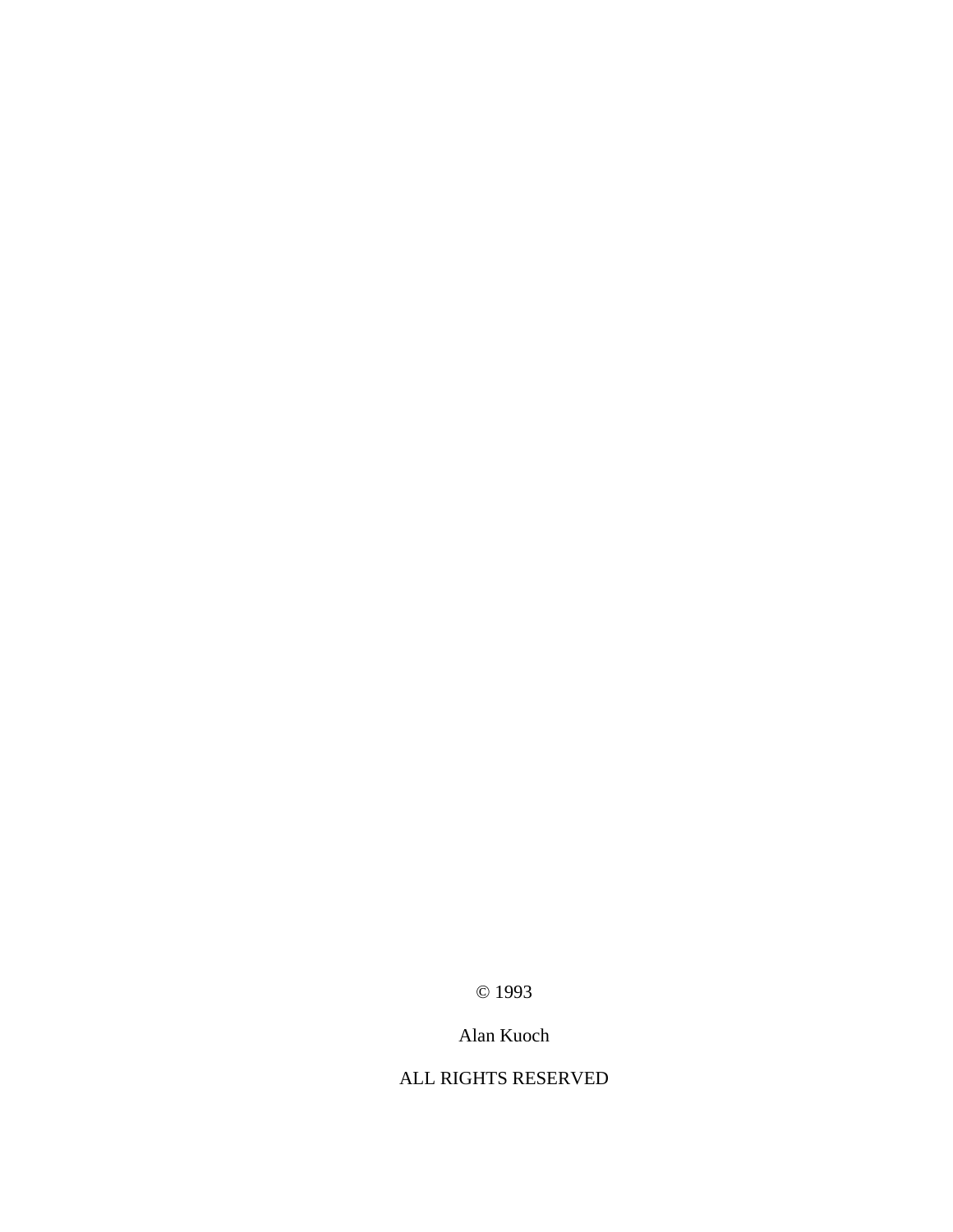The Designated Thesis Committee Approves the Thesis Titled

## EXAMINATION OF MULTIPARTICLE TRANSPORT AS A FUNCTION OF SLOPE AND SEDIMENT VOLUME

by

Alan Kuoch

#### APPROVED FOR THE DEPARTMENT OF GEOLOGY

### SAN JOSÉ STATE UNIVERSITY

August 2014

| Dr. Emmanuel Gabet | Department of Geology |
|--------------------|-----------------------|
| Dr. Robert Miller  | Department of Geology |
| Dr. Dave Andersen  | Department of Geology |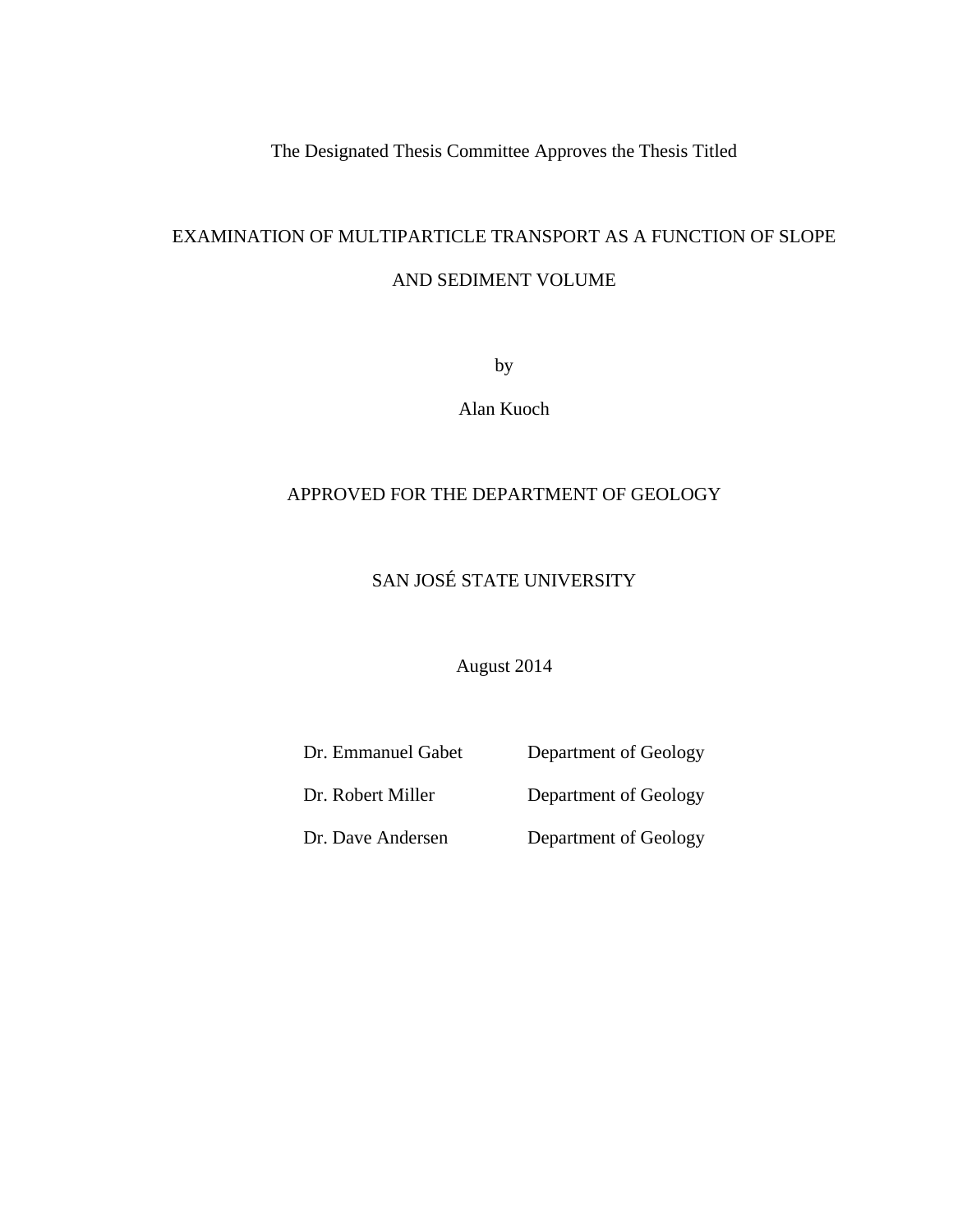#### ABSTRACT

# EXAMINATION OF MULTIPARTICLE TRANSPORT AS A FUNCTION OF SLOPE AND SEDIMENT VOLUME

by Alan Kuoch

Recent studies of sediment transport have shifted from the traditional continuum paradigm to a particle-based approach. A previous dry ravel flume experiment on single particle transport showed that the angle of repose represented a shift between frictioncontrolled gentle slopes dominated by local transport and inertia-driven steep slopes dominated by nonlocal transport. My flume study explored multiparticle transport and the effect of sediment volume on transport distance. The flume experiments revealed a negative relationship between sediment volume and transport distance. As sediment volume increased, inter-particle collisions increased, which led to particle jamming and a reduction in transport distance. Furthermore, a higher transition slope was required for transport to shift into the inertial regime as a result of greater sediment volume.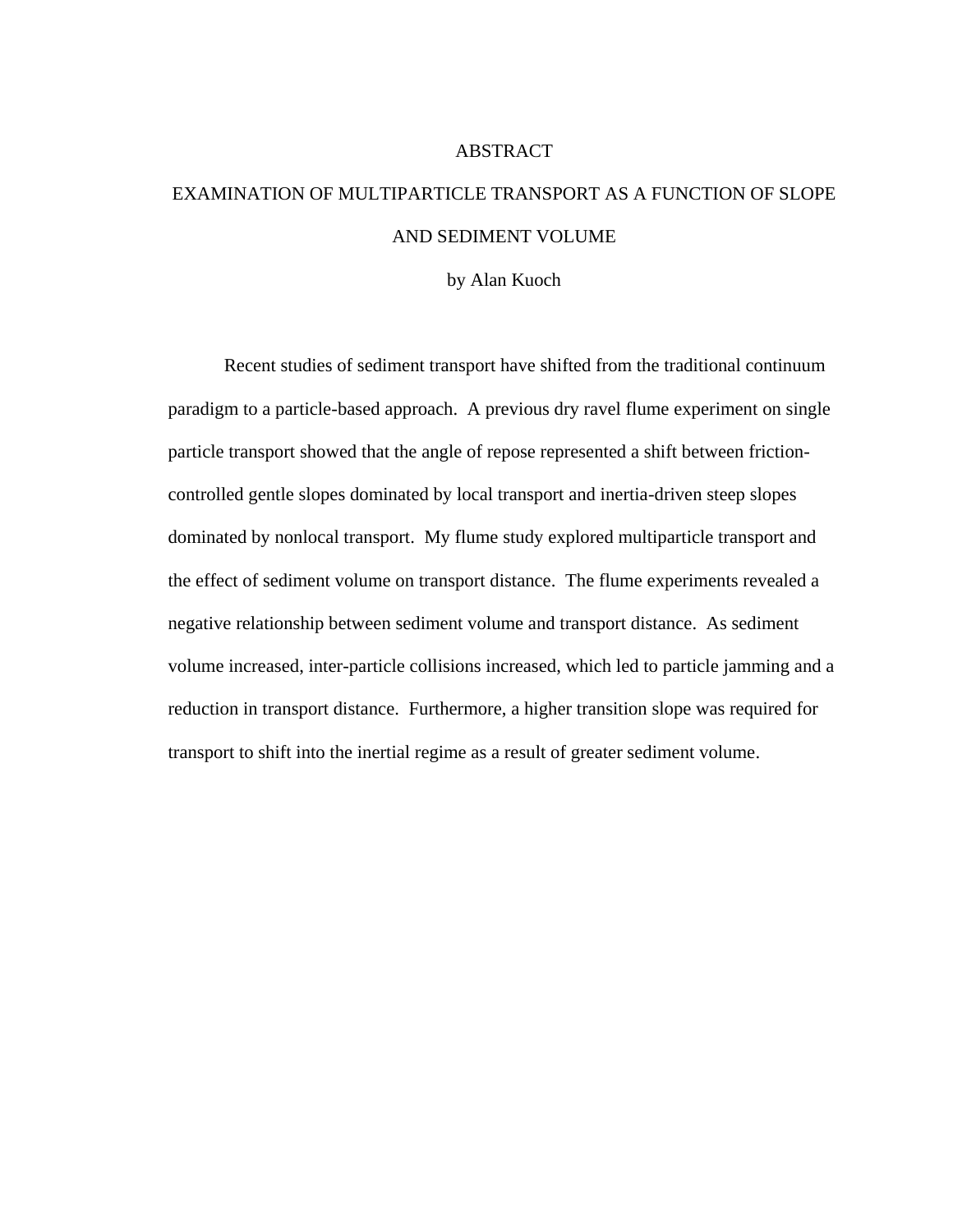#### ACKNOWLEDGEMENTS

This thesis would not have been possible without the contributions of several people. First of all, I thank my parents, family, and friends for all of their love and support. Next, I thank my advisor, Dr. Emmanuel Gabet, for the endless discussions, countless e-mails, and guidance throughout this whole project. I also thank Dr. Dave Andersen and Dr. Robert Miller for their comments, discussion, and enthusiasm for this project. I also thank Alphonse Odisho for his kindness and contributions to the design and development of the dry ravel flume. Once again, I extend my deepest gratitude for all of their contributions to this project.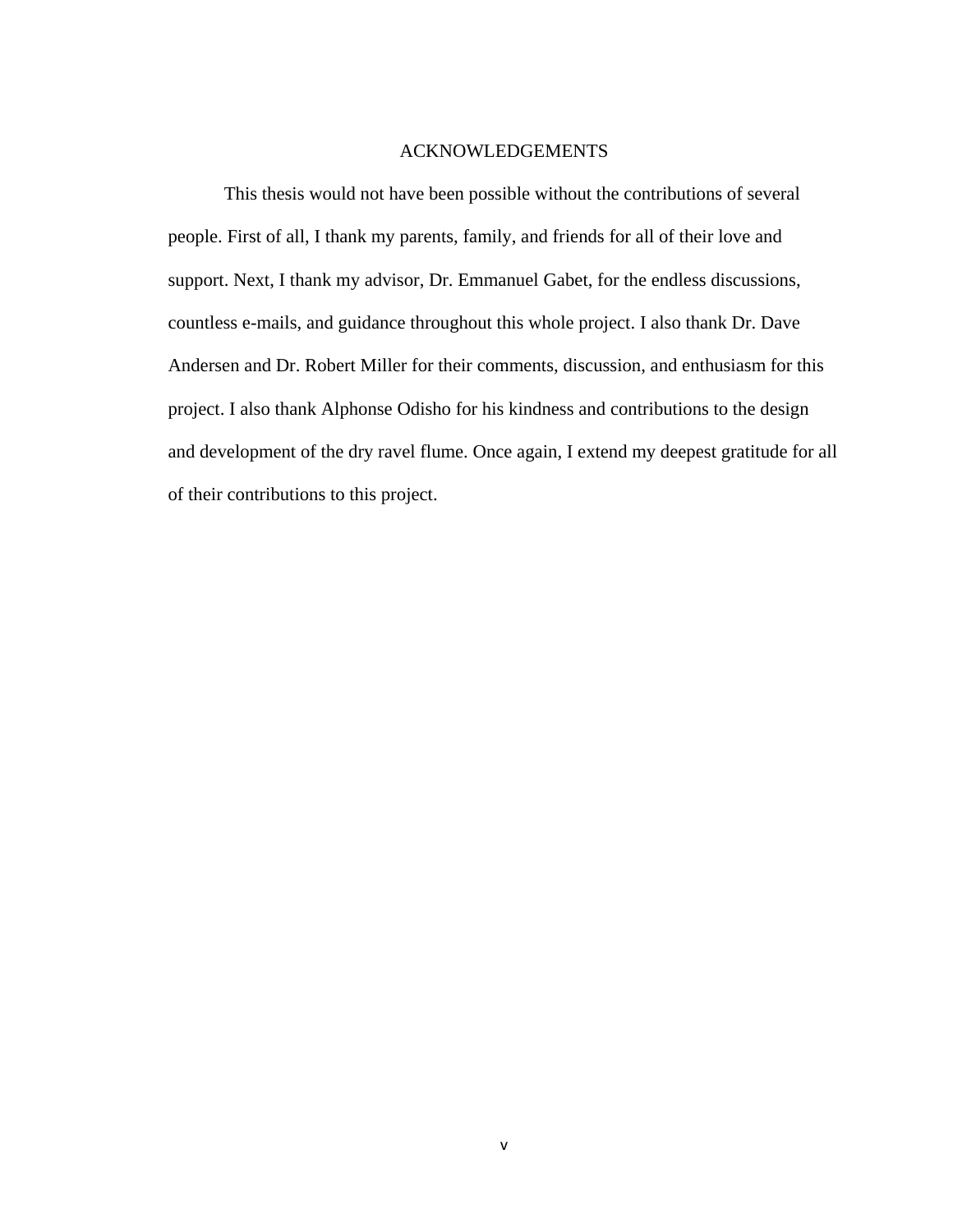### TABLE OF CONTENTS

| The negative relationship between transport distance and sediment         |
|---------------------------------------------------------------------------|
| Was sediment volume too low to observe the shift to granular flow?19      |
|                                                                           |
|                                                                           |
| An analysis of friction on the disentrainment of mobile particles21       |
| Comparison of the mechanisms governing transport in the 1-by-1 and        |
|                                                                           |
| Sediment volume effects on the transition between friction-controlled     |
|                                                                           |
|                                                                           |
| The significance of multiparticle flume experiments and further studies41 |
|                                                                           |
|                                                                           |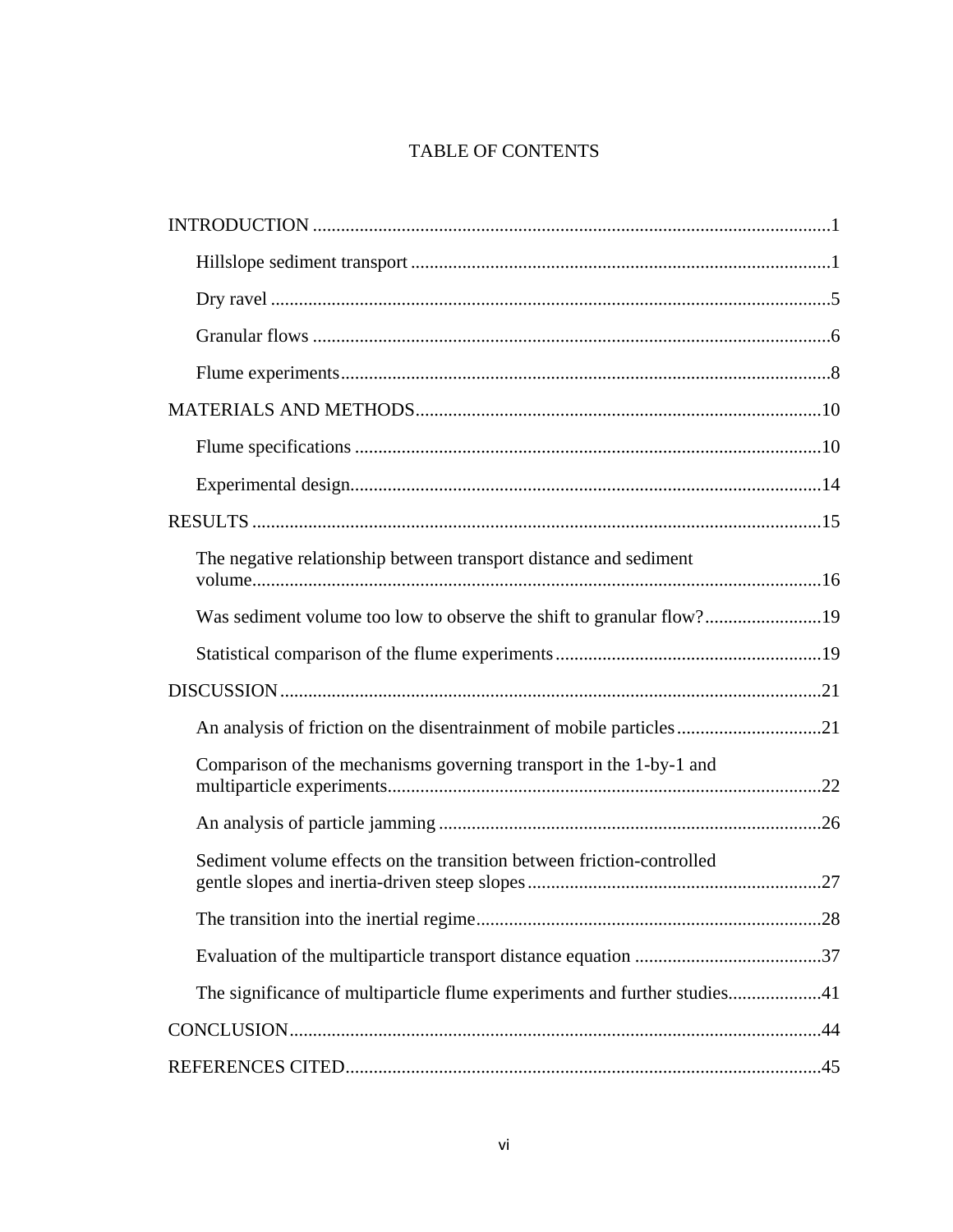### LIST OF FIGURES

|           | Figure 1. General shape of hillslope evolution profiles predicted by linear and    |
|-----------|------------------------------------------------------------------------------------|
|           |                                                                                    |
|           |                                                                                    |
|           |                                                                                    |
| Figure 5. | Sediment volume vs. transport distance based on data collected from                |
| Figure 6. | Sediment volume vs. transport distance based on data collected from                |
| Figure 7. | Transport distances vs. sediment volume at 10 degrees based on data                |
| Figure 8. | Comparison of the multiparticle and 1-by-1 experiments at 5 degrees 23             |
|           | Figure 9. Comparison of the multiparticle and 1-by-1 experiments at 10 degrees 24  |
|           | Figure 10. Comparison of the multiparticle and 1-by-1 experiments at 15 degrees 25 |
|           |                                                                                    |
|           |                                                                                    |
|           |                                                                                    |
|           |                                                                                    |
|           |                                                                                    |
|           |                                                                                    |
|           | Figure 17. Transport distances vs. sediment volume at 10 degrees in which the      |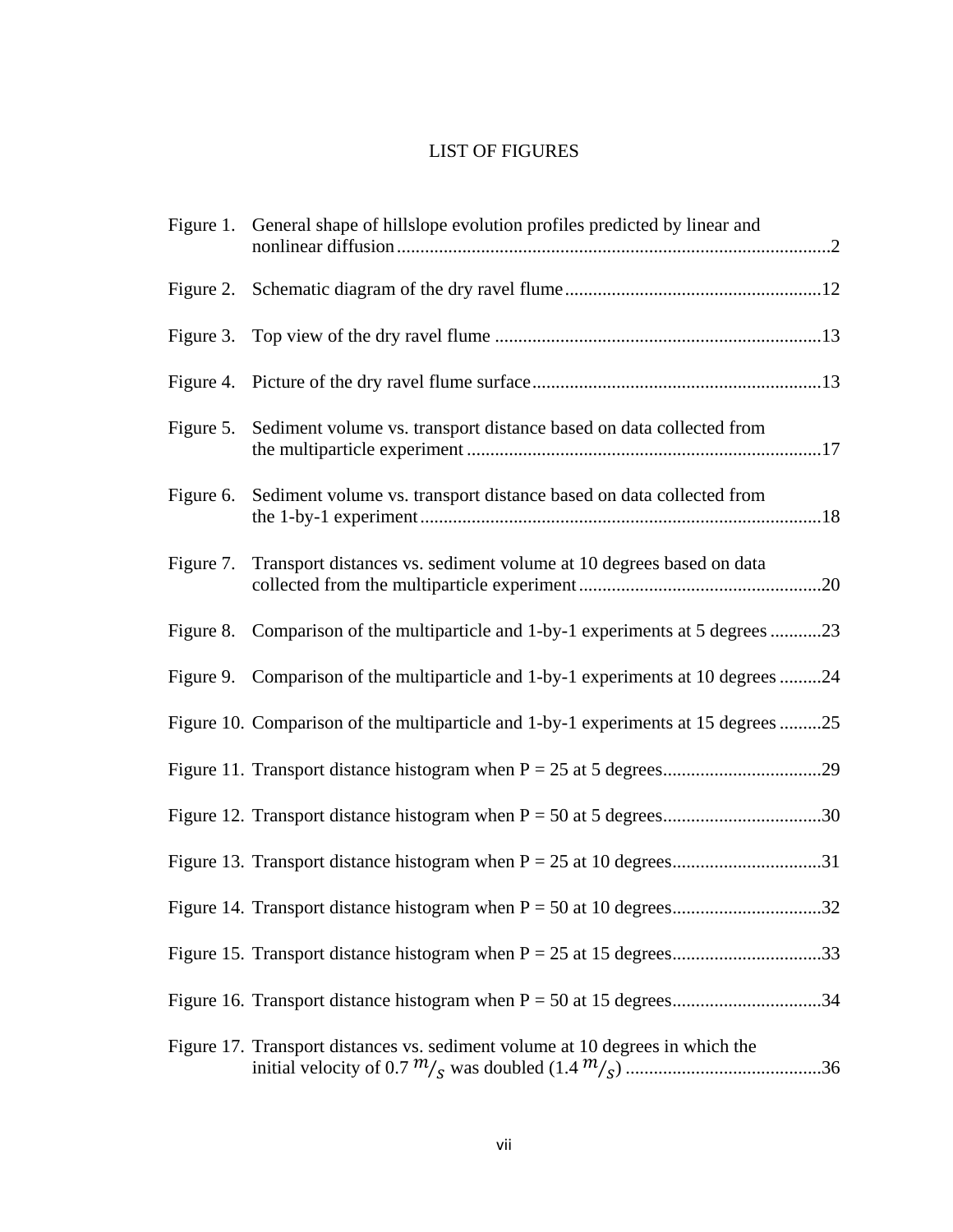| Figure 18. Multiparticle experiment: observed vs. predicted transport distance                                                                                  | .38 |
|-----------------------------------------------------------------------------------------------------------------------------------------------------------------|-----|
| Figure 19. Multiparticle experiment: observed vs. predicted transport distance                                                                                  | .38 |
| Figure 20. Multiparticle experiment: observed vs. predicted transport distance                                                                                  | .39 |
| Figure 21. 1-by-1 experiment: observed vs. predicted transport distance                                                                                         | .39 |
| Figure 22. 1-by-1 experiment: observed vs. predicted transport distance                                                                                         | .40 |
| Figure 23. Transport distance vs. slope of the observed and predicted transport<br>distance data collected in the multiparticle experiments                     | .42 |
| Figure 24. Transport distance vs. slope of the observed and predicted transport<br>distance data collected in the 1-by-1 experiments (K= $0.05$ , n = $0.3$ )43 |     |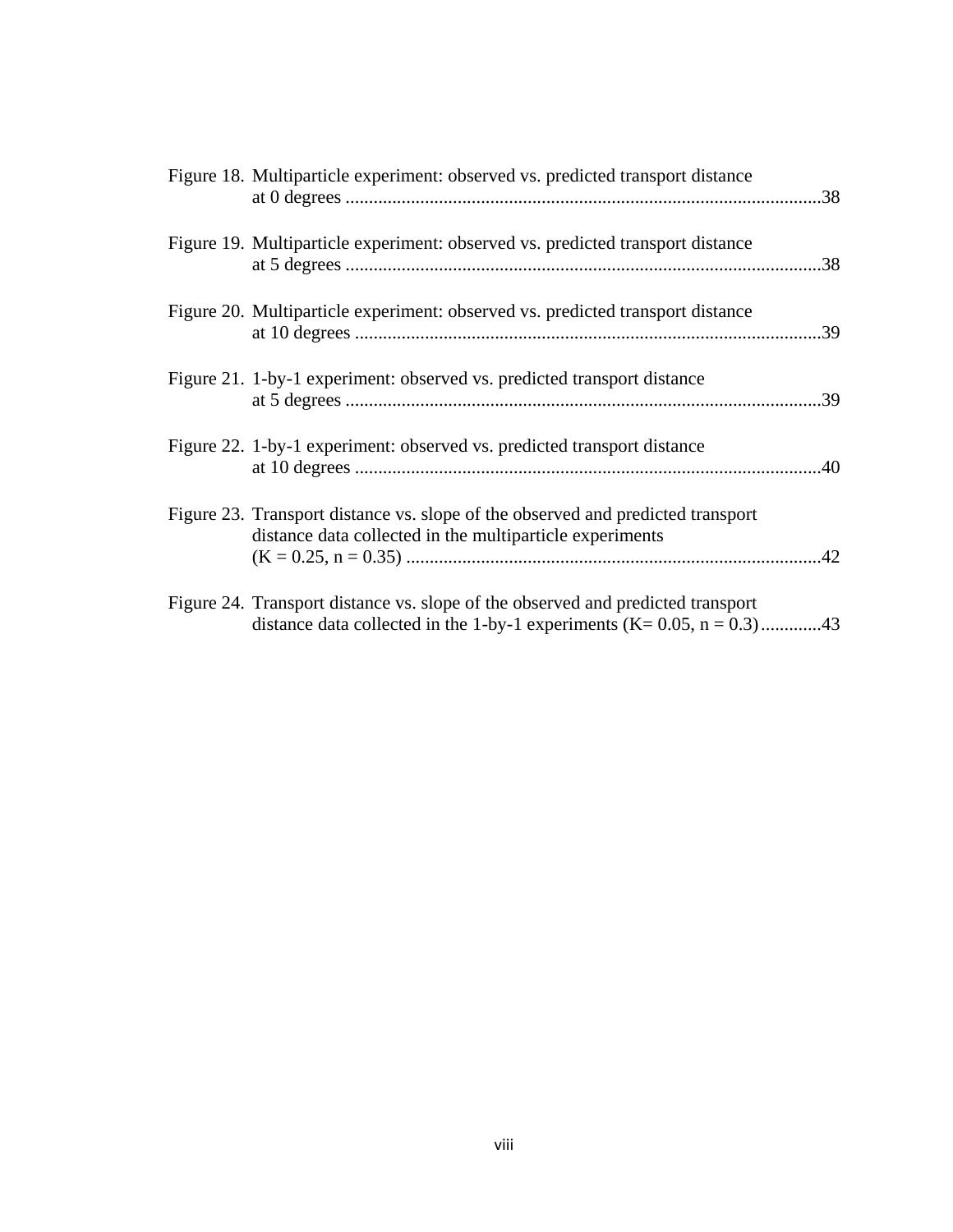#### **INTRODUCTION**

#### **Hillslope sediment transport**

Sediment transport is one of the central topics of geomorphology. It has been determined that landscape form is intrinsically controlled by sediment transport. Hence, the efforts to understand the fundamental nature of landscapes requires the identification and quantification of the underlying mechanisms controlling sediment transport. Early studies quantifying sediment transport assumed a linear relationship between sediment flux and slope, otherwise known as linear diffusion (Culling, 1965). The linear relationship between sediment flux and slope was based on the assumptions that (1) sediment flux could be approximated by assuming that soils were a continuum, and that (2) local sediment flux could be determined by the local slope gradient (Tucker and Bradley, 2010). The linear diffusion model simplified the complex mechanisms governing sediment transport and thus did not incorporate complicated particle-based physics. Hillslope evolution models based on linear diffusion displayed (1) a linear increase in slope with downslope distance and (2) constant curvature along the hillslope profile (Foufoula-Georgiou et al., 2010). The predicted hillslopes accurately reproduced profiles near the ridgetops; however, as slopes steepened downslope, the model became increasingly inaccurate. Indeed, linear flux laws predicted slopes that infinitely steepen, whereas in reality soil-mantled hillslopes straighten downslope reaching a relatively constant gradient (Fig. 1).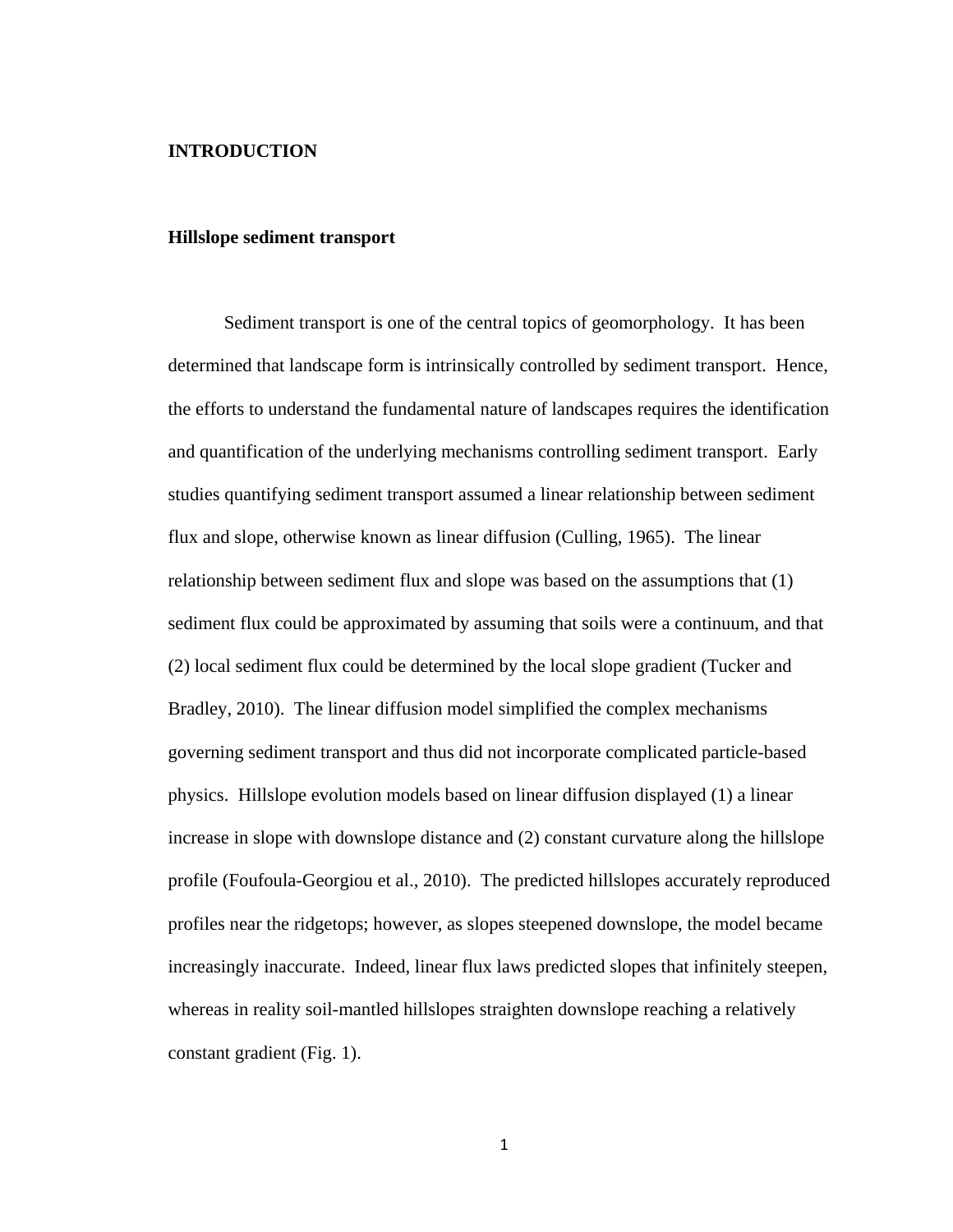

Figure 1. General shape of hillslope evolution profiles predicted by linear and nonlinear diffusion (Culling, 1965; Roering et al., 1999). The linear relationship is shown in red and the nonlinear relationship is shown in black.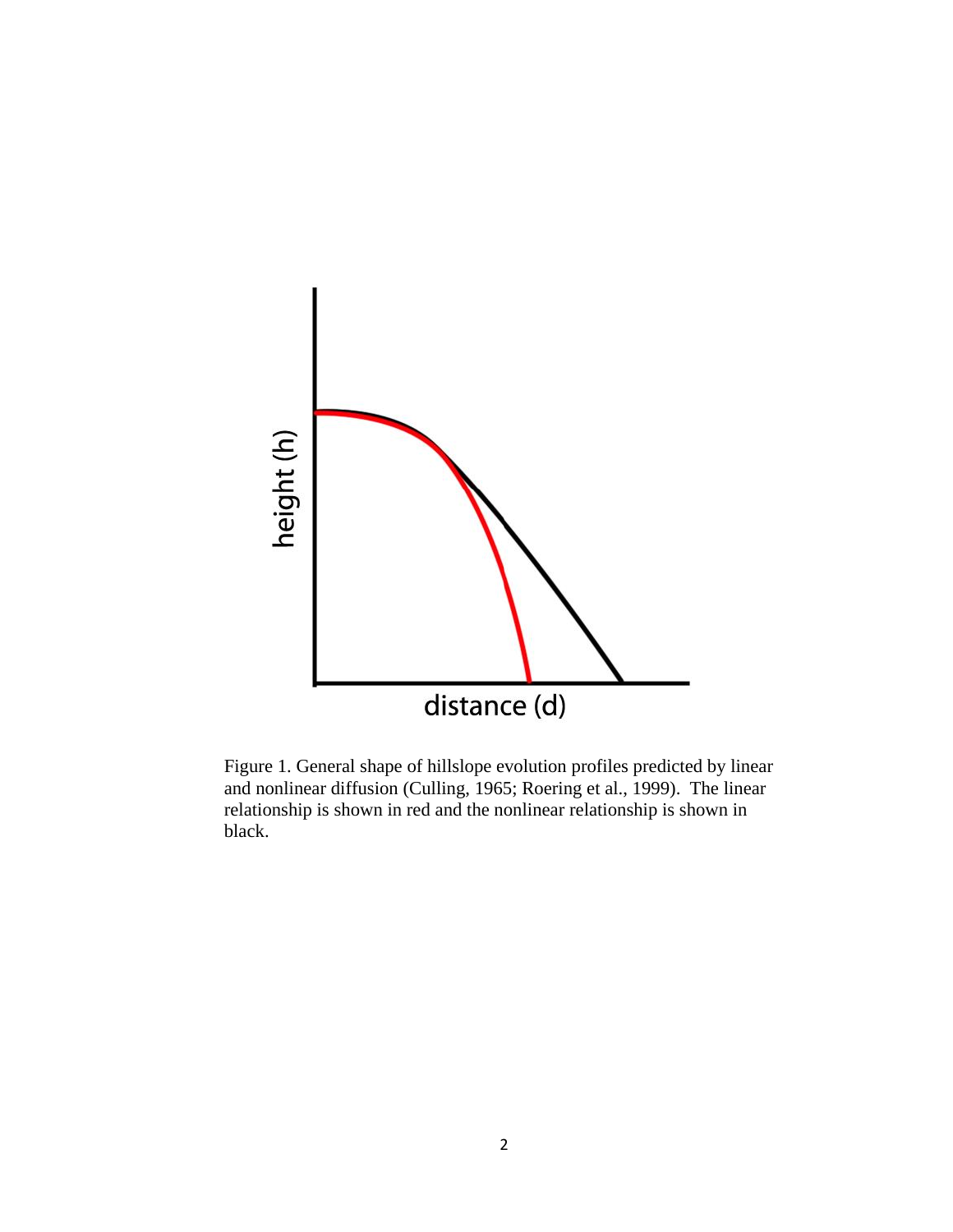Hence, linear transport equations produced hillslope profiles that were inconsistent with the morphology of real soil-mantled hillslopes. As a result, other approaches were needed.

Subsequent studies revealed that sediment flux increases nonlinearly as slopes reach a critical gradient (Roering et al., 1999; Gabet, 2003). Hillslope profiles modeled with the nonlinear transport equations predicted more realistic hillslope profiles (Fig. 1), but they could not reproduce straight mid-slopes (Roering et al., 1999; Gabet, 2003). Indeed, these models were limited because the local sediment flux varied downslope and thus the curvature of the hillslope profile could never be zero. As slopes steepened, sediment flux became more influenced by disturbances upslope and less dependent on local slope (Foufoula-Georgiou et al., 2010; Tucker and Bradley, 2010; Mendoza and Gabet, 2012). Thus, the underlying assumptions made by Culling (1965) became increasingly invalid (Tucker and Bradley, 2010). Alternative descriptions of sediment transport were necessary to model slopes above the angle of repose.

Culling (1965) and Roering et al. (1999) assumed a deterministic relationship between slope and sediment flux, which suggested that no randomness existed in the system. In other words, given the same set of conditions and parameters, the results would always be the same. However, sediment transport processes do not behave deterministically. Take for example the rolling of particles down a rough inclined plane; deterministic models suggested that particles would always follow the same path if the initial conditions were the same (e.g., position on the slope). However, particle trajectories exhibit randomness, as evidenced by particles travelling different paths and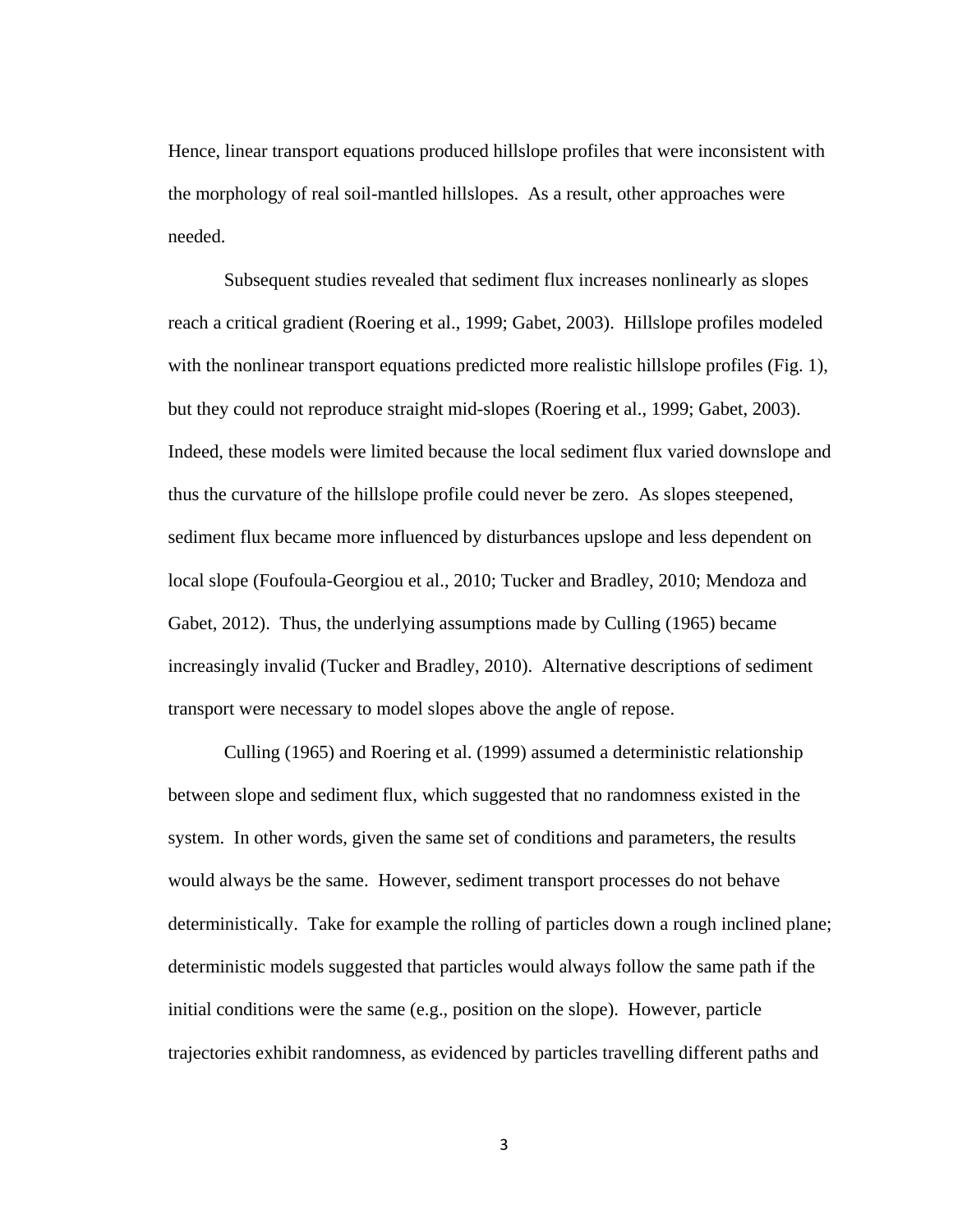distances. Consequently, more recent studies have recognized that transport distances are not deterministic (Furbish and Haff, 2010; Tucker and Bradley, 2010; Mendoza and Gabet, 2012).

Furbish and Haff (2010) showed that sediment flux is proportional to the product of soil thickness and slope gradient and that sediment flux is linearly dependent on local slope. Alternatively, Foufoula-Georgiou et al. (2010) determined that linear nonlocal transport could account for the nonlinear dependency of sediment flux. Interestingly, despite the linear relationship between sediment flux and slope gradient, both models reproduced the nonlinear hillslope profile proposed by Roering et al. (1999) and straight mid-slopes. Moreover, other probabilistic analyses that accounted for individual grain dynamics also reached similar conclusions (Tucker and Bradley, 2010; Mendoza and Gabet, 2012). These statistical approaches are imperfect, but they offered a unique insight into the probabilistic components of the system.

The need for more detailed descriptions of the mechanisms governing sediment transport prompted some studies to diverge from the traditional continuum paradigm to a particle-based approach (Tucker and Bradley, 2010; Mendoza and Gabet, 2012). The incorporation of particle dynamics into sediment flux laws was useful to define the physical mechanisms controlling sediment transport. This coupling is unique because the relationship between particle mechanics, sediment flux, and hillslope morphology was emphasized. Tucker and Bradley (2010) developed a computer simulation of interacting particles based on a predefined set of rules, which yielded realistic hillslopes with convex hilltops and straight midsections similar to the hillslope profiles modeled by other studies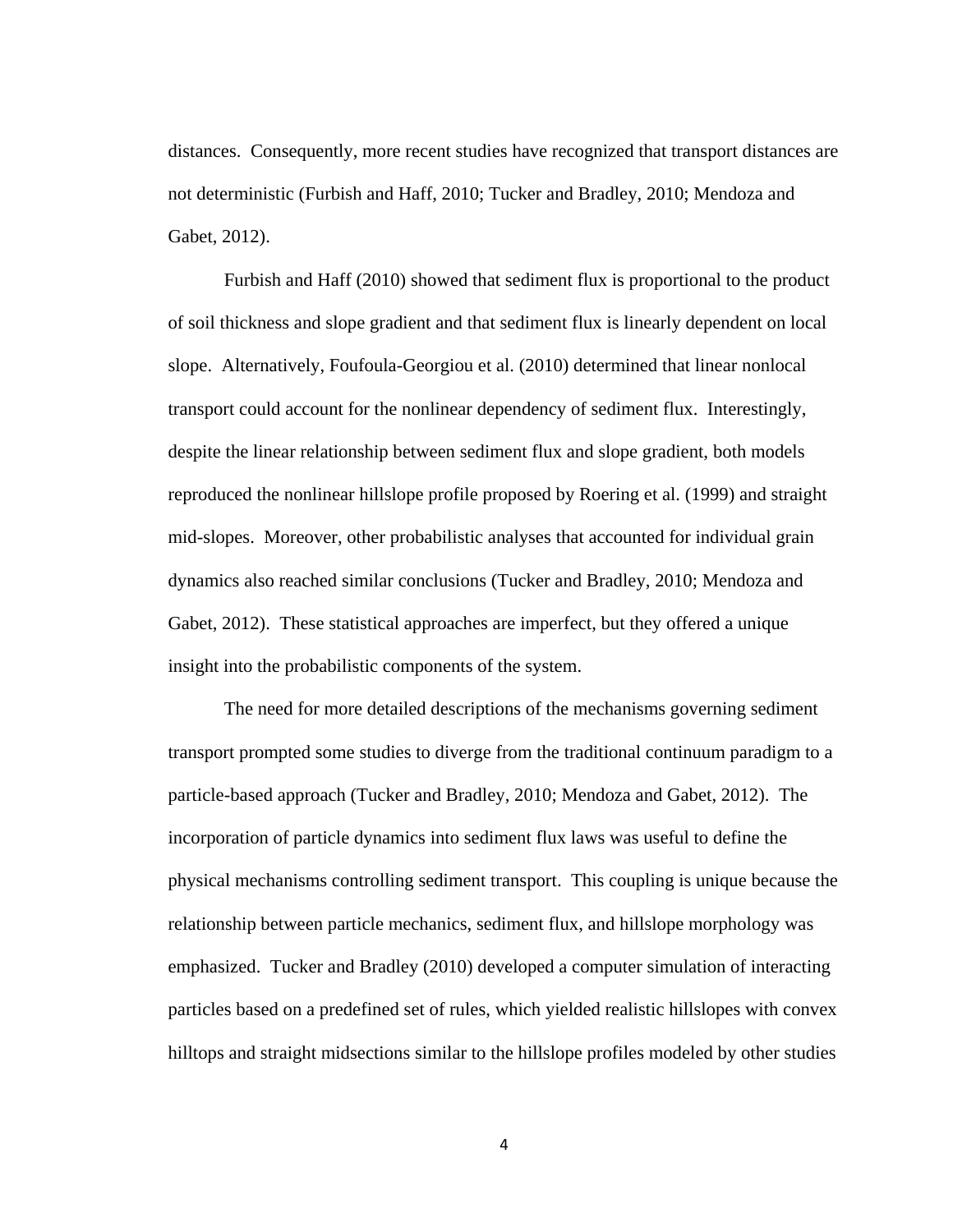(Foufoula-Georgiou et al., 2010; Furbish and Haff, 2010). Tucker and Bradley's (2010) study reinforced the idea that nonlinear dependency leads to nonlocal control of flux (Foufoula-Georgiou et al., 2010; Mendoza and Gabet, 2012). These recent studies represent important steps toward more realistic descriptions of sediment transport.

#### **Dry ravel**

Dry ravel is the process of the downslope movement of individual particles by rolling, sliding, and bouncing as a result of gravitational force (Rice, 1982) and is the dominant sediment transport process in steep and semi-arid environments (Anderson et al., 1959). For soil creep processes such as dry ravel, sediment flux is slope dependent (Gabet, 2003). However, sediment volume may also play an important role in transport distances (Campbell, 1990). Campbell (1990) proposed that the mobilization of landslides could be explained by a layer of agitated particles that fluidizes the bulk above it. Granular temperature describes the state of this system. Thus, increased sediment volume could theoretically reduce the friction between particles and lead to greater transport distances. Typically, dry ravel is a chronic process consisting of a few particles, but after fires, dry ravel can consist of many particles. Literature on long run-out landslides reveals that increased sediment volume and the interaction of mobile particles could impact transport distances (Campbell, 1990). Thus, I suggest that transport distance is volume-dependent and that transport of dry ravel particles after fires behaves like granular flows.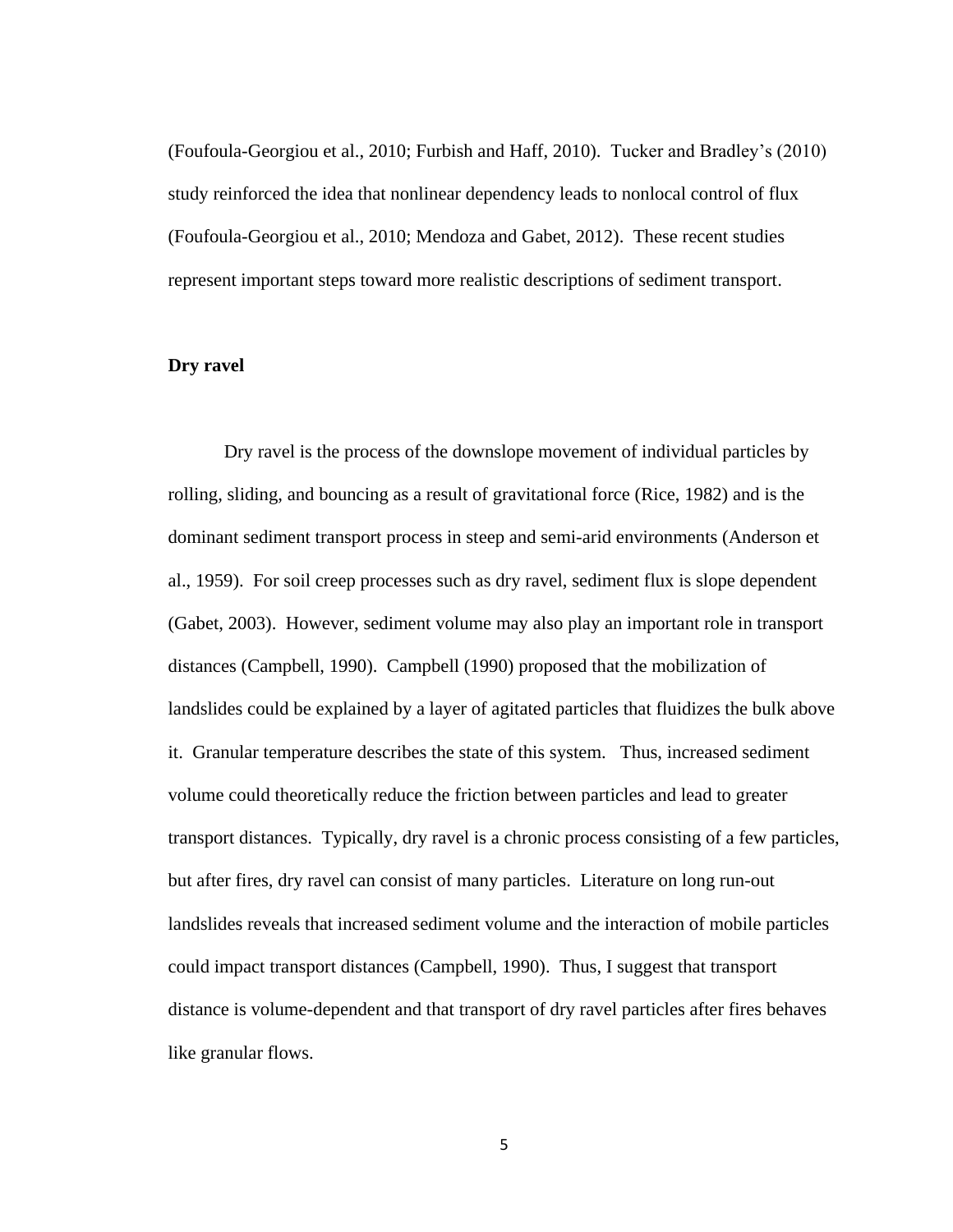#### **Granular flows**

Landslides, debris flows, and dry ravel are sediment transport processes that may involve the flow of dry granular material. Granular material can be defined as a large assemblage of particles that lack cohesion (e.g., sand, rice, nuts) (Campbell, 1990). These granular materials are complex because they behave very differently depending on their energy level. At low energy, the granular material mimics a solid whereas at high energy it behaves like a gas (Forterre and Pouliquen, 2008). In between these two phases, the granular material flows like a liquid (Forterre and Pouliquen, 2008). This liquid phase, also known as granular flow, is significant for the purpose of understanding the multiparticle physics of processes such as dry ravel.

Typically, quantitative descriptions of granular flows center on the assumption that the granular material is a continuous mass simply sliding down an inclined surface (Savage and Hutter, 1989). This continuum approach is valid under the assumption that the flowing layer is thin compared to its lateral extension (Pouliquen and Forterre, 2002). For processes such as dry ravel, this assumption is reasonable, because the flowing layer is thin in comparison to the hillslope length. Current descriptions of granular flows suggest that transport is controlled by a balance between kinetic energy, loss of momentum from collisions, and the roughness of the inclined plane (Forterre and Pouliquen, 2008).

Previous literature revealed that granular flows on an inclined plane cannot be approximated by friction alone (Savage and Hutter, 1989). Indeed, one flaw with the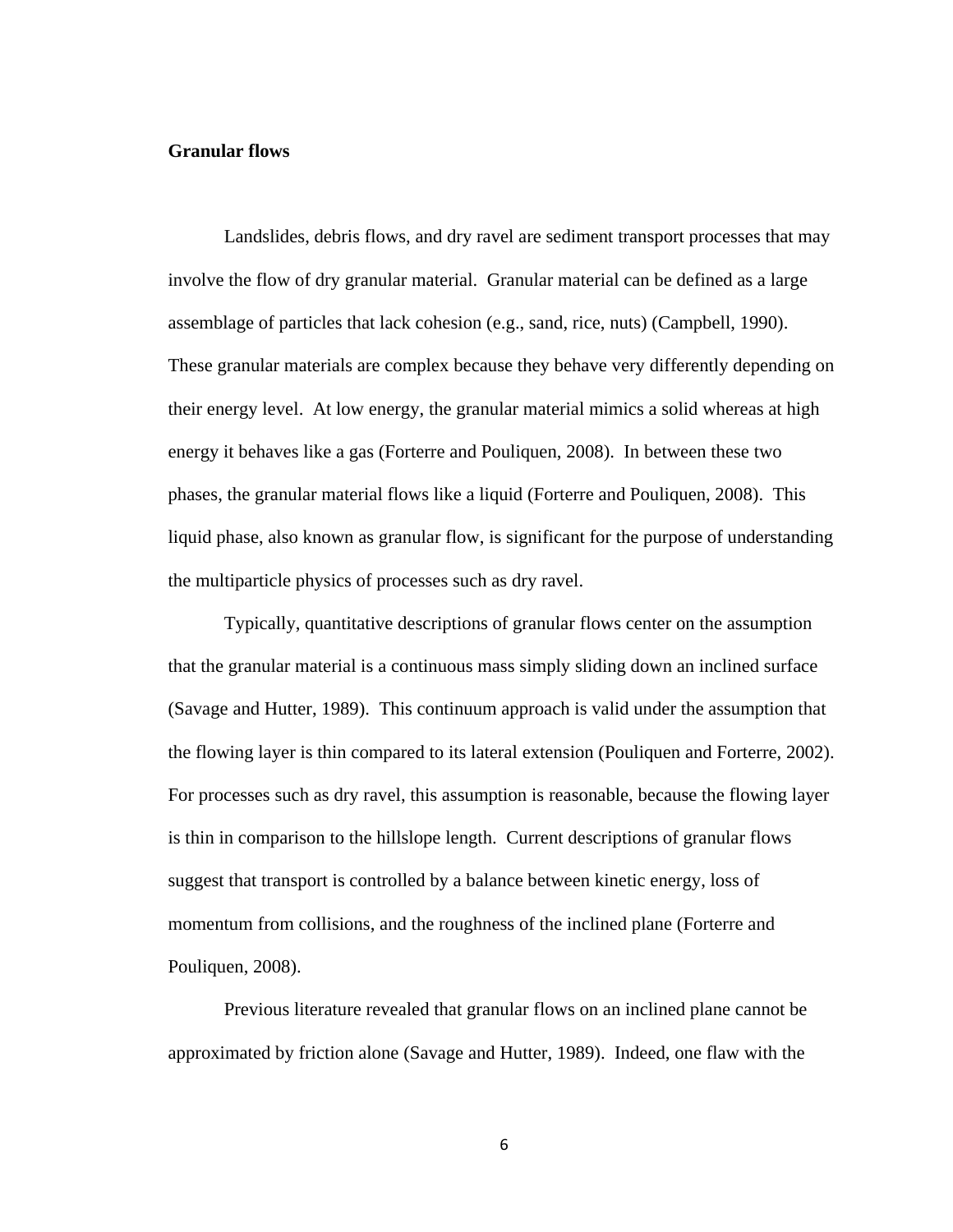simple friction law is that hysteresis cannot be accounted for. That is, in a steady state system, the slopes required to mobilize particles and to stop the mobilized particles are different. Once static particles are mobilized at a given slope, a lower slope is required to stop the particles. This hysteresis indicates that there must be other controls besides friction. Indeed, granular flows are dependent on both the slope and the thickness of the layer of granular material (Savage and Hutter, 1989; Pouliquen, 1999; Iverson and Denlinger, 2001; Pouliquen and Forterre, 2002; Iverson et al., 2004). Therefore, the slope in which static particles are mobilized is dependent on the thickness of the granular material. At steady state, mobile granular flows can be in motion with a constant velocity because of the equilibrium of energy going into the system and leaving the system (Quartier et al., 2000). In other words, the potential energy due to gravity and the kinetic energy of the mobile particles are balanced by the energy lost by friction.

For the process of dry ravel, quantification of the transition from static (solid) to inertial (liquid) regimes is essential. At low energy, the granular material mimics a solid and its strength is primarily a result of its structural configuration. At static state, particles interlock with surrounding particles forming force chains that inhibit flow (Campbell, 2006). However, once the force chains are broken the granular material can mobilize. Due to the structural strength of the force chains, the slope required to mobilize granular material in the solid state must be greater than the slope required to stop the granular material. At relatively low energy (e.g., low slopes), particles are unable to overcome the force chains and the material remains static. At higher energy (e.g., steeper slopes, greater velocity), the force chains can be broken and thus the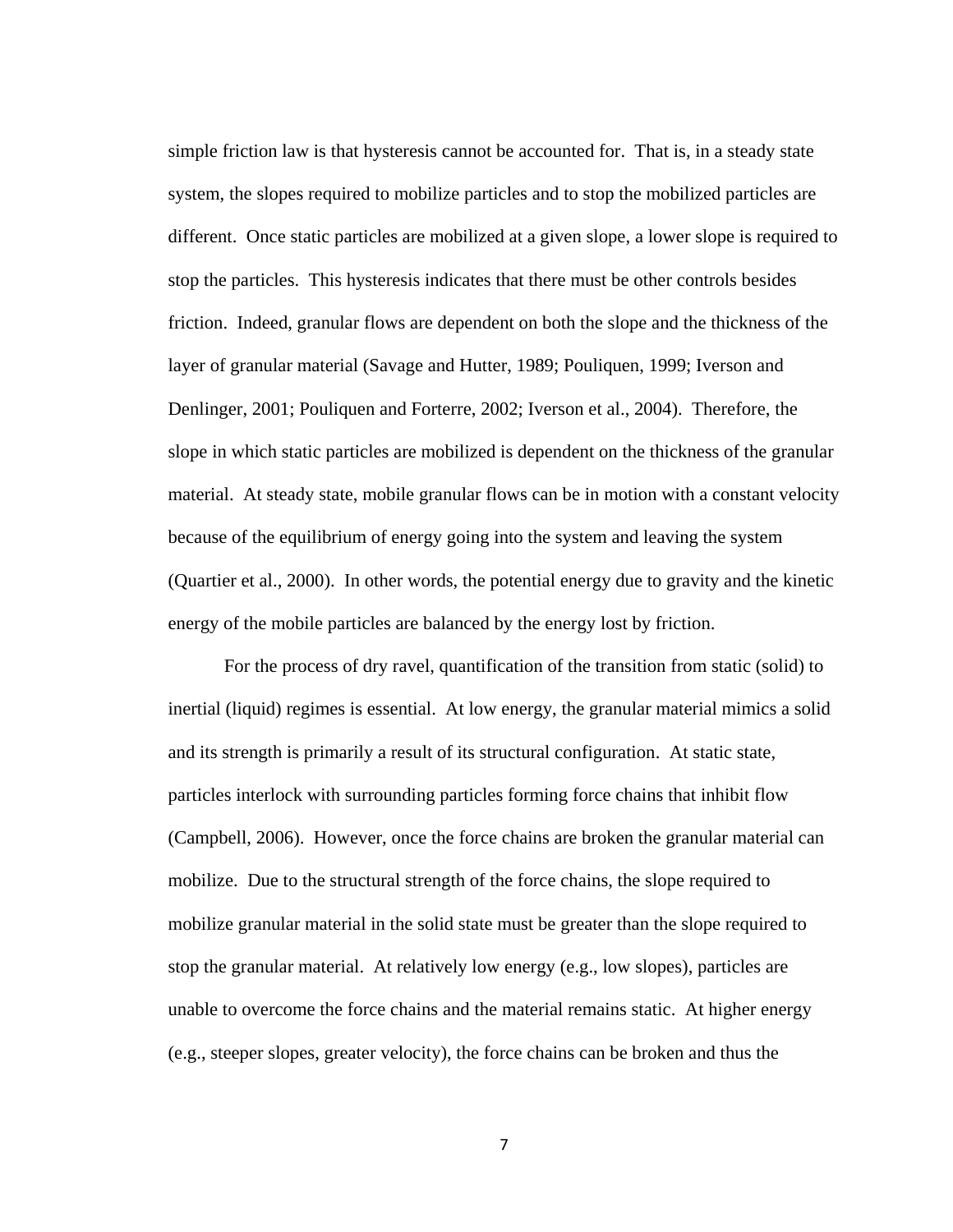granular material is able to flow. During mobilization, the granular material can move slightly and stop, thereby creating new sets of force chains. However, if there is sufficient energy in the system (e.g., steeper slopes, greater velocity), the particle to particle contact becomes increasingly intermittent, which decreases the likelihood of the formation of new force chains. Thus, granular materials could mimic a liquid in high energy environments.

#### **Flume experiments**

Past studies have demonstrated that the motion of a particle raveling down a rough surface could be approximated as a block sliding down an inclined plane (Kirkby and Statham, 1974; Statham, 1976; Gabet, 2003; Mendoza and Gabet, 2012). These studies suggested that particle movement is a Poisson process controlled by the probabilities of stopping, and transport distance could be defined by

$$
d = \frac{v_o^2}{-2a} \tag{1}
$$

where  $v_0$  is the initial velocity  $({\binom{m}{s}}, a$  is the acceleration of the particle  $({\binom{m}{s^2}})$ . The acceleration of a single particle is calculated by

$$
a = g(\sin\theta - \mu\cos\theta) \tag{2}
$$

where g is gravity  $\binom{m}{s^2}$ ,  $\mu$  is a friction coefficient, and  $\theta$  is the slope angle (degrees). The average transport distance of particles can be calculated using the following equation (Gabet, 2003)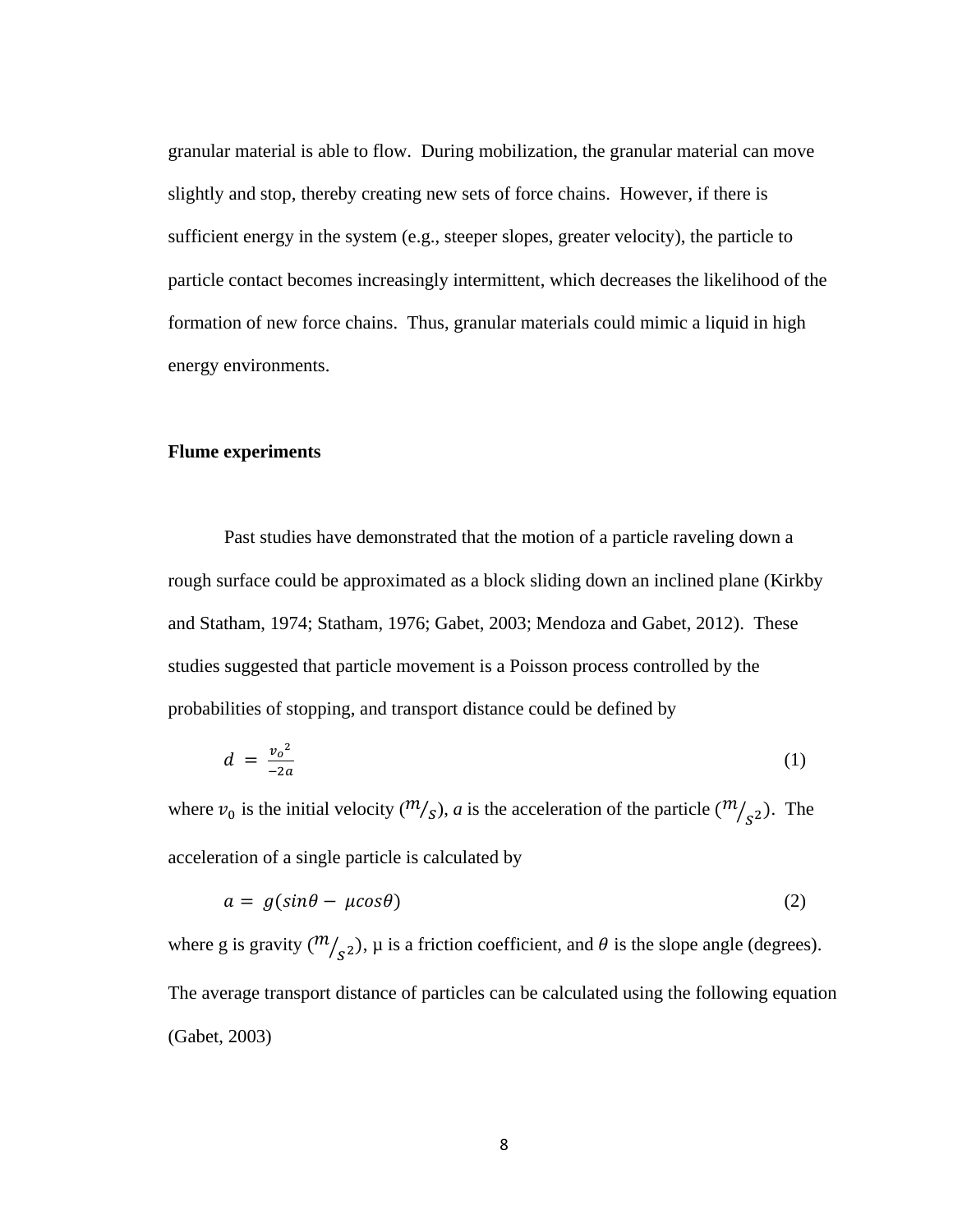$$
d = \frac{v_0^2}{2g(\mu\cos\theta - \sin\theta)}\tag{3}
$$

Mendoza and Gabet (2012) examined single particle dynamics to model dry ravel. They showed that, at steeper slopes, the length of the contributing area upslope becomes increasingly important. They determined that the angle of repose represents a shift between friction-controlled shallow slopes dominated by local transport, and inertiadriven steep slopes dominated by nonlocal transport. This dry ravel flume experiment offered a unique analysis of particle dynamics in relation to sediment transport; however, soil creep processes such as dry ravel typically involve more than one particle. Thus, a better understanding of dry ravel mechanics required an examination of multiparticle transport and the transition into granular flow.

To expand on the recent work on particle transport by Mendoza and Gabet (2012), I conducted a flume experiment investigating the mechanics of multiparticle transport and examined the transition from particle-to-particle transport to granular flow. I hypothesized that transport distance was a function of sediment volume and that some portion of the observed nonlinearity at steep slopes was an effect of sediment volume. I approached this experiment by conducting a flume experiment in which I dropped particles onto the flume and measured transport distances. I performed (1) a momentum analysis, and (2) a sediment volume analysis.

At shallow slopes, the momentum was low, which resulted in friction-dominated transport, whereas at steep slopes, increased momentum led to inertia-dominated transport. The acceleration of the dropped particles increased as slopes steepened and thus greater potential energy resulted in greater kinetic energy (Eq. 2). Hence, granular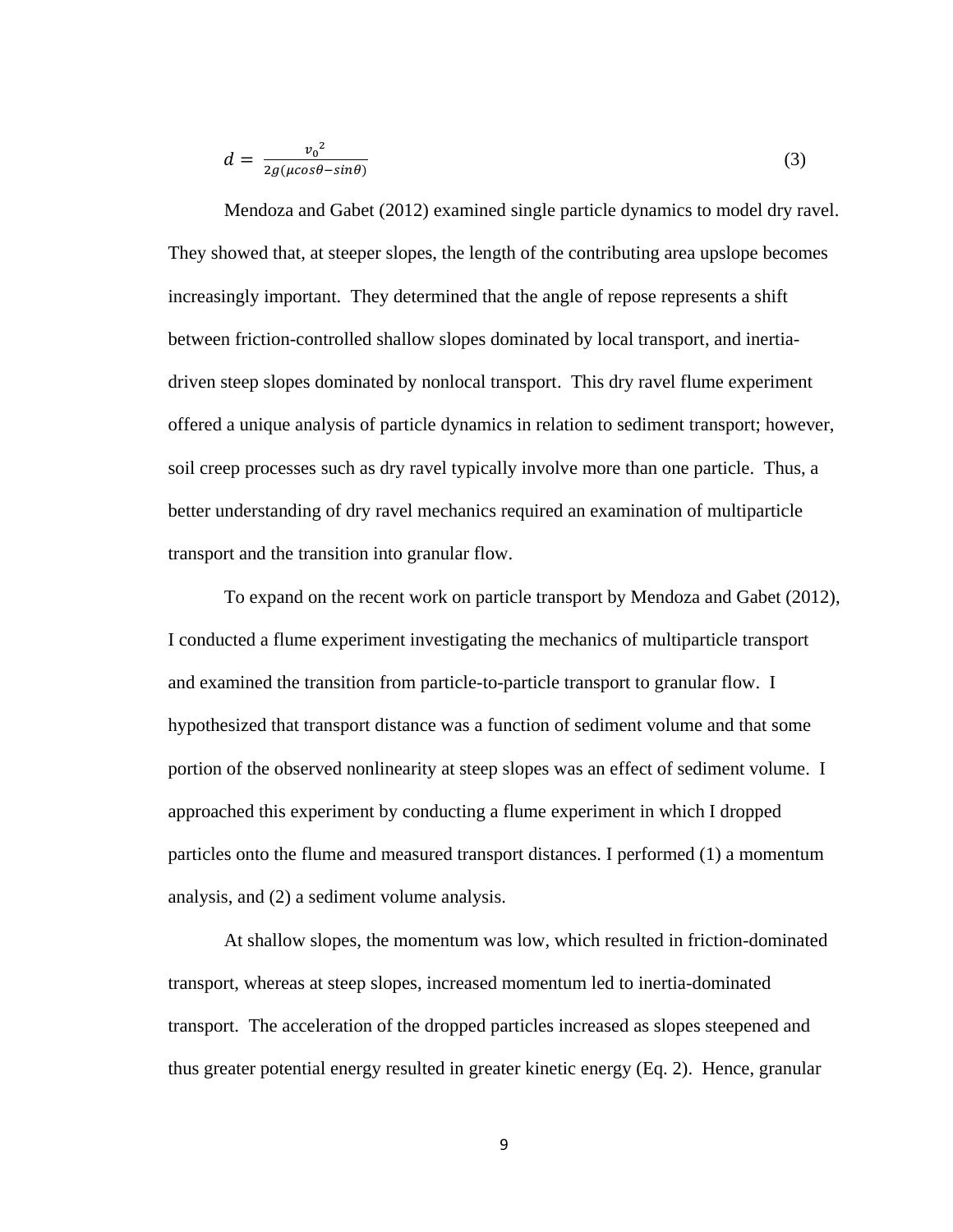force chains were easier to overcome at greater slopes. In this experiment, the dropped particles were already mobile so force chain effects were not examined. However, hysteresis, the concept that the granular flow could stop at a gentler slope than the mobilization slope is important. As slopes steepened, particles were more likely to become suspended such that contact with the flume surface became more intermittent, which effectively reduced friction and led to greater transport distance. On real hillslopes, multiple layers of particles interact, but in this experiment, a single layer of particles was examined to analyze the effect of inter-layer particle collisions on transport distance. As the sediment volume increased, more particles were available to interact with each other.

I hypothesized that, at a given slope, increased sediment volume would result in greater average transport distance. I proposed that increased particle collision would cause the particles to vibrate and therefore reduce contact with the flume surface. The reduction of particle-to-flume contact would decrease the effective surface friction and lead to greater transport distances.

#### **MATERIALS AND METHODS**

#### **Flume specifications**

A 3-m-long, 0.15-m-wide wooden box was used as the base of the flume and was filled with concrete and shaped into a half-pipe surface. The narrow flume and the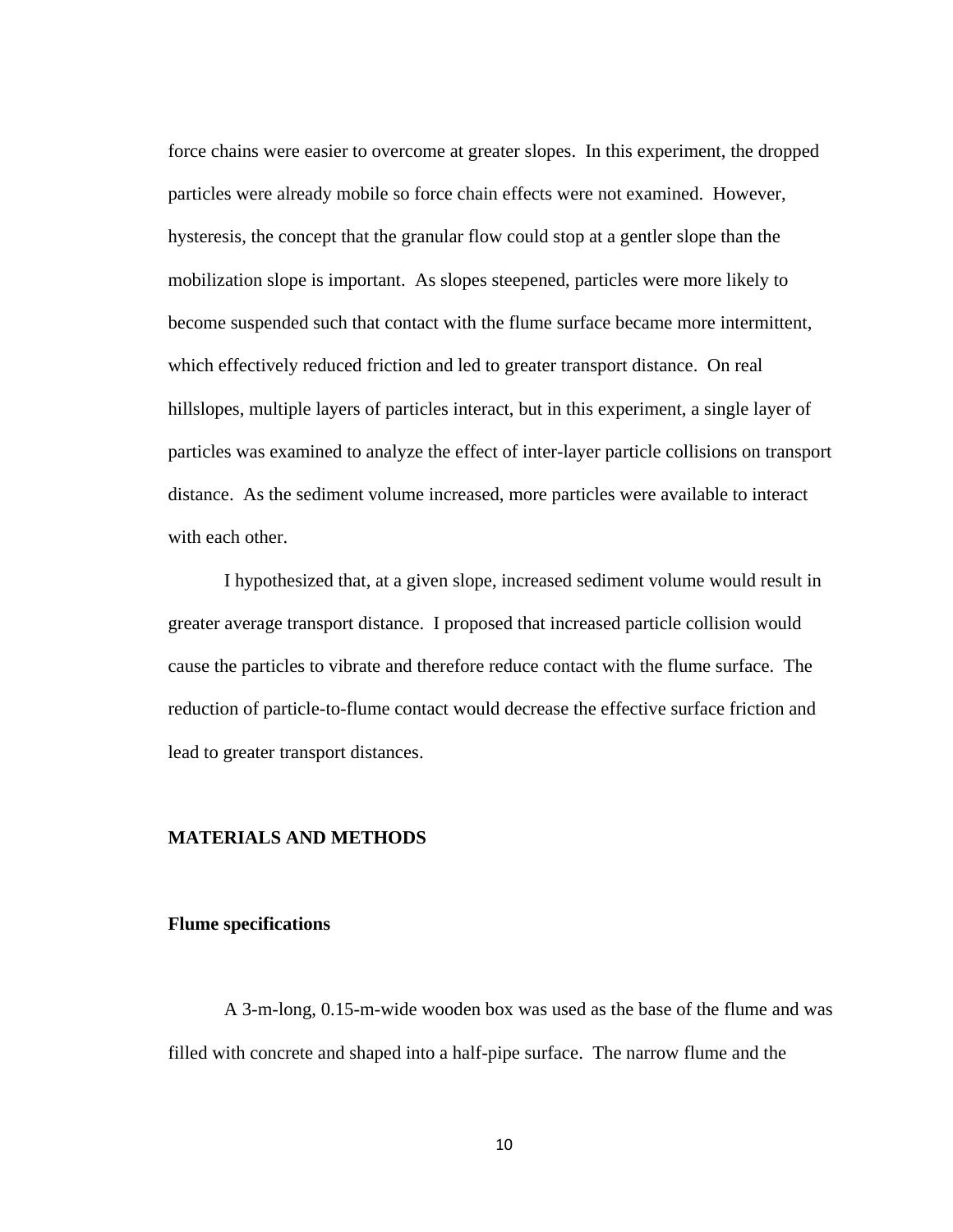curved sides ensured that the particles interacted consistently as they travelled downslope. A 10-cm-diameter acrylic tube was attached to one end of the flume and used as the sediment chamber. The tube was partially cut so that an acrylic slot could be inserted to trap particles and pulled to release the particles onto the flume (Fig. 2). Crushed gravel (1-cm diameter) was used to simulate individual dry ravel particles.



Figure 2. Schematic diagram of the dry ravel flume (not to scale).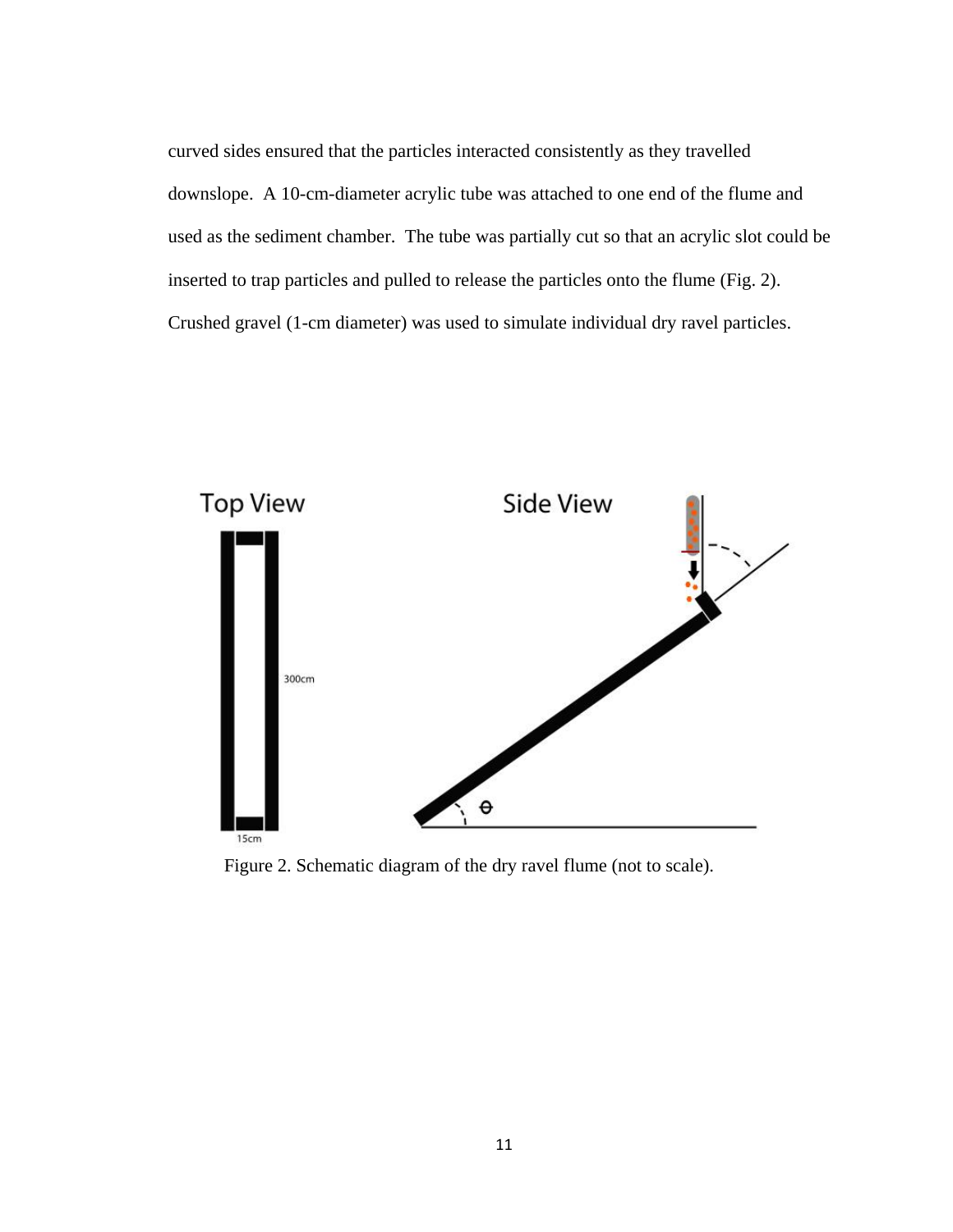A folding hinge was installed to precisely control the angle between the flume and the sediment chamber (Fig. 2). An 11° ramp was installed into the base of the flume right below the sediment chamber. Particles were dropped vertically and travelled down the flume once contact was made with the ramp. The initial velocity  $(\frac{m}{s})$  of the mobile particles could be determined by

$$
v_0 = \sqrt{2gh}\sin(\theta + 11) \tag{4}
$$

where h is height (*m*). Sediment flux  $\binom{m^2}{s}$  is defined as

$$
q_s = \frac{Vd}{At} \tag{5}
$$

where V is cross-sectional volume  $(m^3)$ , A is cross-sectional area  $(m^2)$ , and t is time (*s*). The cross-sectional volume is simply the cross-sectional area multiplied by the thickness of the particle. Instantaneous sediment flux  $\binom{m^2}{s}$  is defined as

$$
q_s = \frac{Vv}{A} \tag{6}
$$

where v is velocity  $(\frac{m}{s})$ . The area of the flume is constant, thus, the instantaneous sediment flux is simply a function of volume and velocity. In this experiment, particles were dropped at different elevations depending on the slope of the flume to maintain constant initial velocity. Therefore, the sediment volume variable was isolated and sediment volume effects on sediment flux could be examined.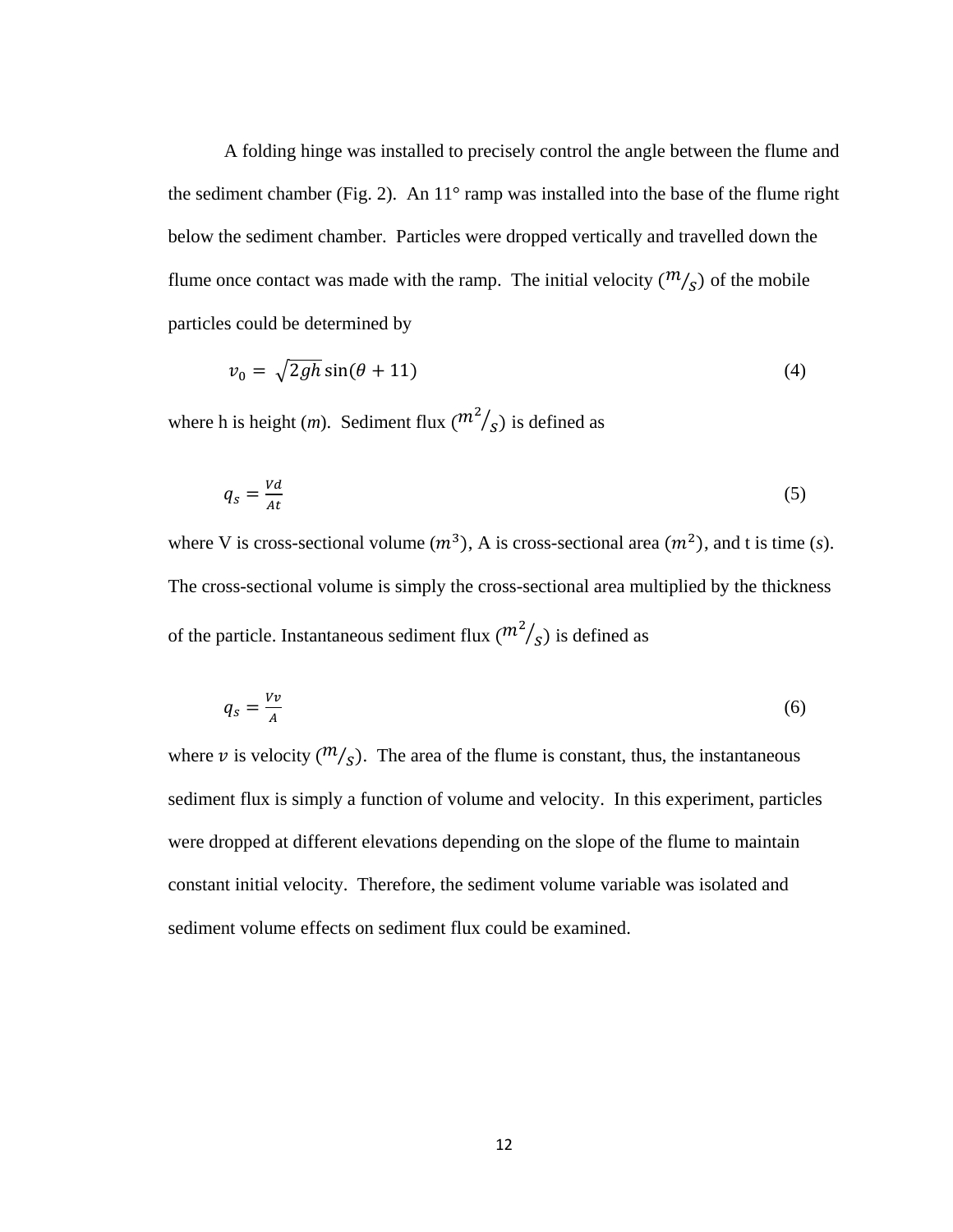In the initial flume design, the half-pipe-like flume surface was implemented to maximize particle interaction on the flume surface. However, the experiments revealed that particles were getting trapped behind other particles in the front and typically travelled and were deposited in a single and relatively straight line (e.g., single lane traffic jam). The flume was later modified by filling the half pipe to the width of the ramp to mimic a more realistic dry ravel bed (Figs. 3-4).



Figure 3. Top view of the dry ravel flume. An outline of the flume ramp is marked in blue and the flat flume surface is marked in red.



Figure 4. Picture of the dry ravel flume surface. The sides of the flume are slightly curved to prevent particle collision with the wooden sides of the flume. The clear acrylic sediment chamber can be seen in the background. The sediment chamber is strapped by Velcro so that the elevation can be adjusted.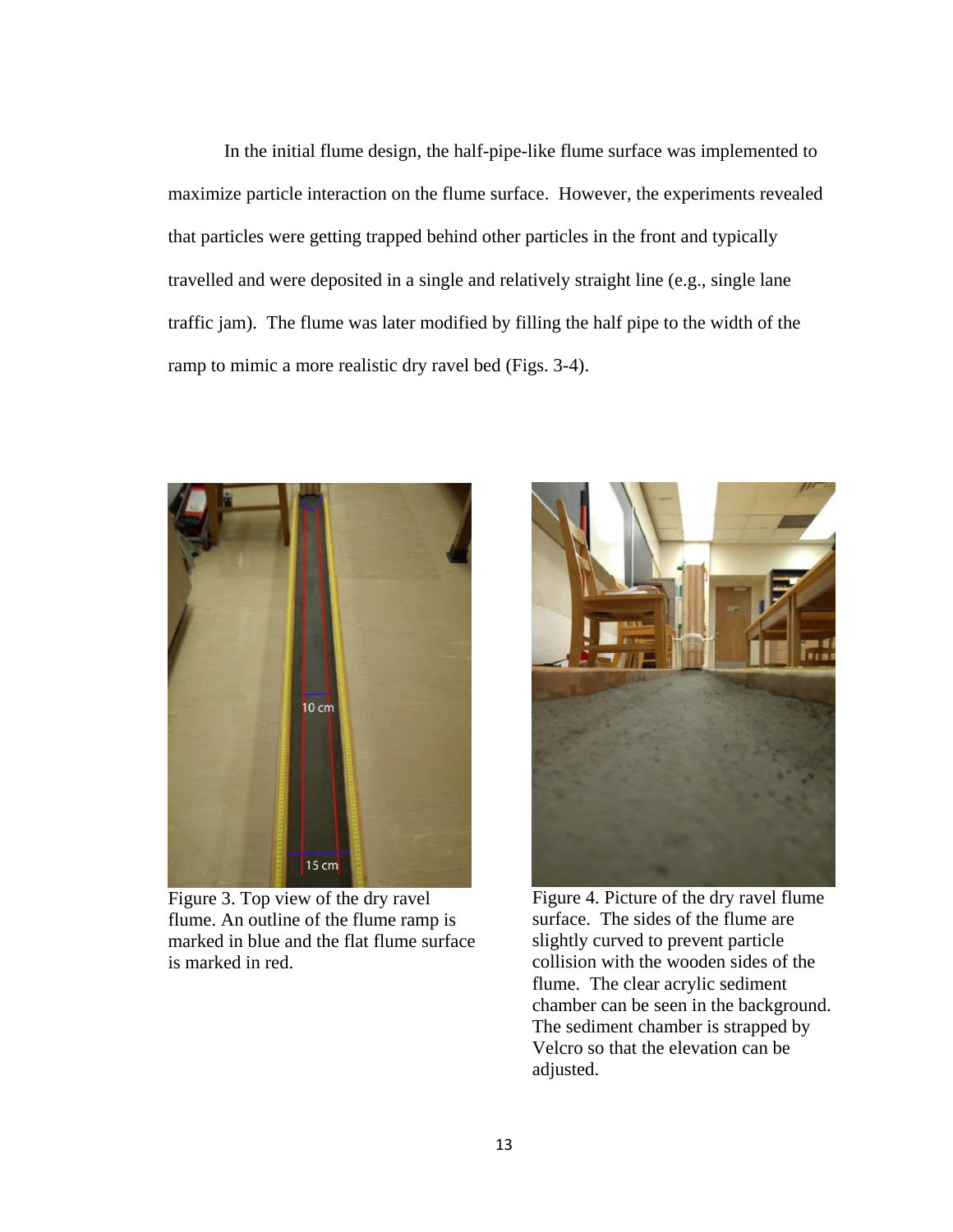#### **Experimental design**

Varying amounts of sediment particles were released at varying slopes of the flume. For each slope setting, simulations were conducted with 1, 10, 25, and 50 particles. The slope of the flume was increased by increments of 5 degrees starting at 0 degrees and up to 15 degrees. At 20 degrees, the majority of the particles hit the end of the flume so transport distances could not be measured. The initial velocity of the dropped particles was held constant throughout all slope settings, but acceleration increased as slopes steepened. Mendoza and Gabet (2012) determined that there was a transitional slope that separates friction-controlled gentle slopes and inertia-driven steep slopes. I hypothesized that the shift between the frictional and inertial regimes correlates with the shift from a static granular solid to granular flow. In this view, the transitional slope would be marked by a stark difference in the average transport distance.

In reality, dry ravel can be mobilized as a single particle or as a group of particles. Two distinct flume experiments were performed to examine multiparticle transport. In one of the experiments, particles were dropped together in groups of 1, 10, 25, and 50. In the other experiment, particles were dropped one by one, and the stopped particles were left on the flume while subsequent particles were dropped. These experiments are referred to as the multiparticle and 1-by-1 experiments, respectively. Transport distances were recorded at 1, 10, 25, and 50 particle intervals. Generally, a single simulation can be summarized by: (1) setting the slope angle, (2) placing the sediment chamber at the correct elevation to control for the initial velocity, (3) loading particles into the sediment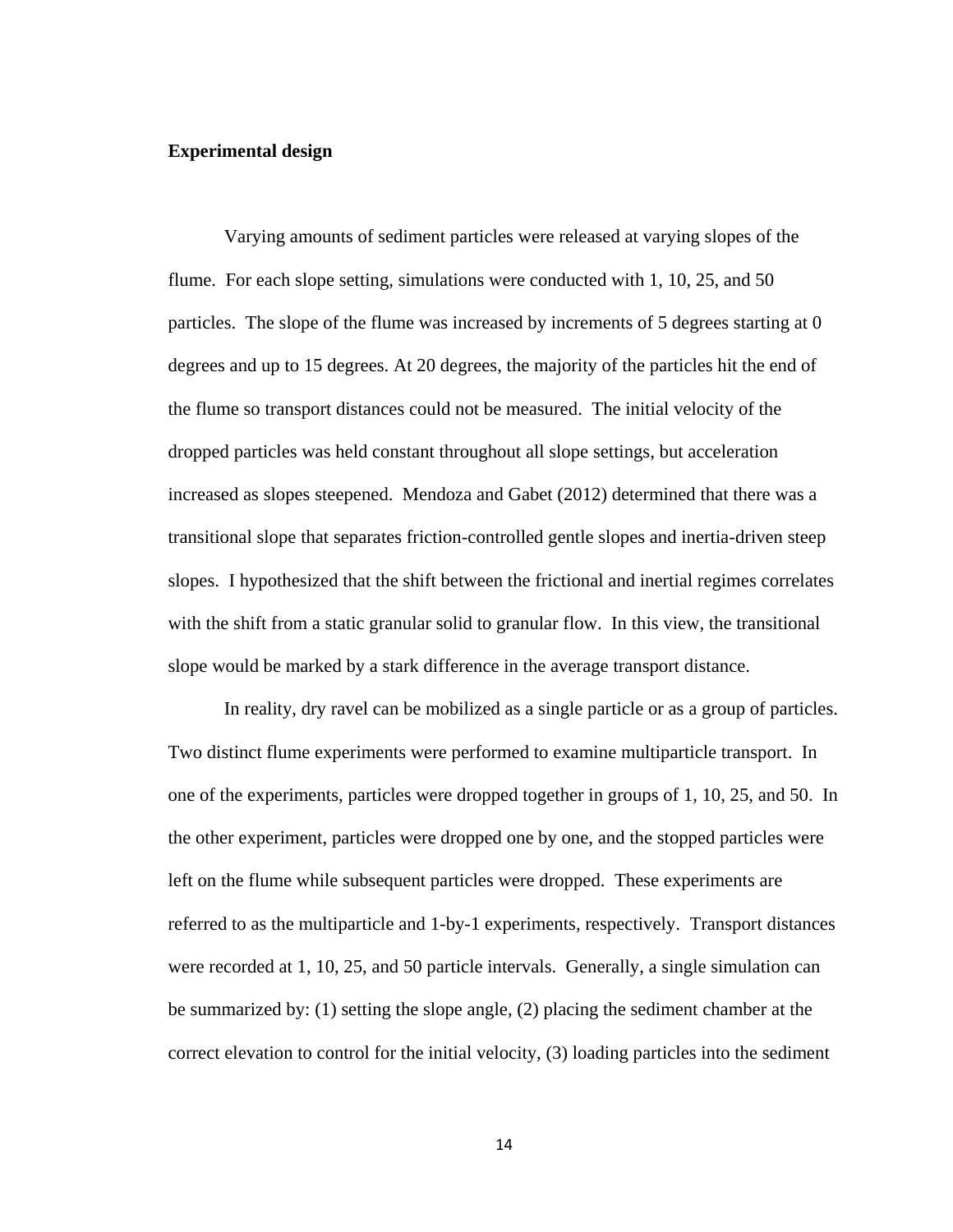chamber, (4) adjusting the angle of the sediment chamber to be vertical, (5) releasing the particles onto the flume, and (6) recording the transport distance of each individual particle.

#### **RESULTS**

The acceleration equation (Eq. 2) was modified to account for multiple particle dynamics

$$
a = g(\sin\theta - \mu\cos\theta) - K\left(\frac{D(P-1)}{W}\right)^n \tag{7}
$$

where K is a constant, D is the diameter of the particle  $(m)$ , P is the number of particles (sediment volume), W is the width of the flume (*m*), and n is a constant. The second term on the right hand side is basically a particle density term that accounts for particle collisions. When P is 1, the term on the right hand side goes to zero which is essentially equivalent to the original acceleration equation (Eq. 2). Thus, the revised acceleration equation is applicable for all sediment volumes. The original transport distance equation (Eq. 1) was modified to account for multiparticle acceleration

$$
d = \frac{v_0^2}{2(g(\mu\cos\theta - \sin\theta) + K\left(\frac{D(P-1)}{W}\right)^n)}
$$
(8)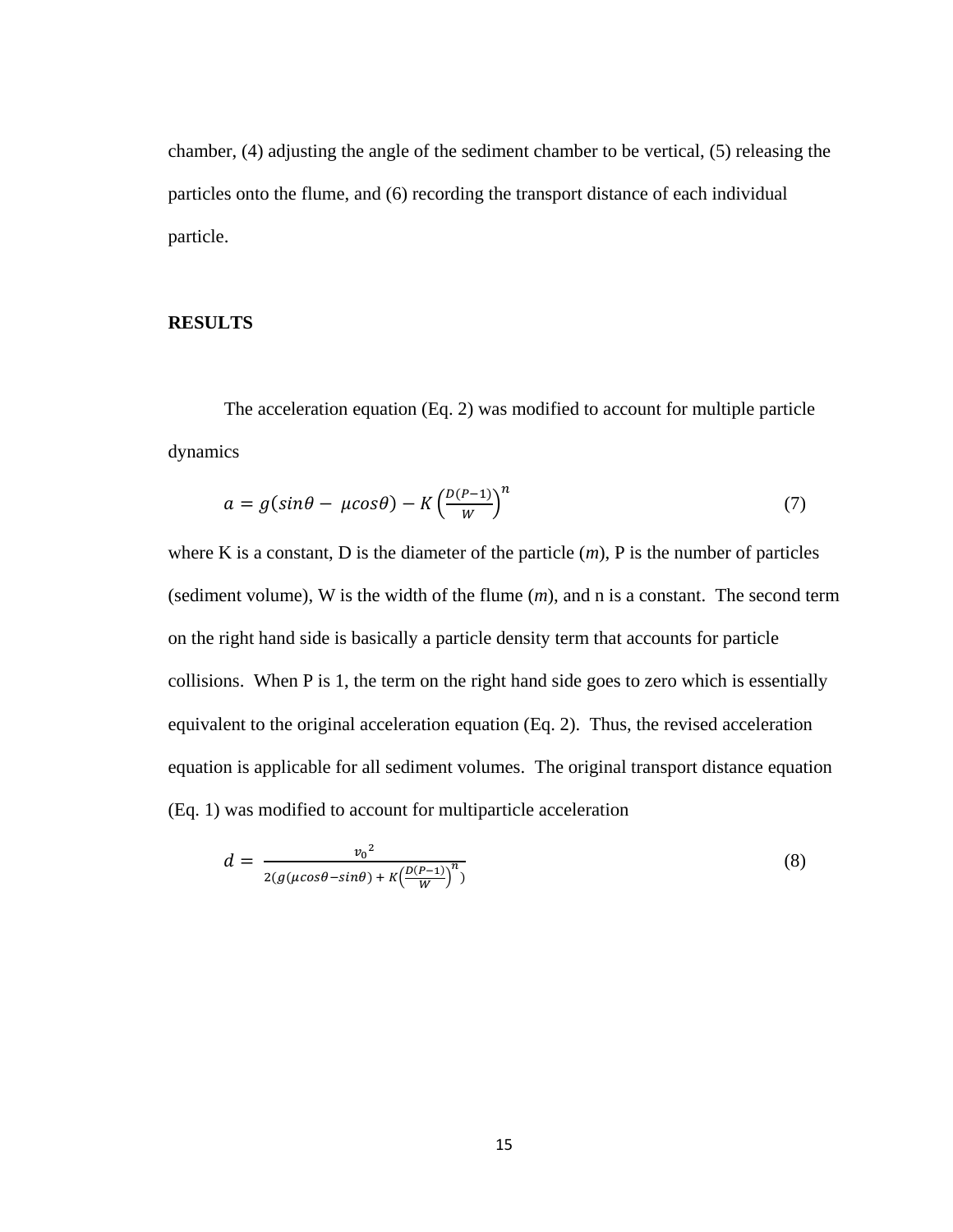#### **The negative relationship between transport distance and sediment volume**

I hypothesized that there was a positive relationship between sediment volume and transport distance. However, experiments on the original half-pipe flume indicated a negative relationship between sediment volume and transport distance. In other words, the average transport distance decreased at greater sediment volume. I attributed the discrepancy with my hypothesis to be due to the curved nature of the flume surface which resulted in particles travelling in a single line. The flume surface was modified by partially filling in the half-pipe surface to create a flat surface that was approximately 10 cm wide (Fig. 3). The experiments were repeated on the modified flume, which confirmed the negative relationship between sediment volume and transport distance (Figs. 5-6). The flume experiment revealed that transport distances increased at steeper slopes, but decreased with greater sediment volume.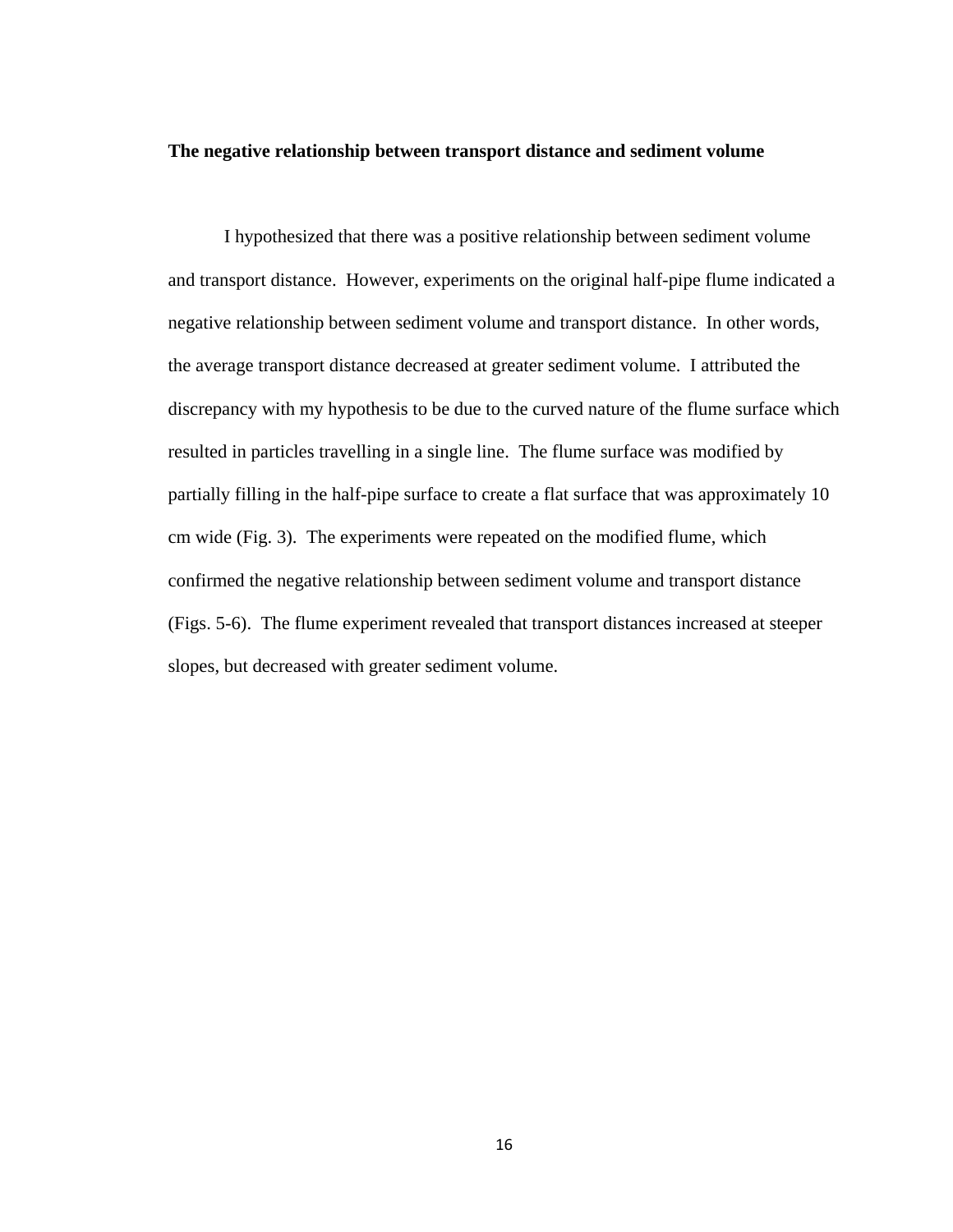

Figure 5. Sediment volume vs. transport distance based on data collected from the multiparticle experiment.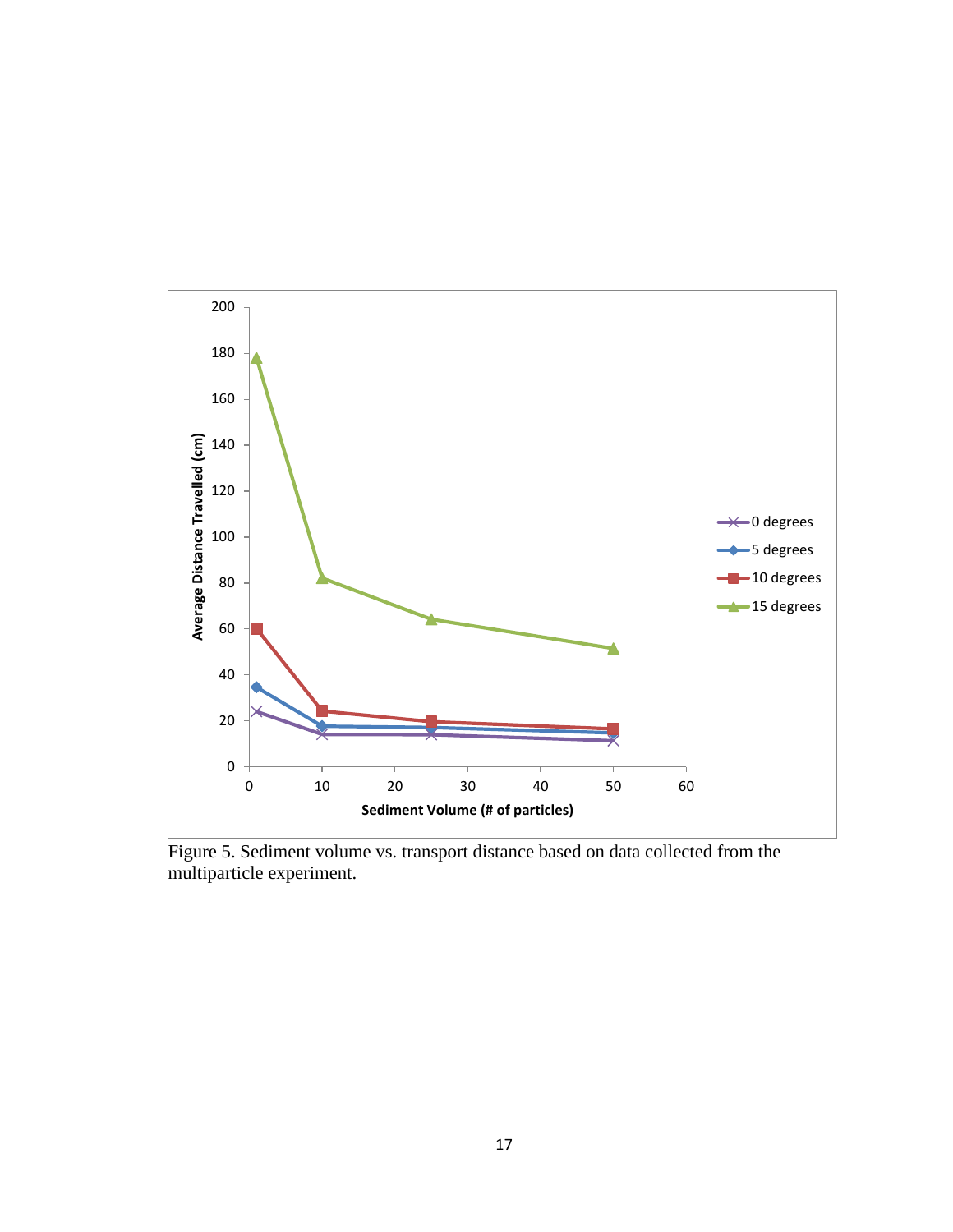

Figure 6. Sediment volume vs. transport distance based on data collected from the 1-by-1 experiment.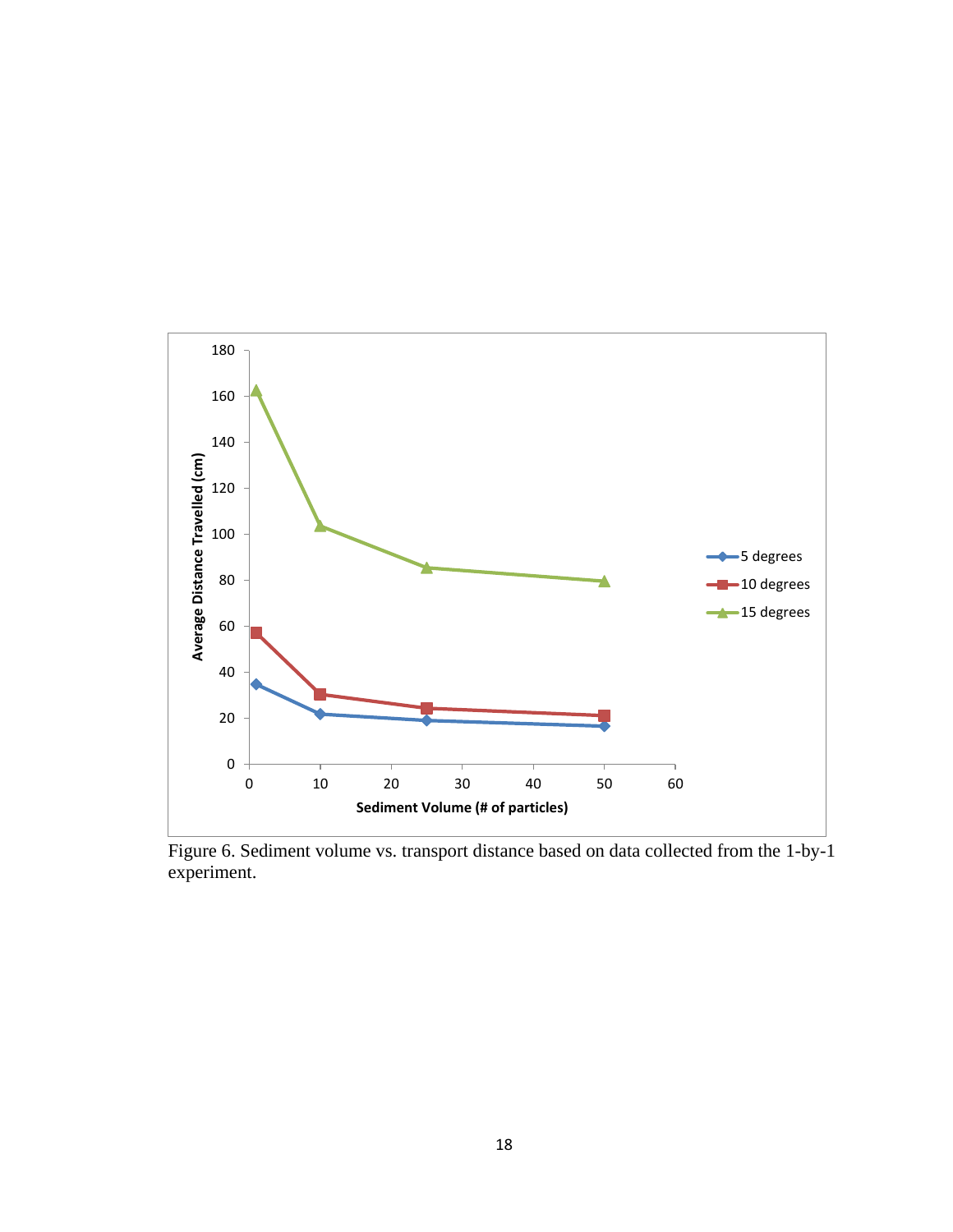#### **Was sediment volume too low to observe the shift to granular flow?**

Typically, granular flows have very high sediment volume. Thus, there is a possibility that low sediment volume prevented the shift into granular flow. Sediment volume was increased from 50 particles to 100 particles to test this hypothesis, but no indication of a positive relationship between sediment volume and transport distance was documented, but transport distances became increasingly asymptotic (Fig. 7). Greater sediment volume may be required for granular flow  $(P > 100)$ . However, further experiments were not performed due to the size limitations of the flume and the difficulty of controlling for the initial velocity at high sediment volume.

#### **Statistical comparison of the flume experiments**

At gentle slopes, the average transport distance for the 1-by-1 and multiparticle experiments are similar when  $P = 1$  and  $P = 50$ , but slightly different when  $P = 10$  and P  $= 25$ . In the 1-by-1 experiment, transport distance decreased at a slower rate as sediment volume increased. In the multiparticle experiment, transport distance became asymptotic when  $P = 10$  or more (Figs. 5-6). T-tests revealed that the transport distances between the 1-by-1 and multiparticle experiments were similar at gentle slopes, but they became increasingly different at steeper slopes and higher energy. The difference can be attributed to different mechanisms governing transport at gentle and steep slopes.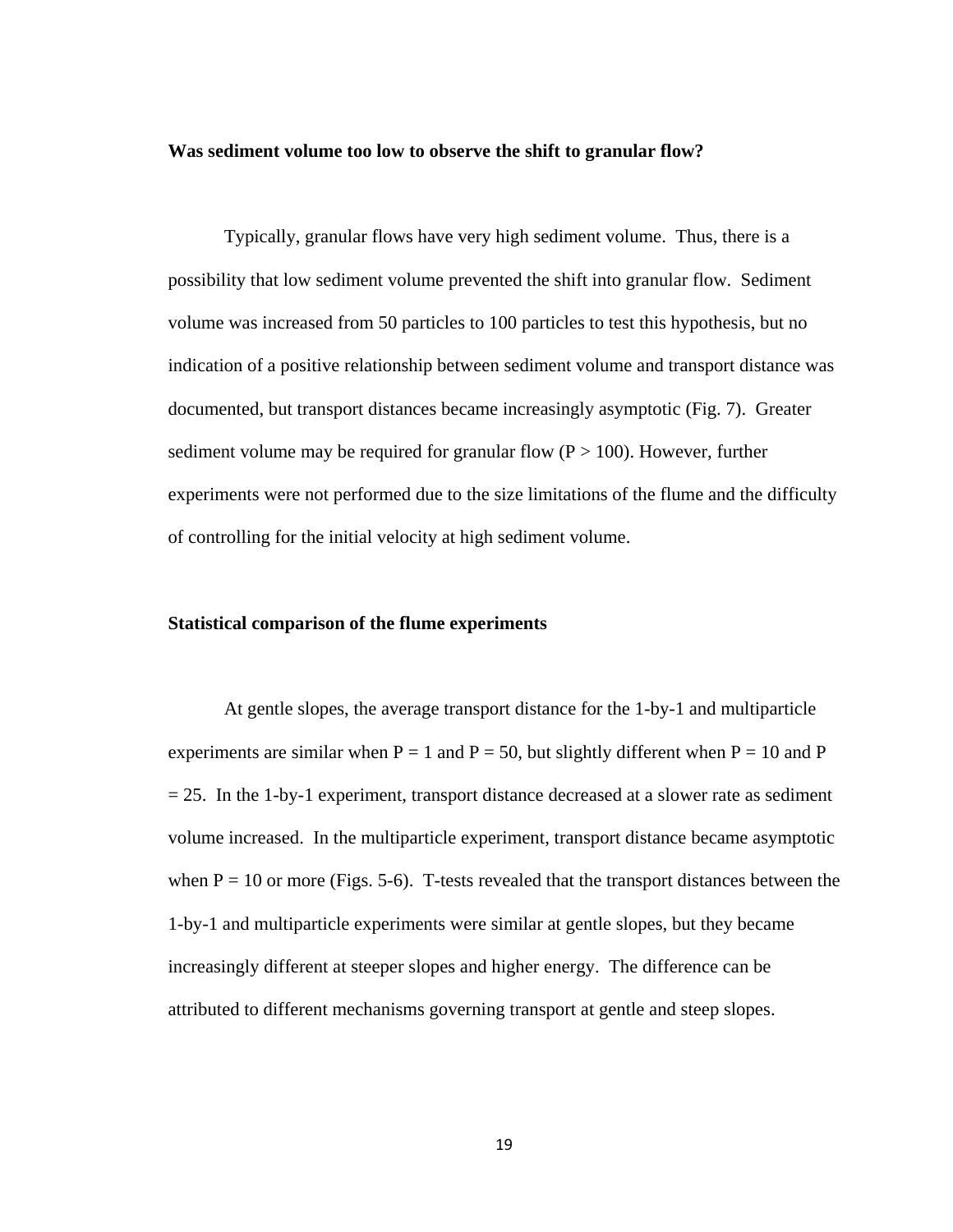

Figure 7. Transport distances vs. sediment volume at 10 degrees based on data collected from the multiparticle experiment.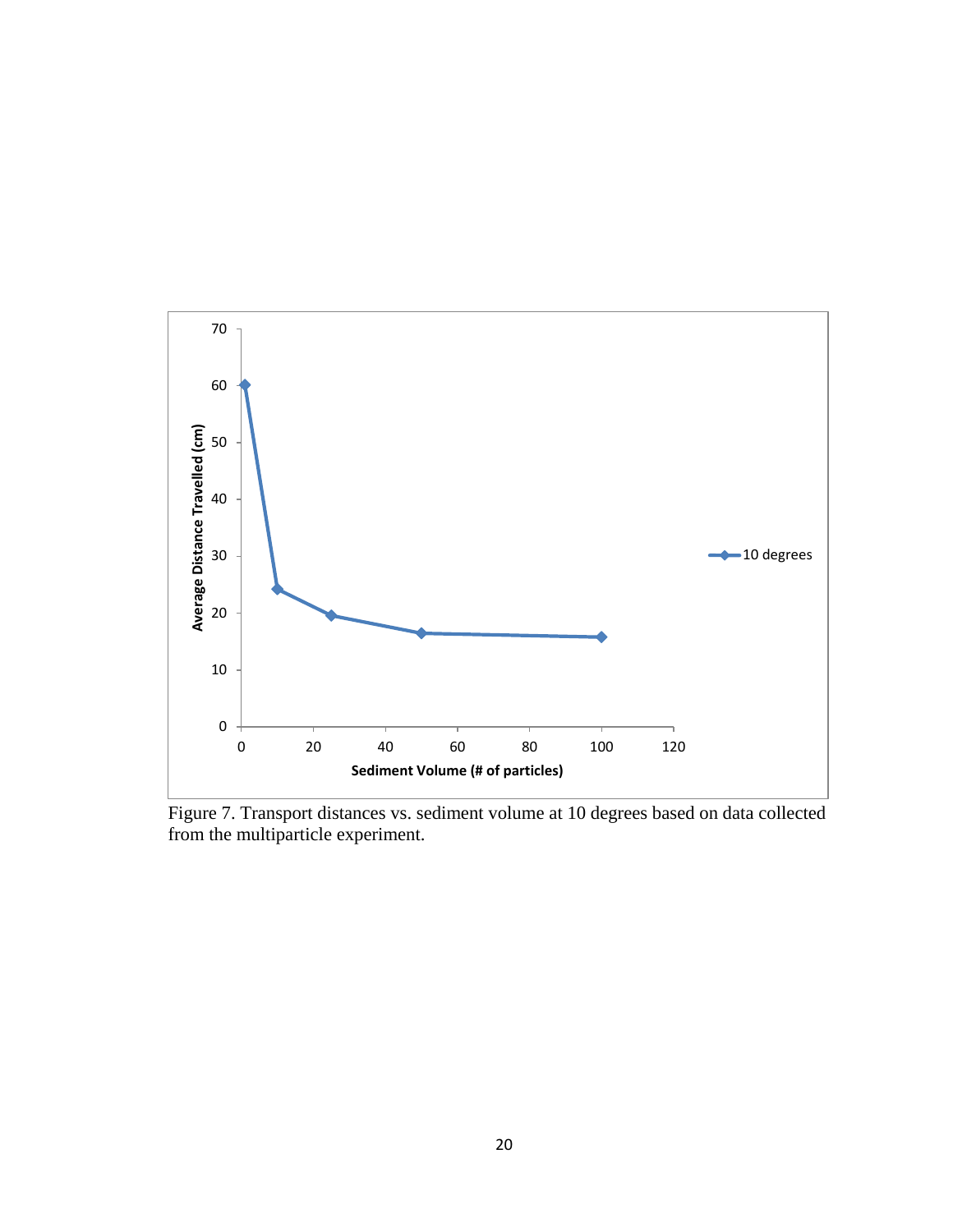#### **DISCUSSION**

#### **An analysis of friction on the disentrainment of mobile particles**

Generally, mobile particles were disentrained as a result of frictional resistance. Three types of friction were identified in this experiment: (1) surface friction (particle friction against the surface of the flume), (2) mobile particle collision friction (interparticle friction caused by collisions between mobile particles), and (3) stationary particle collision friction (inter-particle friction caused by collisions between mobile and stationary particles). These three frictions effectively reduced transport distances and disentrained the mobile particles. In the 1-by-1 experiment, a combination of surface friction and stationary particle collision friction caused the disentrainment of the mobile particles. In the multiparticle experiment, a combination of surface friction, stationary particle collision friction, and mobile particle collision friction caused the disentrainment of the mobile particles. Hence, the difference between the 1-by-1 and multiparticle experiments is the extra mobile particle collision friction term. Therefore, transport distances were impacted by greater frictional resistance to flow in the multiparticle experiment.

When sediment volume was 1 particle ( $P = 1$ ), the particle was disentrained by surface friction alone. However, the difference in transport distances became more apparent as sediment volume increased  $(P > 1)$ . In the 1-by-1 experiment, the majority of the particles were stopped by other stationary particles on the flume. Alternatively, in the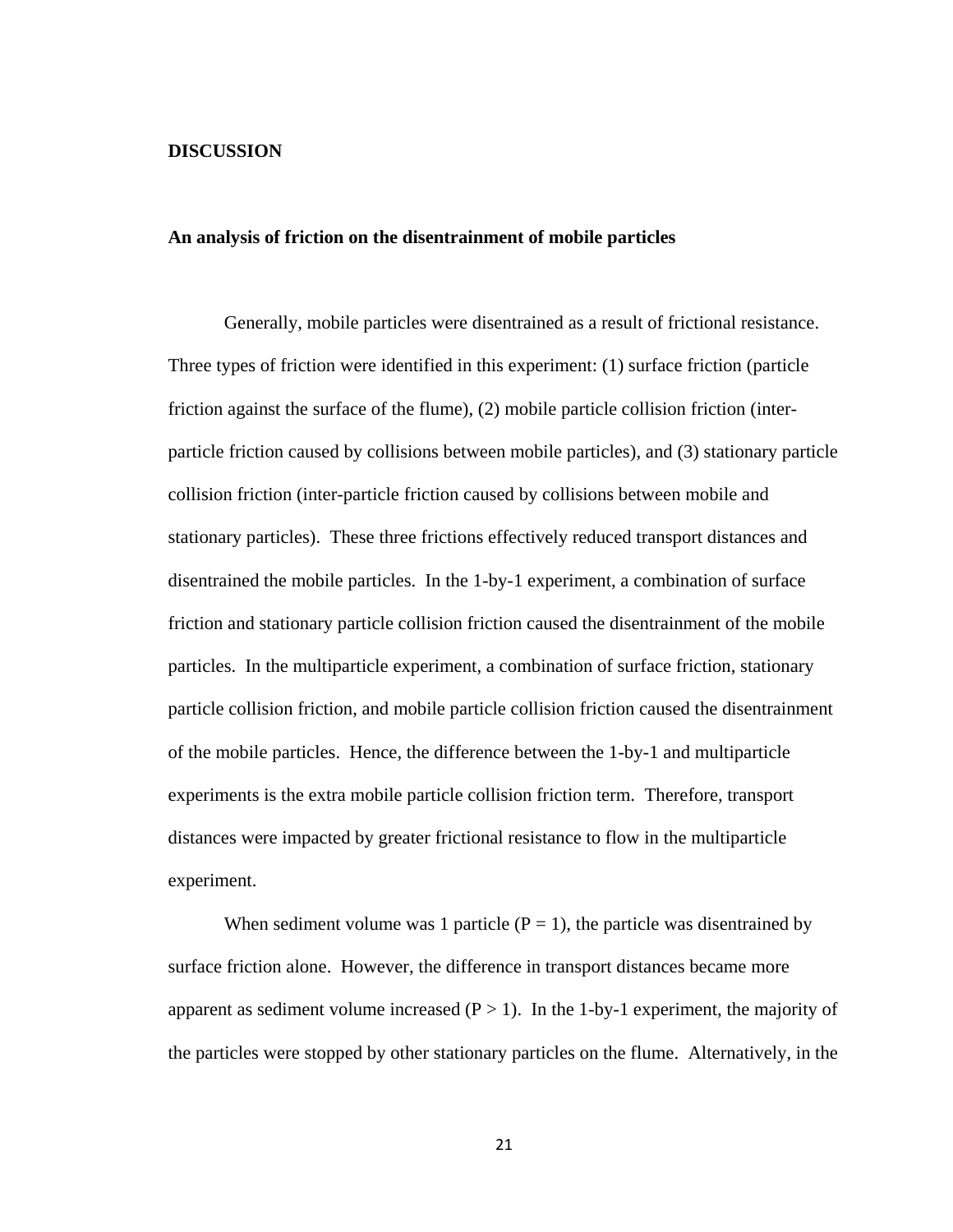multiparticle experiment, the majority of the particles were disentrained by other mobile particles that blocked transport pathways downslope. In some rare instances, a few particles were able to remobilize other disentrained particles. Remobilization of disentrained particles was more common in the 1-by-1 experiment and typically occurred further down the flume than in the multiparticle experiment.

## **Comparison of the mechanisms governing transport in the 1-by-1 and multiparticle experiments**

Sediment volume effects on transport distance were observed in both the 1-by-1 and multiparticle experiments, but at different magnitudes. Transport distances in the multiparticle experiment were consistently lower as sediment volume increased  $(P > 1)$ (Figs. 8-10). The lower average transport distance confirmed that greater frictional resistance to flow is present in the multiparticle scenario.

In the 1-by-1 experiment, stationary particles on the flume acted as sediment barriers that impeded the path of oncoming mobile particles. In the multiparticle experiment, slower mobile particles in front jammed up the particles behind and caused disentrainment. I define jamming as the circumstance in which the particles in the front including mobile (slower particles) and non-mobile (stationary barriers) particles impeded the mobile particles behind them. As sediment volume increased, more particles were available to collide and thus the jamming effects increased.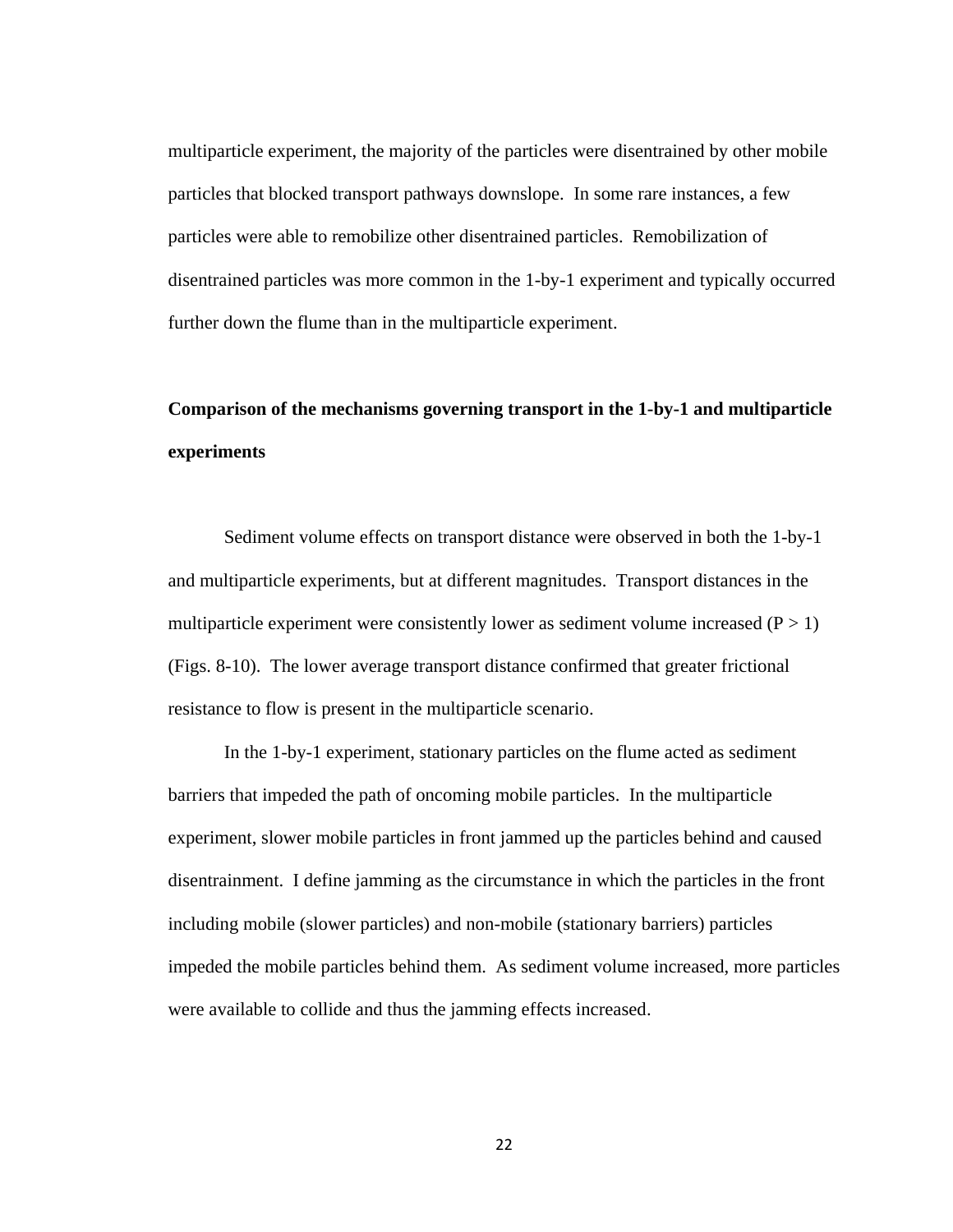

Figure 8. Comparison of the multiparticle and 1-by-1 experiments at 5 degrees.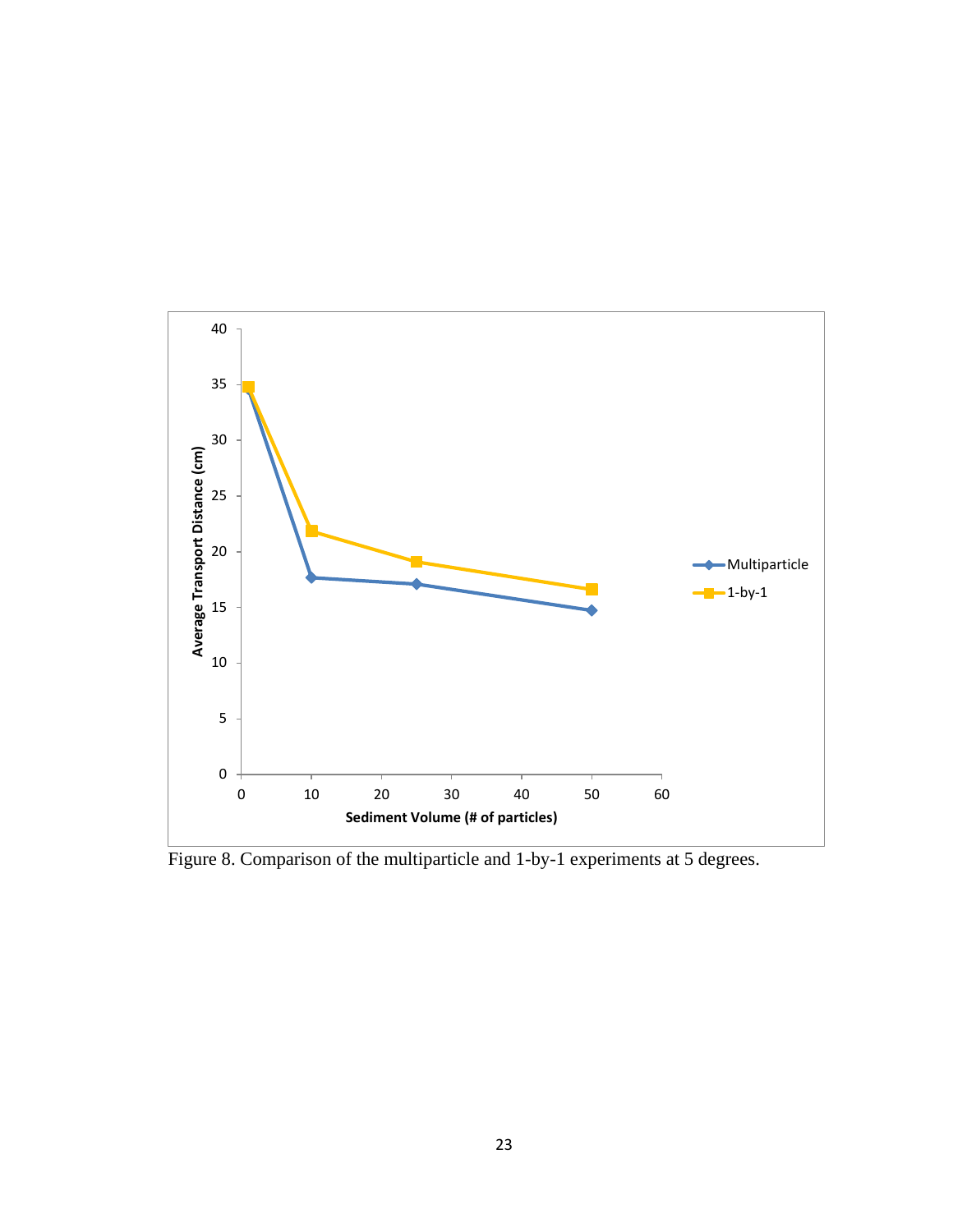

Figure 9. Comparison of the multiparticle and 1-by-1 experiments at 10 degrees. The average transport distance in the multiparticle experiment was approximately 10 cm less when  $P = 10$ , 25, and 50.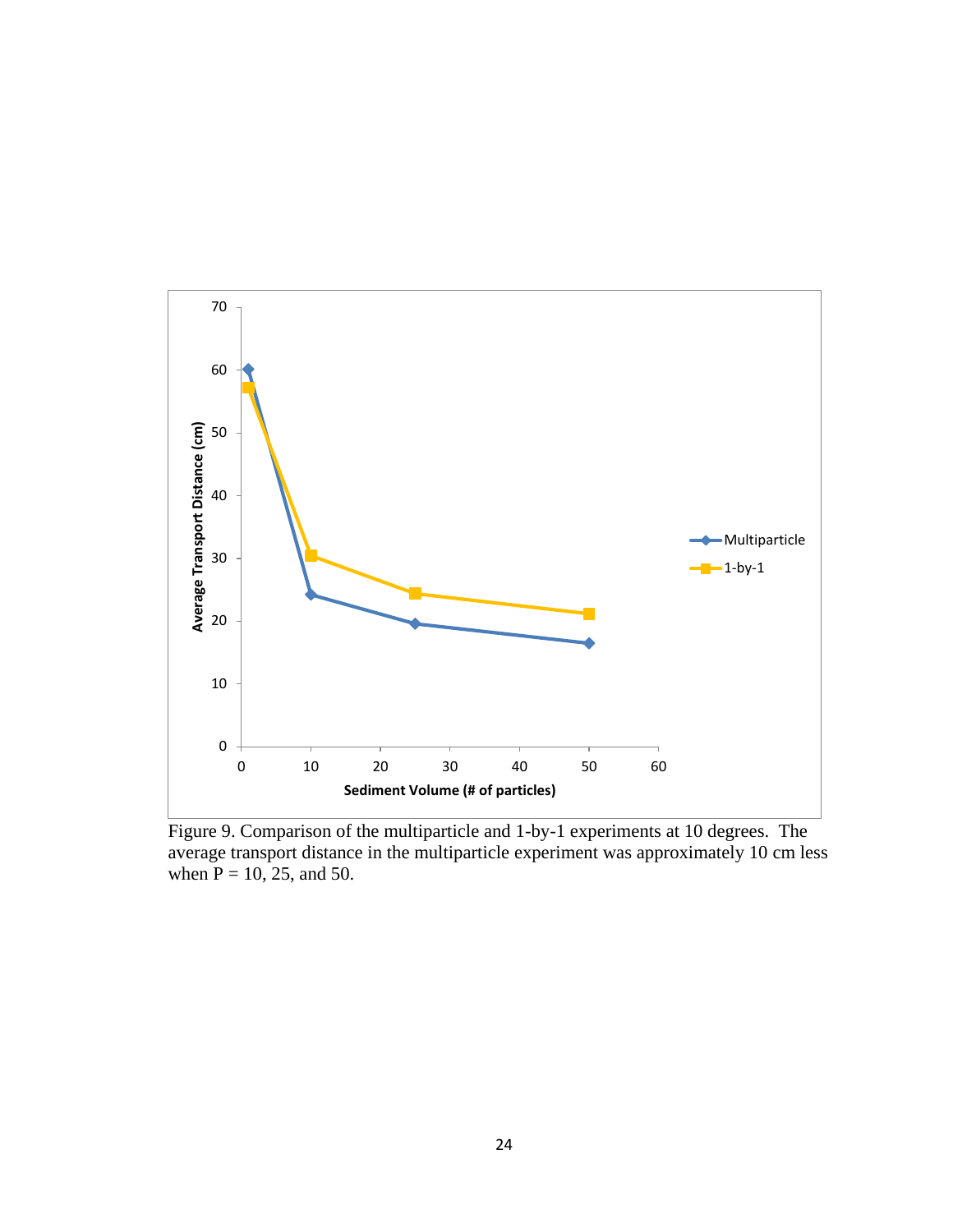

Figure 10. Comparison of the multiparticle and 1-by-1 experiments at 15 degrees. As sediment volume increased, the variance between the 1-by-1 and multiparticle experiments increased. The average transport distance for the multiparticle experiment was approximately 20-30 cm less when  $P = 10$ , 25, and 50.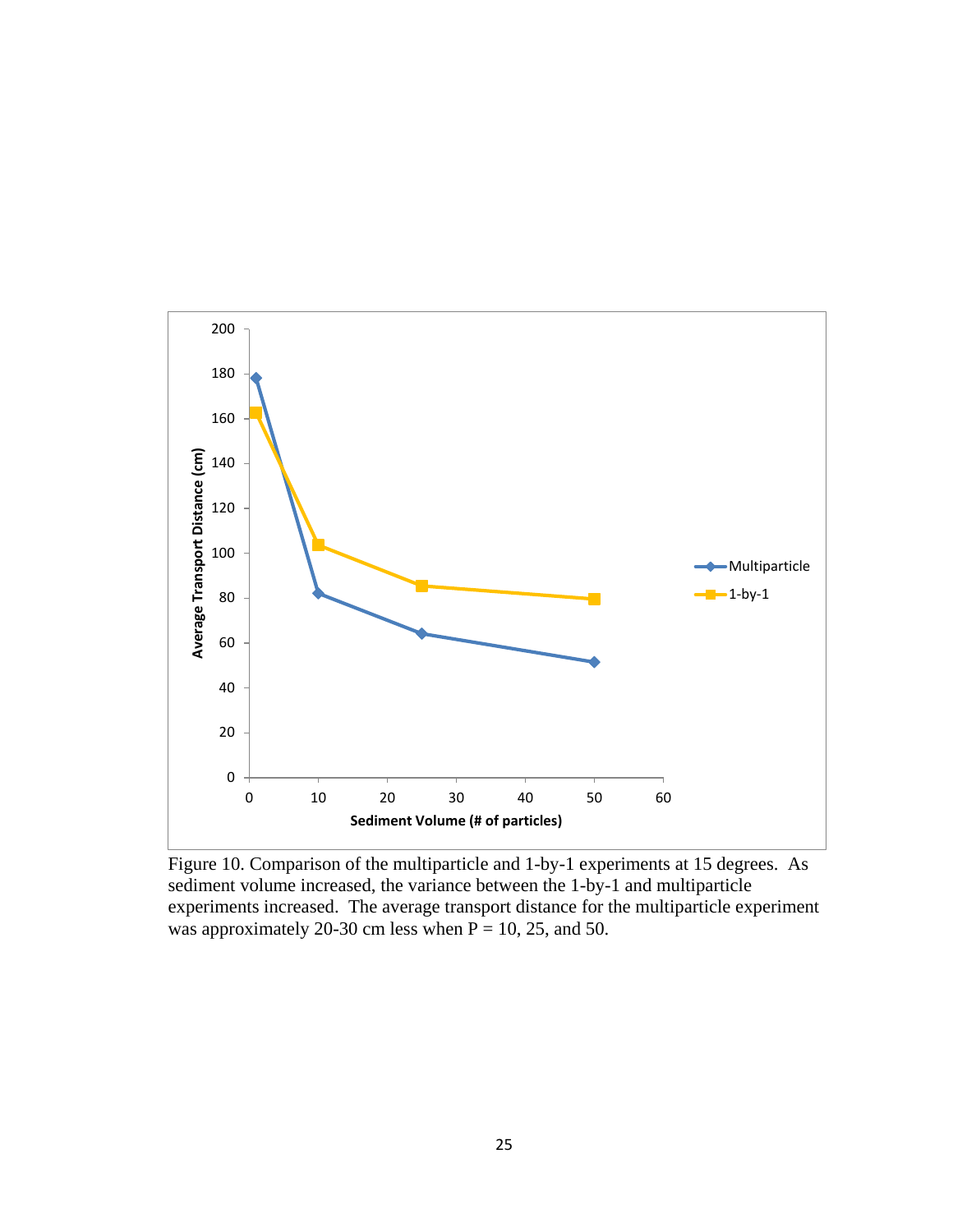Generally, transport distances decreased with each collision and it follows that transport distances decreased as sediment volume increased. Furthermore, the flume experiments revealed the importance of mobile particle collision friction and the timing of collisions. In the multiparticle experiment, mobile particles collided immediately once they were dropped onto the flume. In the 1-by-1 experiment, mobile particles collided with the stationary particles further down the flume. In this experiment, mobile particles were not immediately resisted by collisional frictions, and thus inertia built up. Greater inertia resisted disentrainment and led to greater transport distances. The buildup of inertia and timing of collisions also explain why the remobilization of disentrained particles was more common in the 1-by-1 experiment and steeper slopes.

#### **An analysis of particle jamming**

The collisional frictions cause the jamming effects that were observed in the flume experiments. In the 1-by-1 experiment, jamming can be approximated by stationary particle collision friction. In the multiparticle experiment, jamming can be approximated by a combination of stationary and mobile particle collision friction. Hence, the effect of the mobile particle collision friction term could be evaluated by comparing the 1-by-1 and multiparticle experiments.

Quantification of particle jamming is useful for predicting transport distances. In the multiparticle experiment, mobile particle collisions significantly reduced transport distance by immediately jamming the particles. Mollon et al. (2012) determined that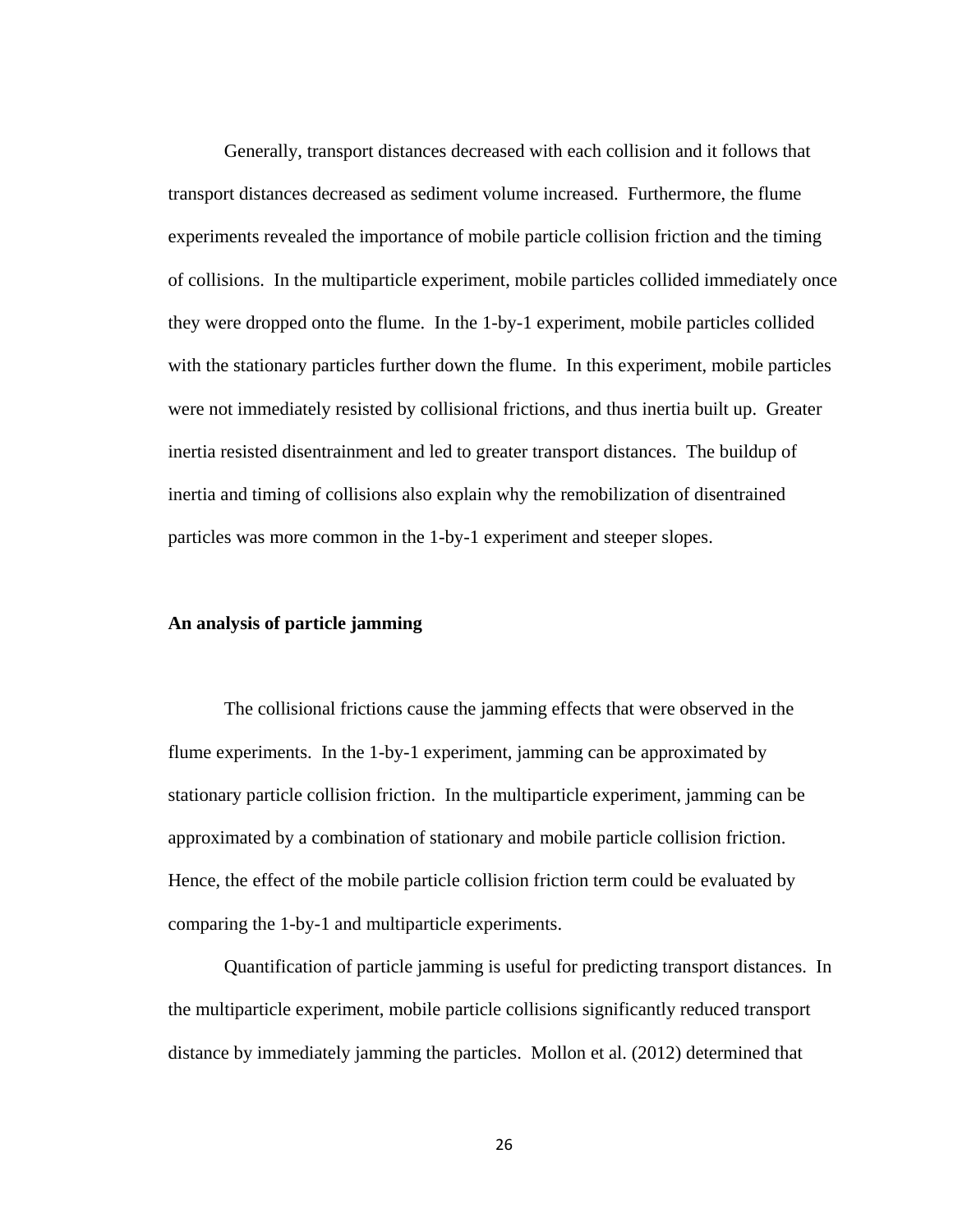particle jamming effects were amplified at the transition between two slopes. In my experiments, I observed significant jamming at the break in slope between the slope of the flume and the slope of the ramp. Furthermore, a majority of the particles stopped at the transition zone between the flume surface and ramp in the multiparticle experiment. The particles in the front got jammed up because of the break in slope, and they essentially slowed down the particles behind them.

## **Sediment volume effects on the transition between friction-controlled gentle slopes and inertia-driven steep slopes**

The mechanisms governing transport in the 1-by-1 and multiparticle experiments were similar at gentle slope, but increasingly different at steeper slopes. Previous experiments documented that transport was governed by friction on gentle slopes and inertia on steep slopes (Mendoza and Gabet, 2012). My flume experiments revealed that the transition slope between the frictional and inertial regime increased at greater sediment volume. Therefore, more energy is necessary to transition into the inertial regime at greater sediment volume.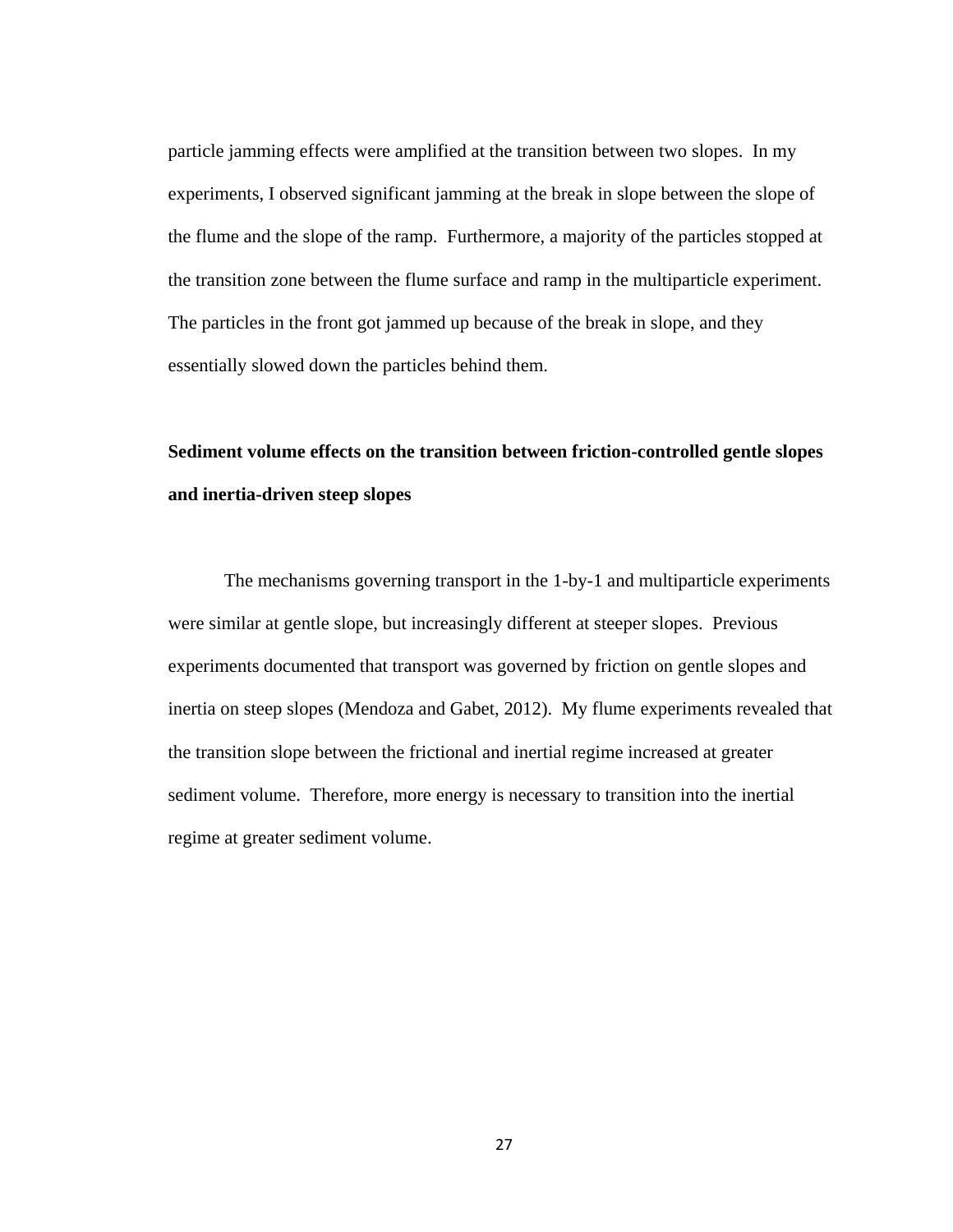#### **The transition into the inertial regime**

The distribution of transport distances for both the 1-by-1 and multiparticle experiments was positively skewed (Figs. 11-16). However, at steeper slopes the distribution of transport distances in the 1-by-1 experiment began to flatten (Figs. 15-16). In other words, a greater proportion of particles began to travel further. The flattening of the distribution of transport distances could be an indication of a shift into the inertial regime. At higher energy slopes, a greater distribution of particles travelled further, and thus, particle jamming effects appeared to be limited. I suggest two possible explanations for the greater transport distances: (1) inertial forces overcame sediment volume effects, and (2) sediment volume effects were becoming increasingly positive as transport shifted into the inertial regime.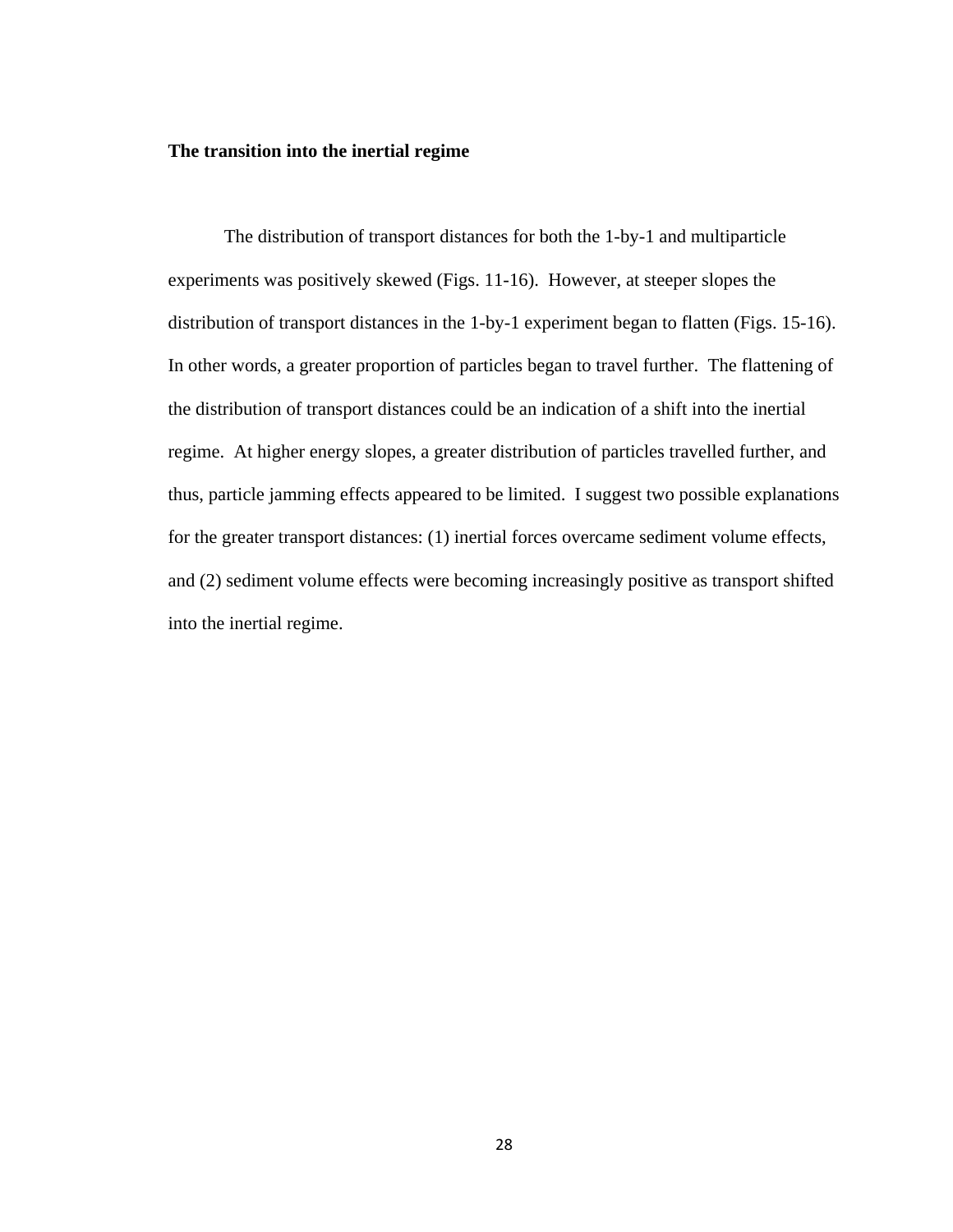

Figure 11. Transport distance histogram when  $P = 25$  at 5 degrees.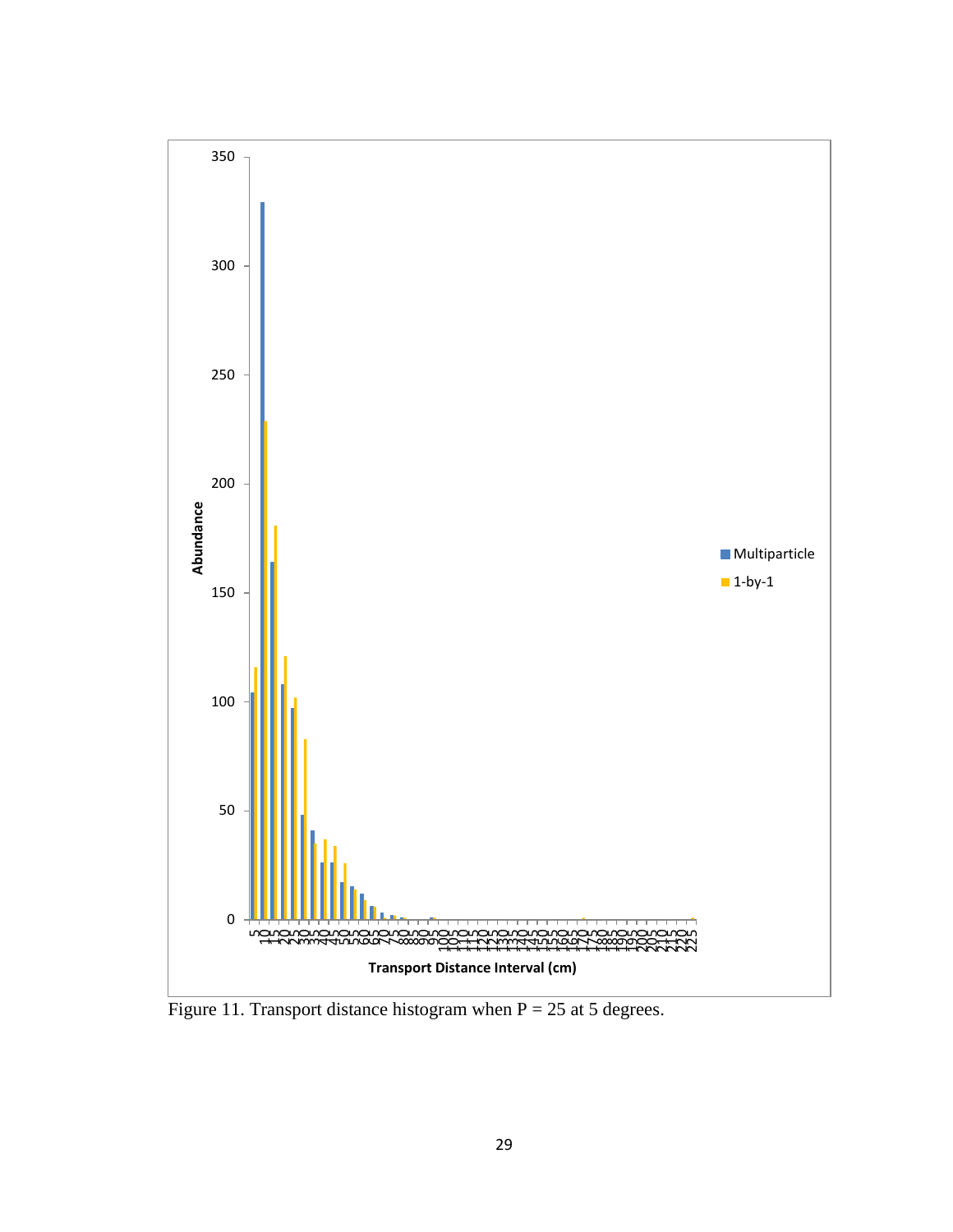

Figure 12. Transport distance histogram when  $P = 50$  at 5 degrees.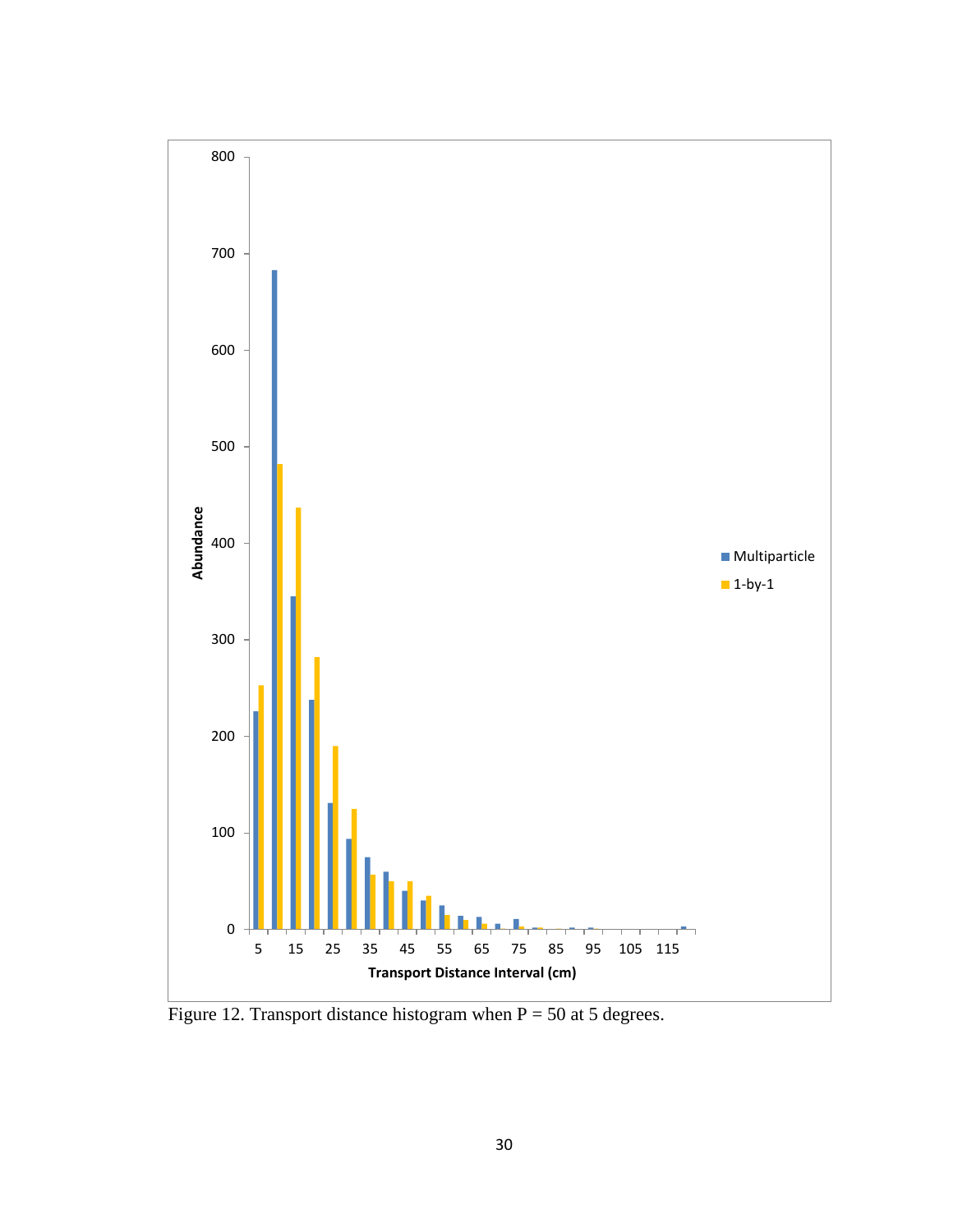

Figure 13. Transport distance histogram when  $P = 25$  at 10 degrees.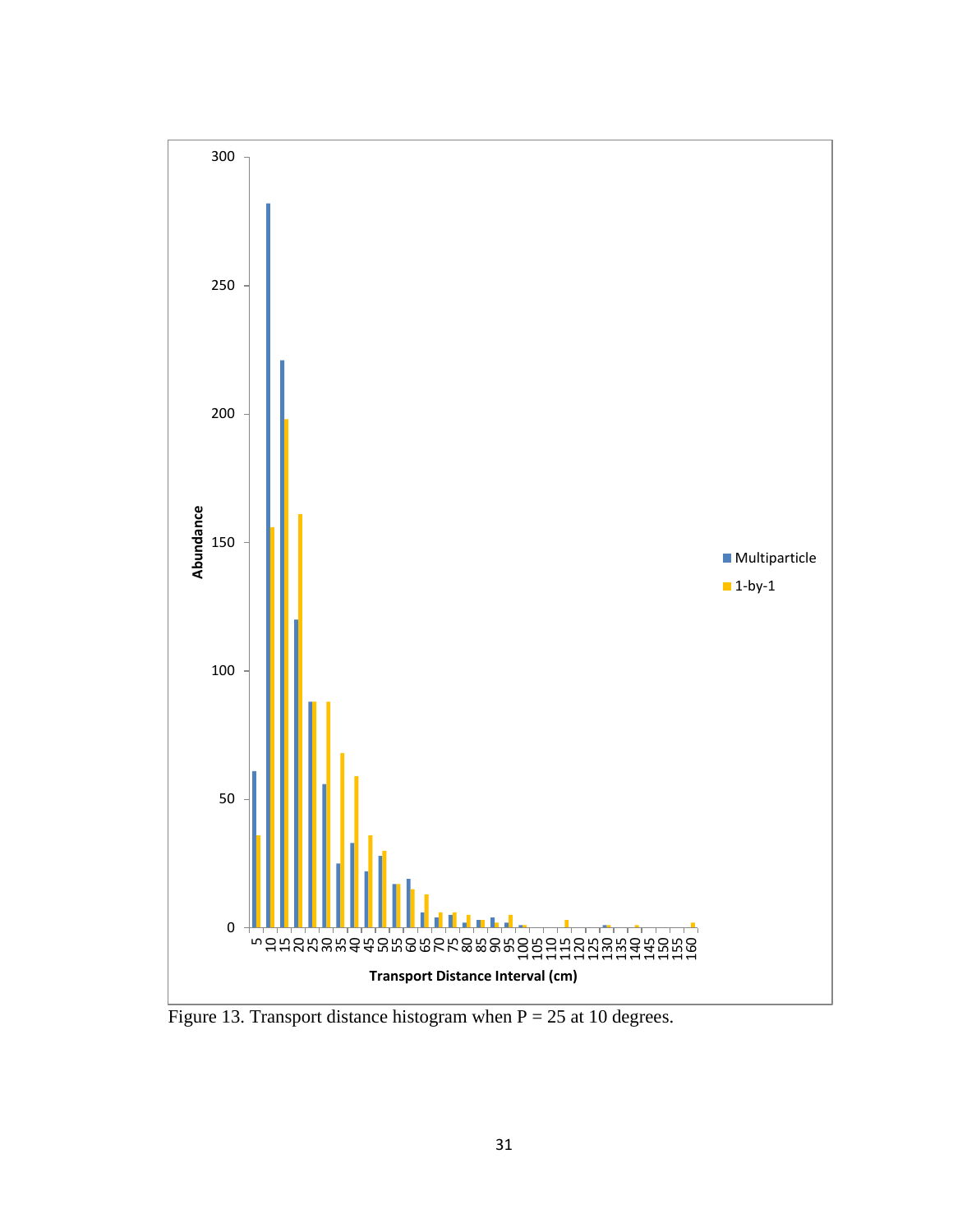

Figure 14. Transport distance histogram when  $P = 50$  at 10 degrees.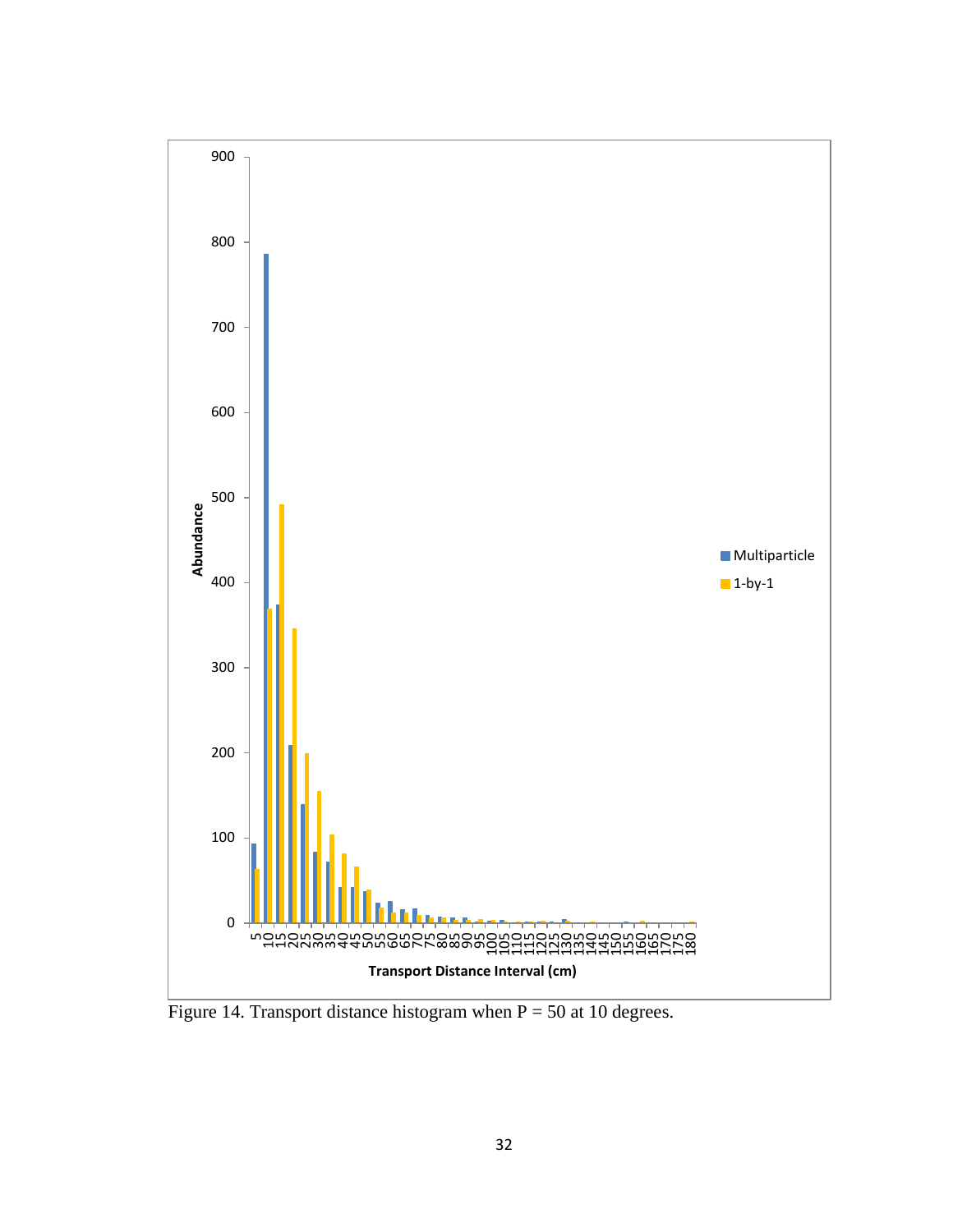

Figure 15. Transport distance histogram when  $P = 25$  at 15 degrees.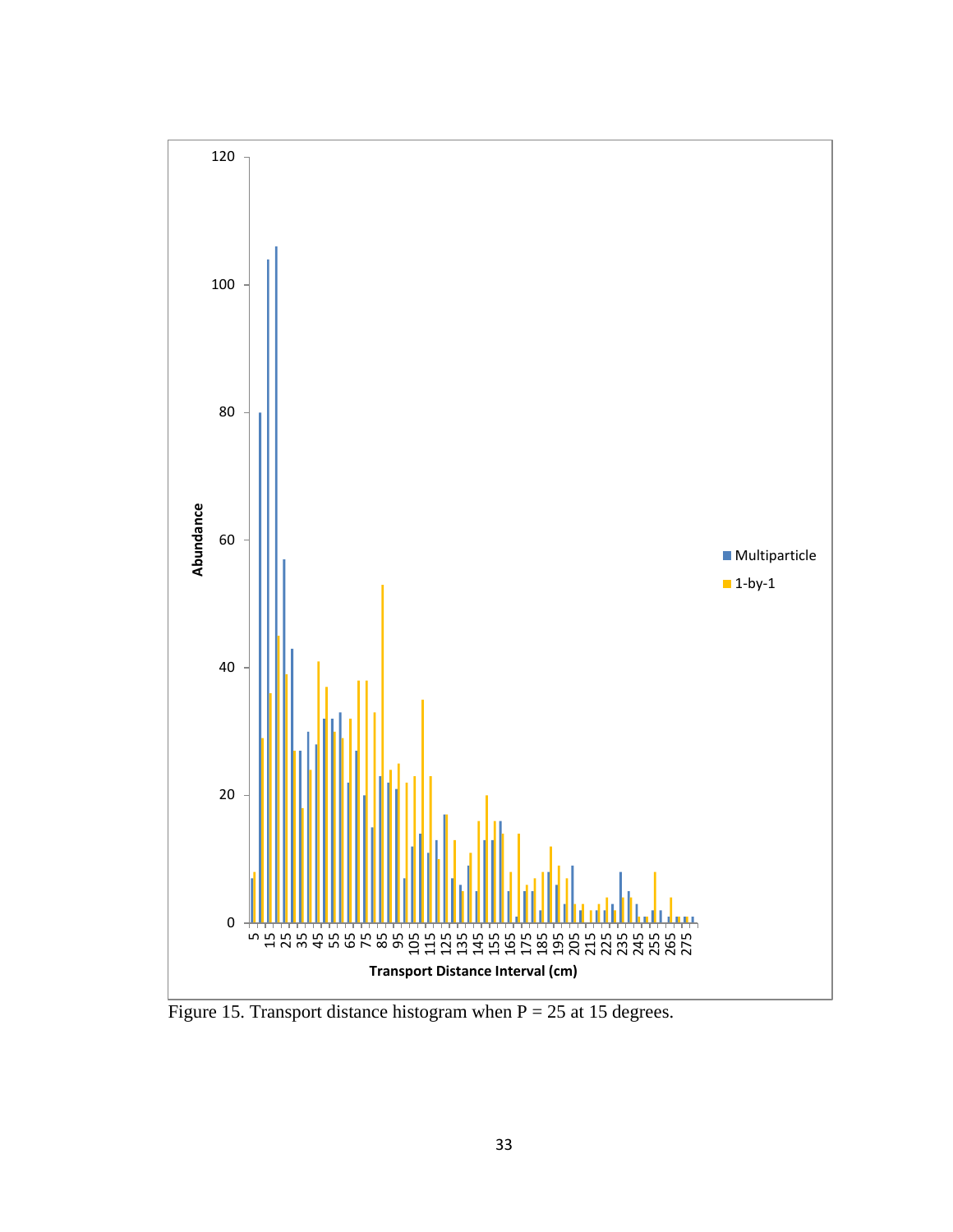

Figure 16. Transport distance histogram when  $P = 50$  at 15 degrees.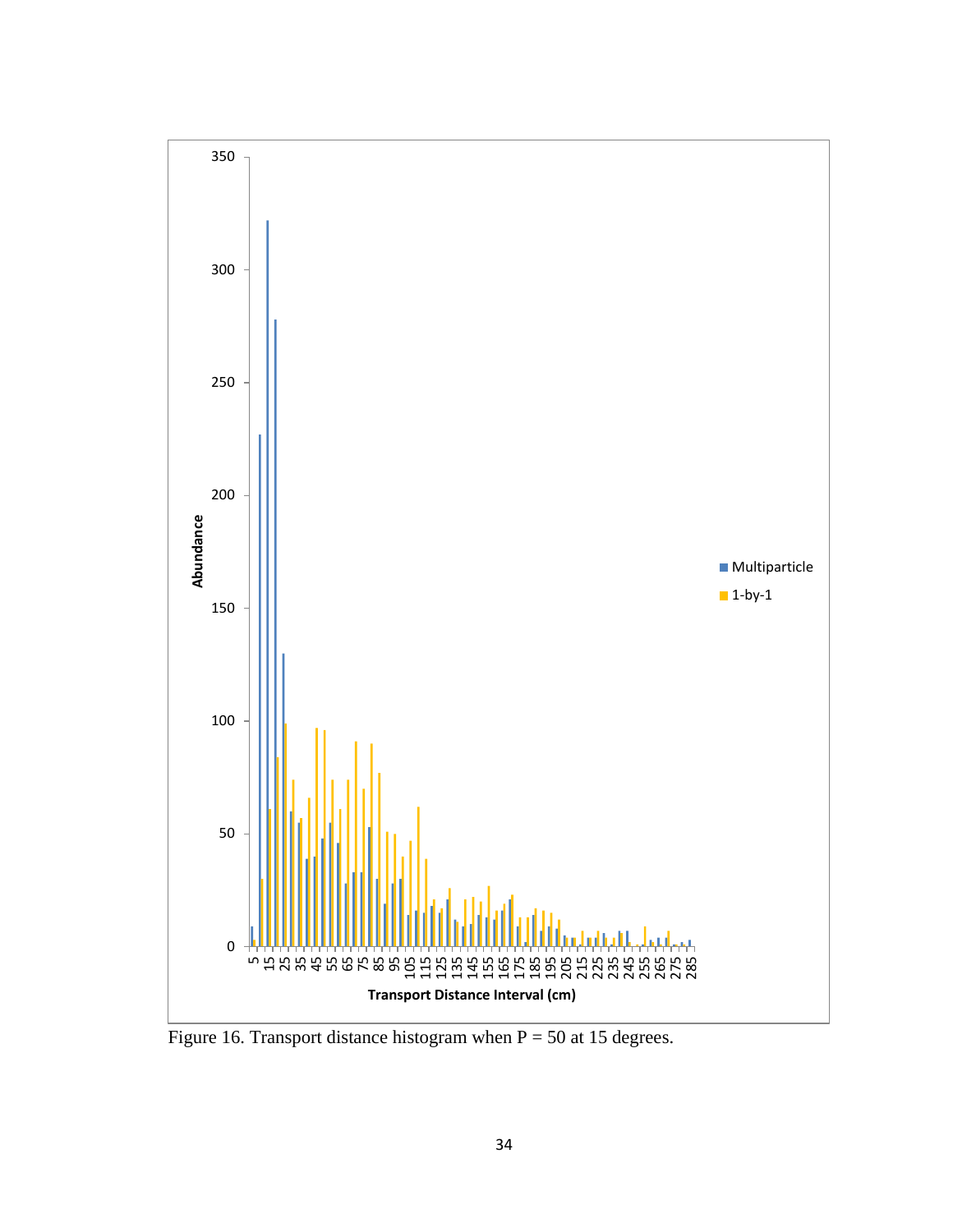As previously stated, the flattening of the distribution of transport distances at higher slopes could be an indication of a shift into the inertial regime. The flattening of the distribution of transport distances was observed in the 1-by-1 experiment, but not in the multiparticle experiment. Therefore, the transition slope required to shift into the inertial regime must have increased due to sediment volume effects. In other words, the energy threshold required to transition into the inertial regime increased. Thus, if the energy of the system is increased (e.g., increased slope, increased velocity, etc.) there is a possibility that multiparticle transport could enter into the inertial regime. I doubled the initial velocity from 0.7  $\frac{m}{s}$  to 1.4  $\frac{m}{s}$  to test this hypothesis. No indication of a shift into the inertial regime was documented, but it is possible that much greater energy is required to transition into this regime (Fig. 17). These flume experiments revealed that the slope required to shift into the inertial regime is impacted by sediment volume. However, the transition slope for the multiparticle experiment was not determined because of the size limitation of the flume. A majority of the particles simply reached the end of the flume as the energy of the system (e.g., slope, velocity, etc.) was increased.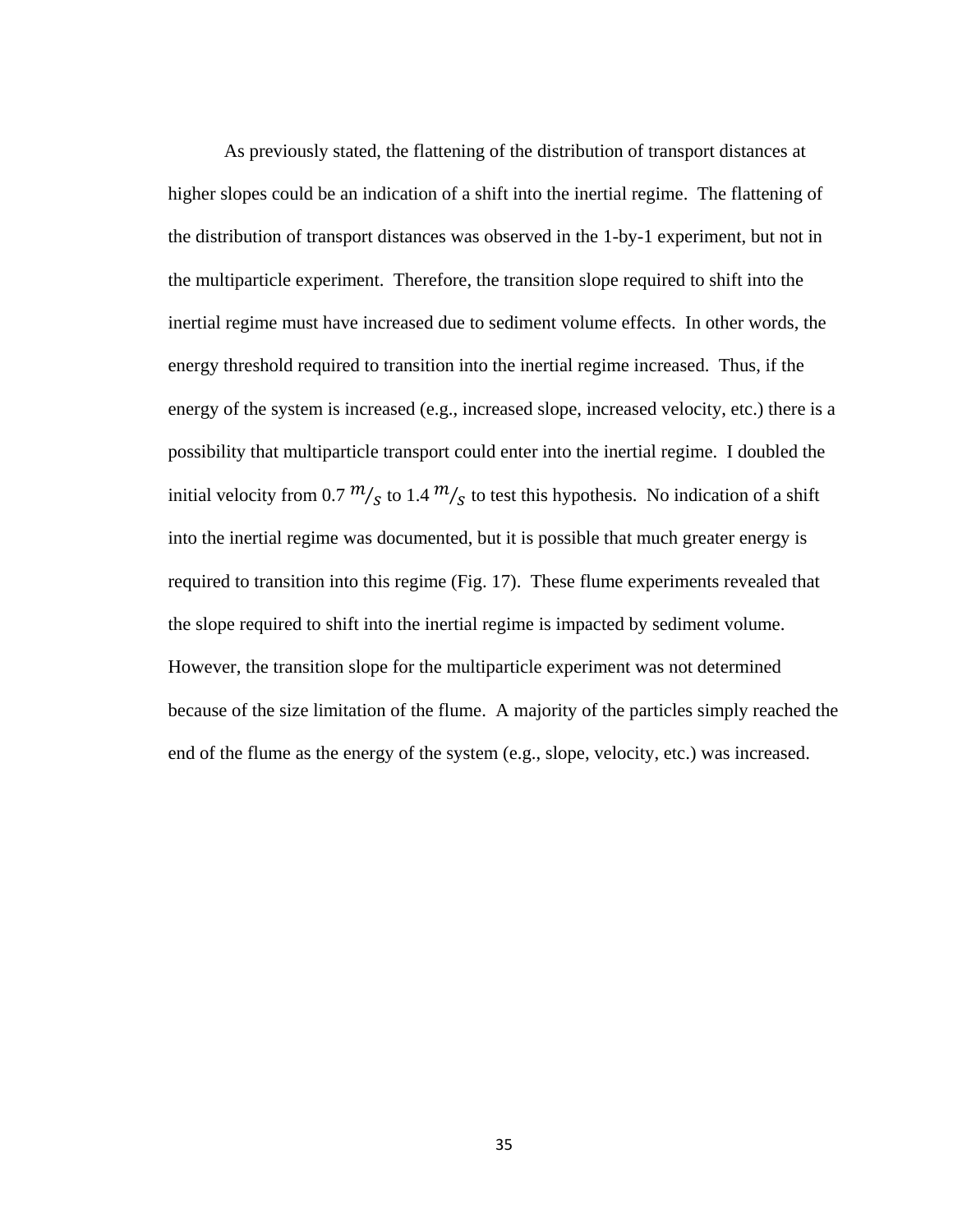

Figure 17. Transport distances vs. sediment volume at 10 degrees in which the initial velocity of 0.7  $\frac{m}{s}$  was doubled (1.4  $\frac{m}{s}$ ).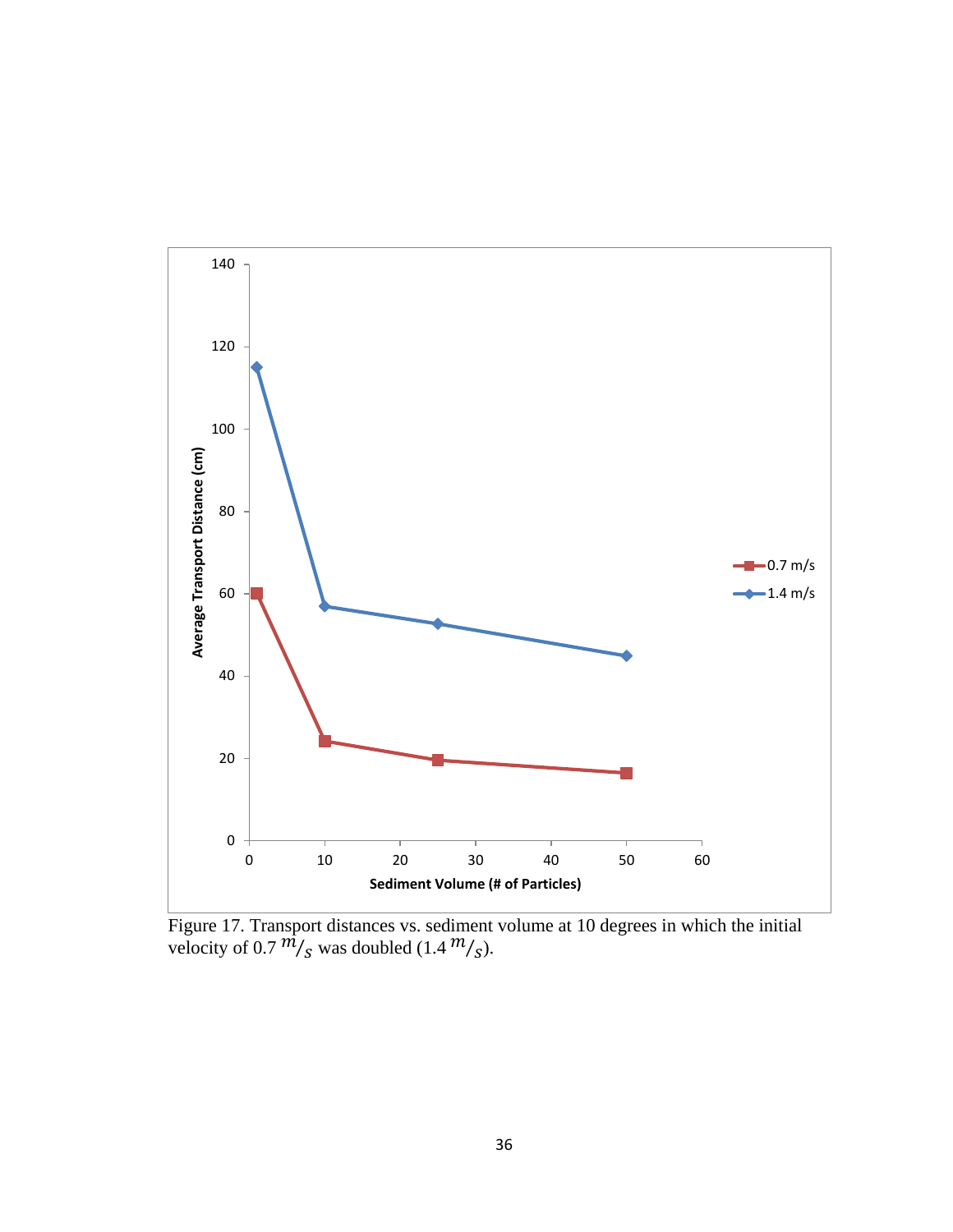#### **Evaluation of the multiparticle transport distance equation**

Once all of the flume data were collected, Equation 3 was used to calculate the friction coefficients for all slopes in which  $P = 1$  (single particle experiment). Based on the calculated friction coefficients, the single best-fit friction coefficient was approximated by minimizing the root mean square error (RMSE) which was 0.240 for the multiparticle experiment and 0.242 for the 1-by-1 experiment. The best-fit friction coefficient (0.22 for both the 1-by-1 and multiparticle experiments) was used in the multiparticle transport equation (Eq. 8), and the best-fit K and n values (0.25 and 0.35, respectively) were approximated based on the lowest RMSE. Similarly, the best-fit K and n values were calculated for the 1-by-1 experiment (0.05 and 0.3, respectively). Observed transport distances (d) and predicted transport distances (d\*) were plotted and linear regression analysis indicated a good correlation between the observed and predicted transport distances (Figs. 18-22). Therefore, transport distances predicted by the multiparticle transport equation were very similar to the observed transport distances. The best-fit equation accurately predicted transport distances at 10 degrees, but underestimated transport distances at 0 and 5 degrees.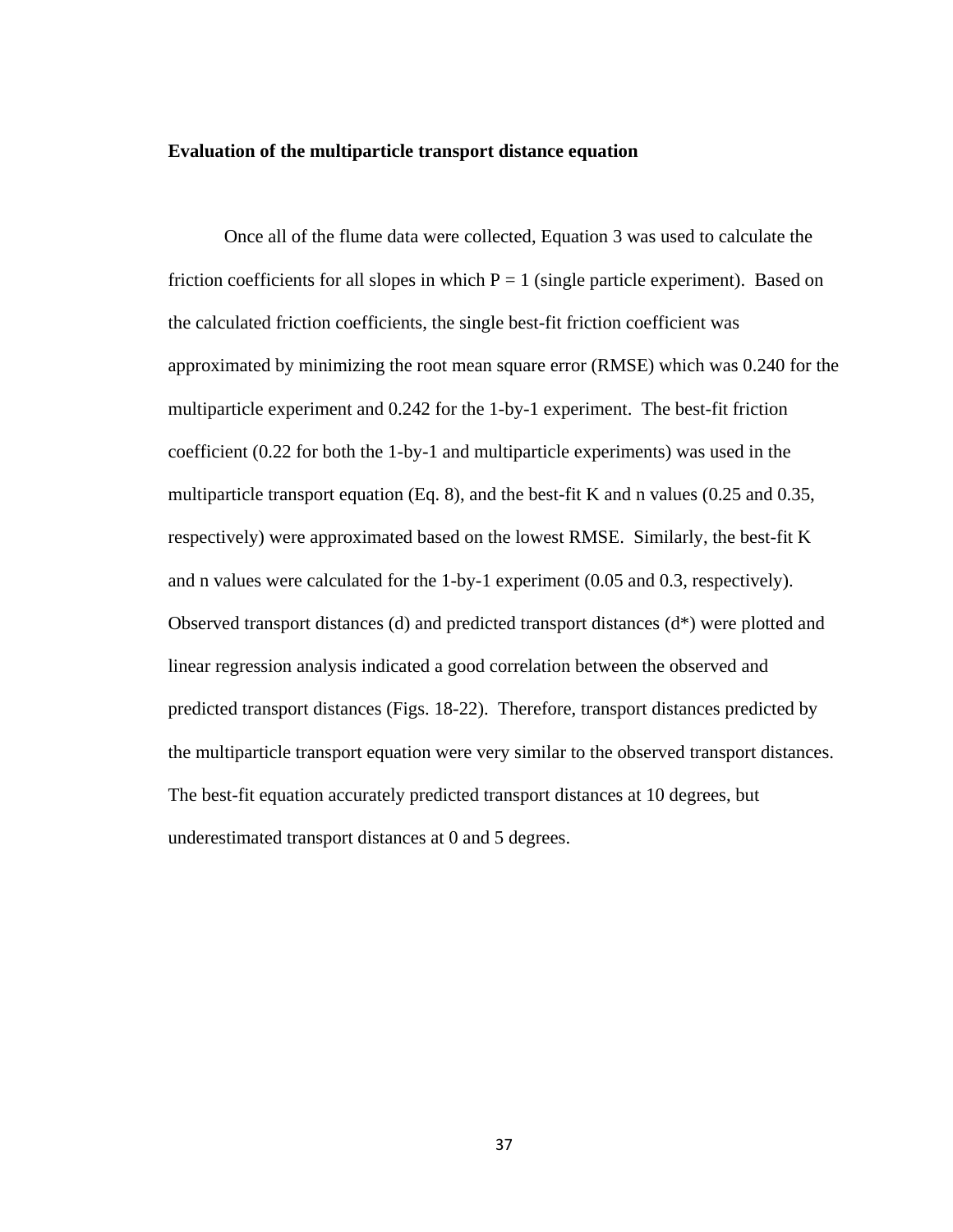

Figure 18. Multiparticle experiment: observed (d) vs. predicted (d\*) transport distance at 0 degrees.



Figure 19. Multiparticle experiment: observed (d) vs. predicted (d\*) transport distance at 5 degrees.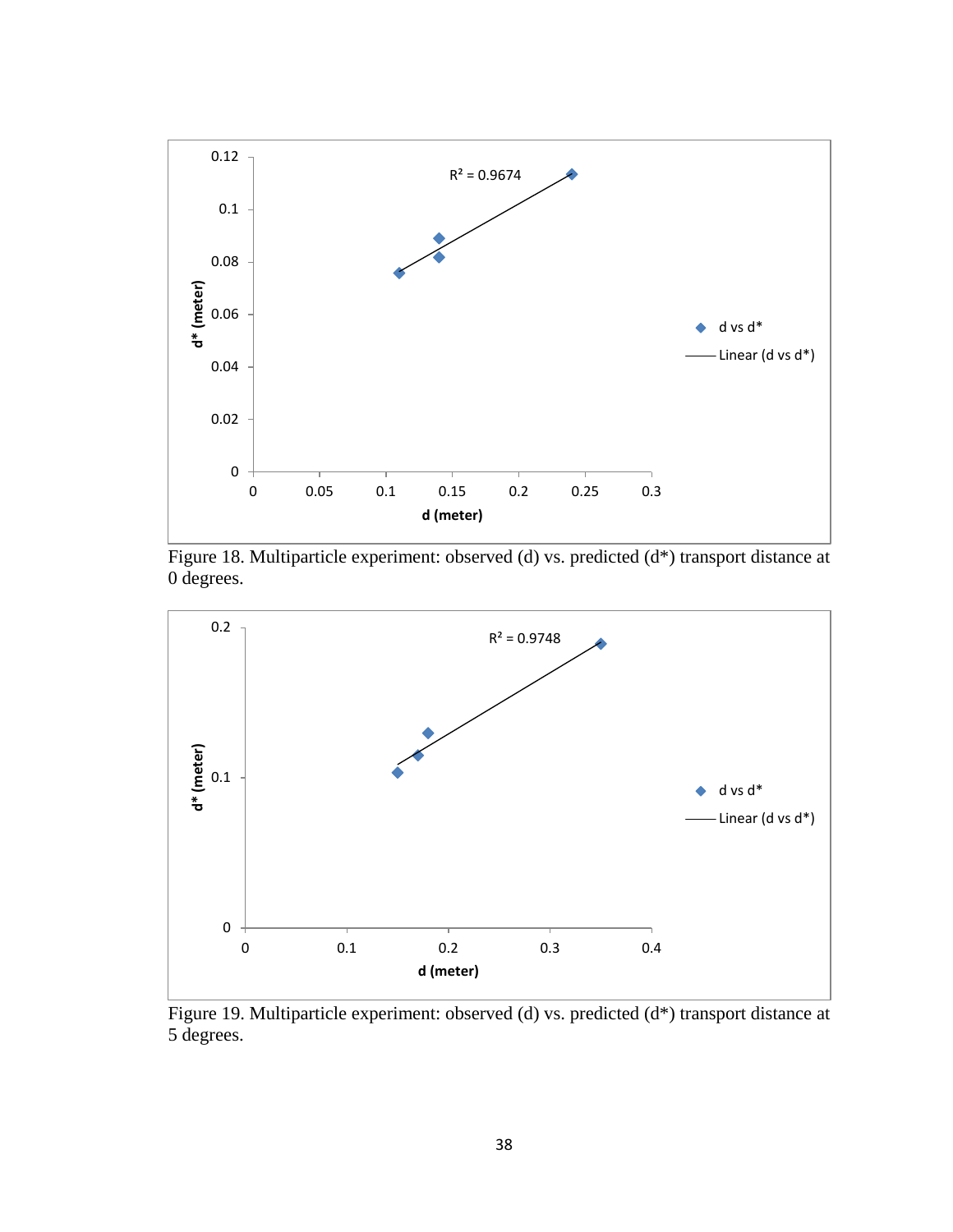

Figure 20. Multiparticle experiment: observed (d) vs. predicted (d\*) transport distance at 10 degrees.



Figure 21. 1-by-1 experiment: observed (d) vs. predicted (d\*) transport distance at 5 degrees.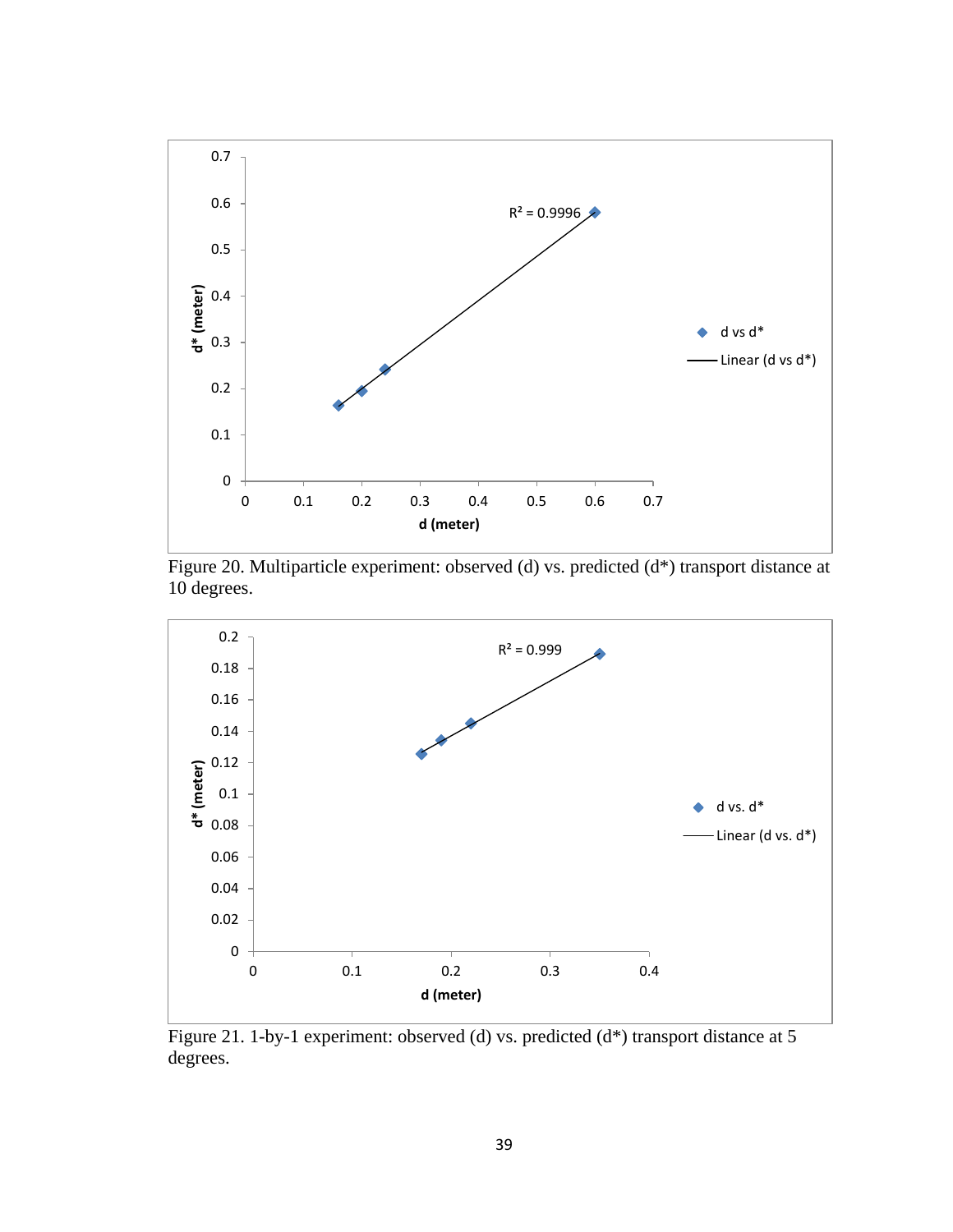

Figure 22. 1-by-1 experiment: observed (d) vs. predicted (d\*) transport distance at 10 degrees.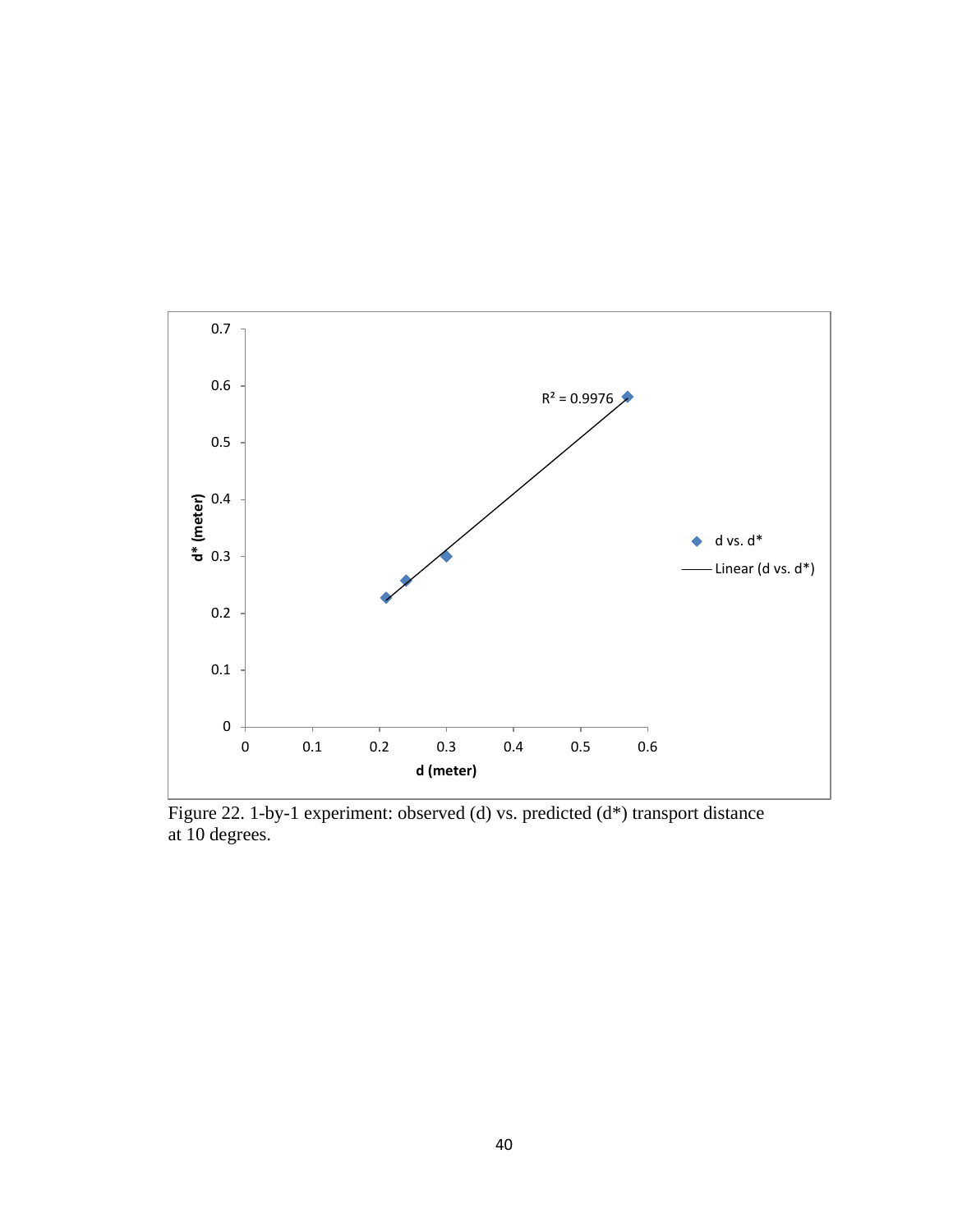Transport distances were plotted against slope to visualize the effect of sediment volume (Figs. 23-24). In the multiparticle experiment, the curvature of the plot shifts as sediment volume is increased (Fig. 23). The curve is exponential when  $P = 10$ , linear when  $P = 25$ , and logarithmic when  $P = 50$ . The change in curvature supports my conclusion that a higher transition slope is required to shift into the inertial regime at greater sediment volume.

#### **The significance of multiparticle flume experiments and further studies**

This study confirmed that there is an intrinsic relationship between sediment volume, particle jamming, and transport distance. The flume experiments also revealed that increased sediment volume reduced transport distances. Furthermore, the transition slope required to shift into the inertial regime increased as a result of greater sediment volume. While these flume experiments are limited, they provide significant insight into the dynamics of sediment transport. A potential transition slope near 15 degrees in which transport entered the inertial regime was identified for the 1-by-1 experiment. However, no potential transition slope was identified in the multiparticle experiment.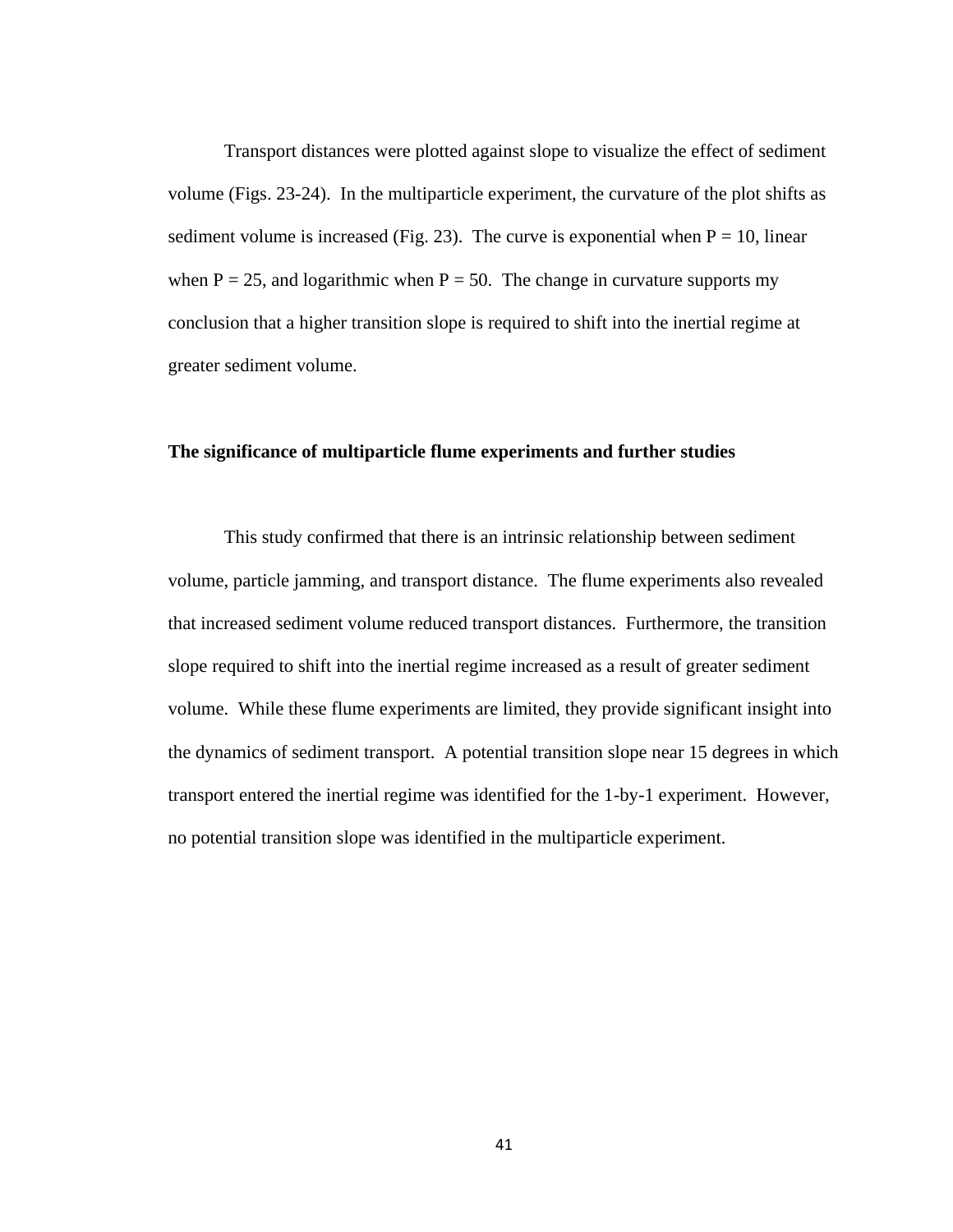

Figure 23. Transport distance vs. slope of the observed (d) and predicted (d\*) transport distance data collected in the multiparticle experiments  $(K = 0.25, n = 0.35)$ .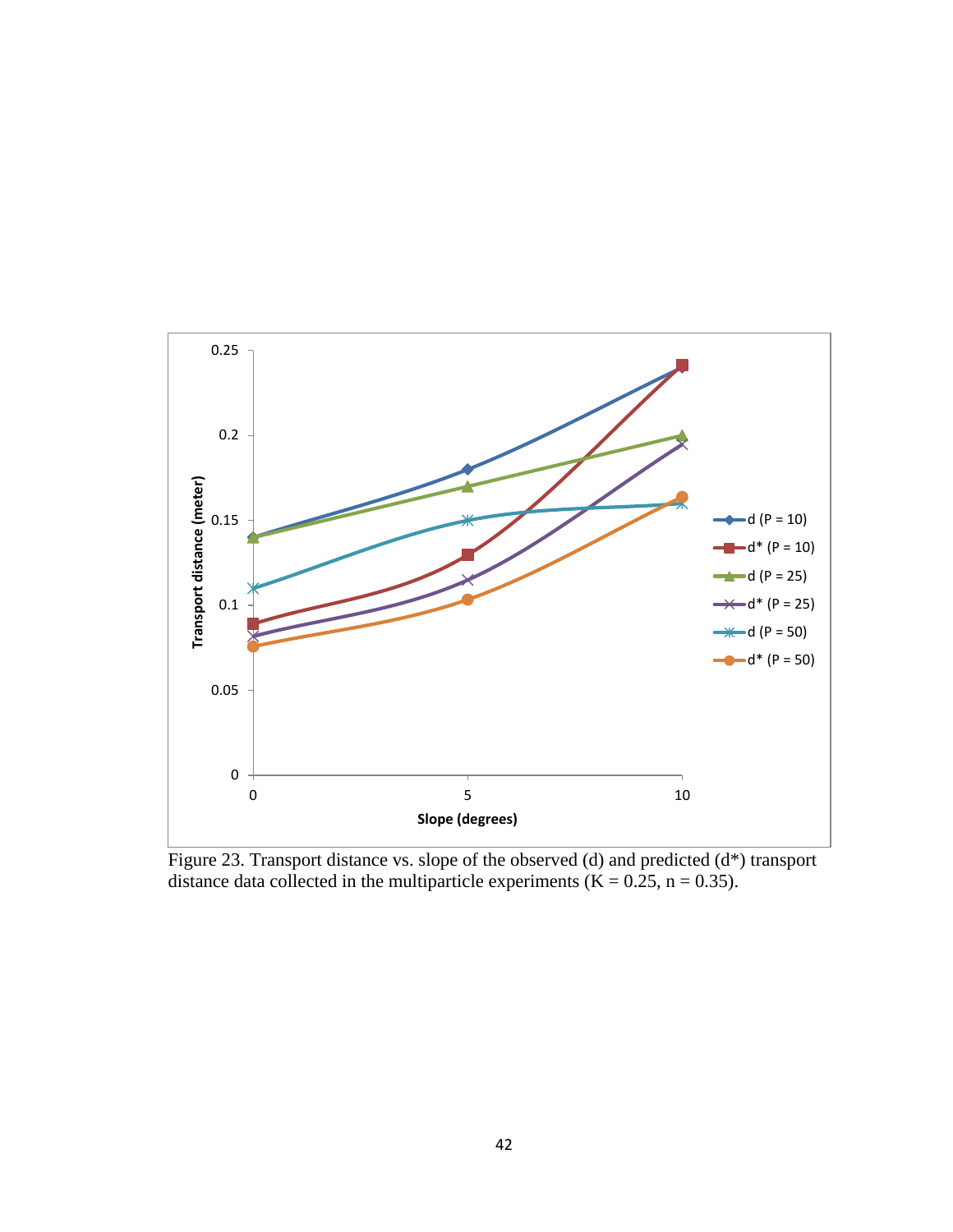

Figure 24. Transport distance vs. slope of the observed (d) and predicted (d\*) transport distance data collected in the 1-by-1 experiments (K=  $0.05$ , n =  $0.3$ ).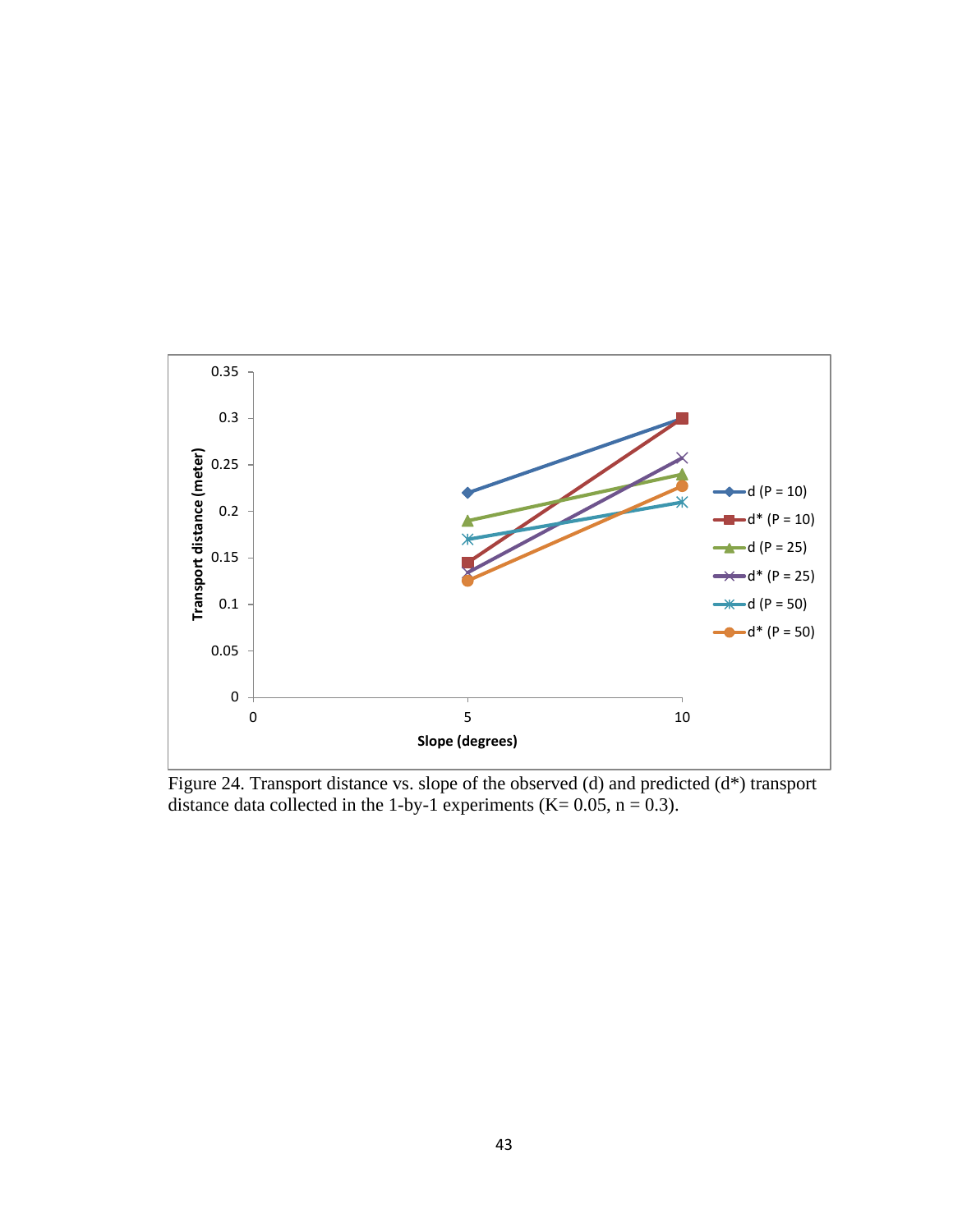#### **CONCLUSIONS**

This flume experiment revealed a negative relationship between sediment volume and transport distance. While this is the opposite of my initial proposed hypothesis, the results are nonetheless significant because sediment volume impacts on transport distance were confirmed. The physical mechanisms that govern transport are different at gentle and steep slopes. In the flume experiments, particle jamming due to collision of mobile particles reduced transport distances. A possible transition into the inertial regime near 15 degrees was documented in the 1-by-1 experiment, but this was not observed in the multiparticle experiment. The slope required to transition into the inertial regime must have increased with greater sediment volume. Thus, a greater energy threshold must be reached in order to transition into the inertial regime.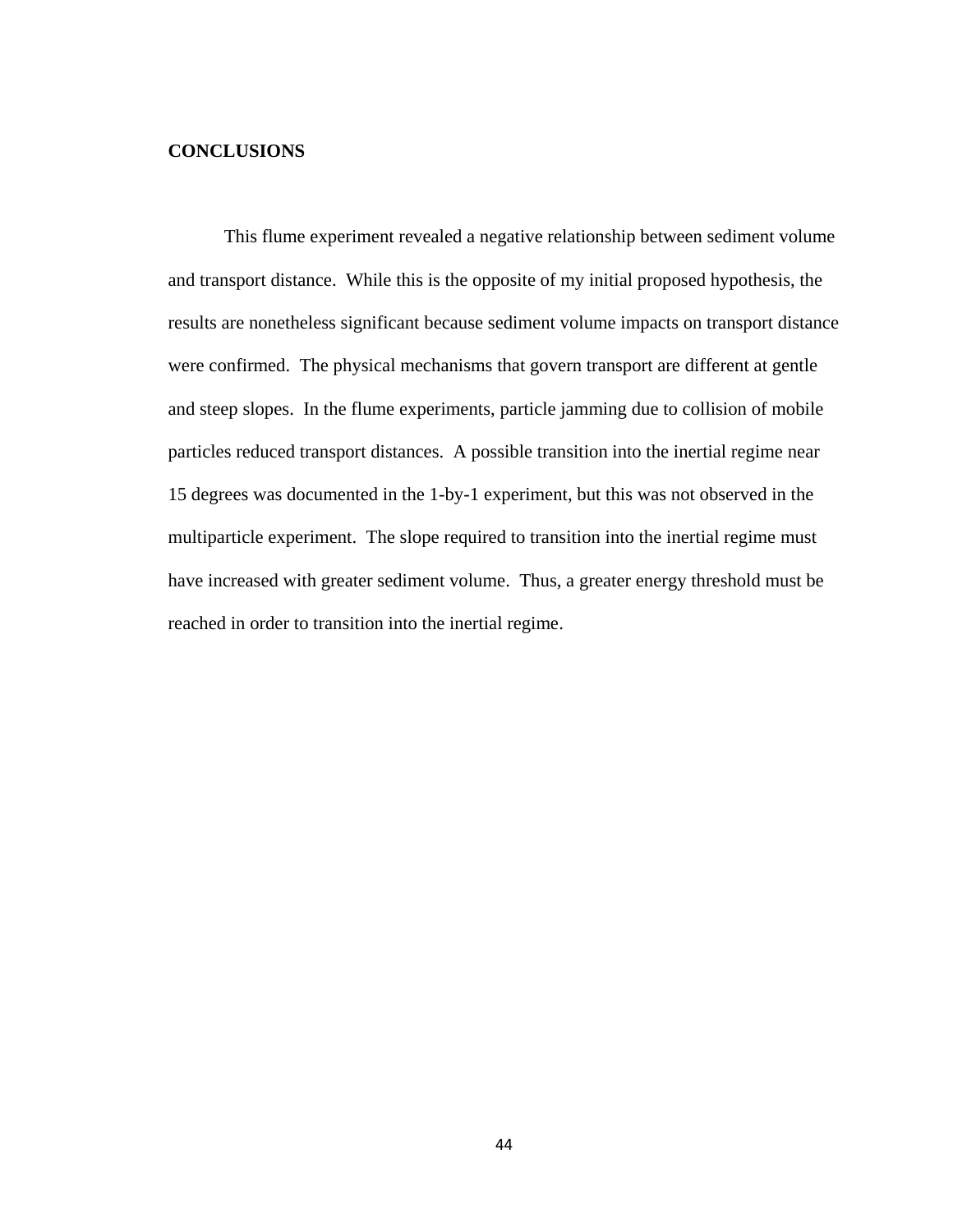#### **REFERENCES CITED**

- Anderson, H. W., Coleman, G. B., and Zinke, P. J., 1959, Summer slides and winter scour: Dry-wet erosion in southern California mountains: U.S. Forest Service Research Papers PSW, p. 36.
- Campbell, C. S., 1990, Rapid granular flows: Annual Review of Fluid Mechanics, v. 22, p. 57-92.
- Campbell, C. S., 2006, Granular material flows An overview: Powder Technology, v. 162, p. 208-229.
- Culling, W. E. H., 1965, Theory of erosion on soil-covered slopes: Journal of Geology, v. 73, p. 230-245.
- Forterre, Y., and Pouliquen, O., 2008, Flows of dense granular media: Annual Review of Fluid Mechanics, v. 40, p. 1-24.
- Foufoula-Georgiou, E., Ganti, V. and Dietrich, W. E., 2010, A nonlocal theory of sediment transport on hillslopes: Journal of Geophysical Research, v. 115, F00A16.
- Furbish, D. J., and Haff, P. K., 2010, From divots to swales: Hillslope sediment transport across divers length scales: Journal of Geophysical Research, v. 115, F03001.
- Gabet, E. J., 2003, Sediment transport by dry ravel: Journal of Geophysical Research, v. 108 (B1), p. 2050, doi:10.1029/2001JB001686.
- Iverson, R. M., and Denlinger, R. P., 2001, Flow of variably fluidized granular masses across three-dimensional terrain: 1. Coulomb mixture theory: Journal of Geophysical Research, v. 106, p. 536-552.
- Iverson, R. M., Logan, M., and Denlinger, R. P., 2004, Granular avalanches across irregular three-dimensional terrain: 2. Experimental tests: Journal of Geophysical Research, v. 109, F01015.
- Kirkby, M. J., and Statham, I., 1974, Surface stone movement and scree formation: Journal of Geology, v. 83, p. 349-362.
- Mendoza, M. K., and Gabet, E. J., 2012, Particle transport over rough hillslope surfaces by dry ravel: Experiments and simulations with implications for nonlocal sediment flux: Journal of Geophysical Research, v. 117, F01019, doi:10.1029/2011JF002229.